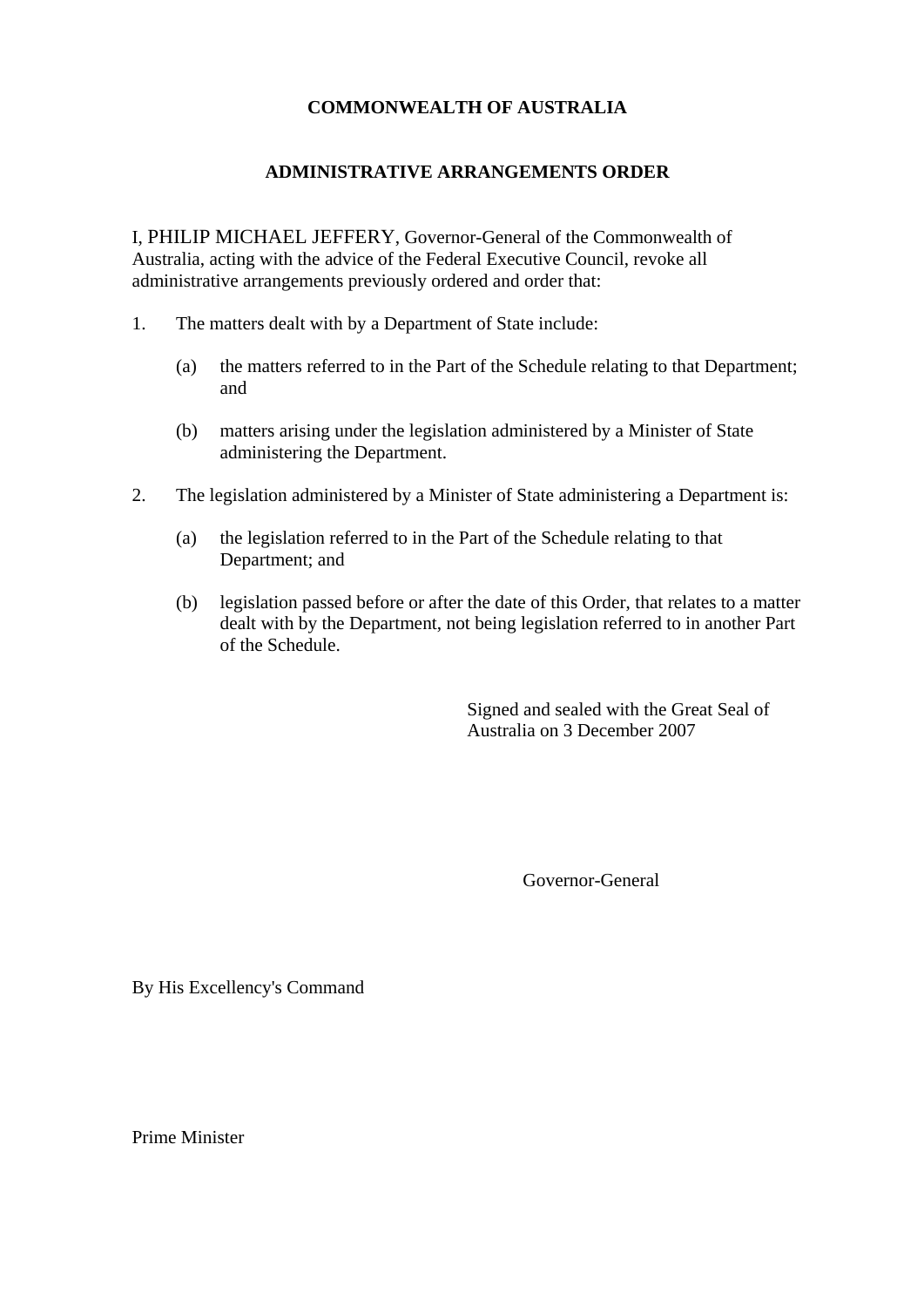#### **SCHEDULE**

## **ADMINISTRATIVE ARRANGEMENTS**

## **PART 1 THE DEPARTMENT OF AGRICULTURE, FISHERIES AND FORESTRY**

#### *Matters dealt with by the Department*

Agricultural, pastoral, fishing, food and forest industries

Soils and other natural resources

Rural adjustment and drought issues

Rural industries inspection and quarantine

Primary industries research including economic research

Commodity marketing, including export promotion and agribusiness

Commodity-specific international organisations and activities

Administration of international commodity agreements

Administration of export controls on agricultural, fisheries and forestry industries products

Food policy, processing and exports

## *Legislation administered by the Minister*

*Agricultural and Veterinary Chemical Products (Collection of Levy) Act 1994 Agricultural and Veterinary Chemical Products Levy Imposition (Customs) Act 1994 Agricultural and Veterinary Chemical Products Levy Imposition (Excise) Act 1994 Agricultural and Veterinary Chemical Products Levy Imposition (General) Act 1994 Agricultural and Veterinary Chemicals Act 1994 Agricultural and Veterinary Chemicals (Consequential Amendments) Act 1994 Agricultural and Veterinary Chemicals (Administration) Act 1992 Agricultural and Veterinary Chemicals Code Act 1994 Australian Animal Health Council (Live-stock Industries) Funding Act 1996 Australian Meat and Live-stock Industry Act 1997 Australian Meat and Live-stock Industry (Repeals and Consequential Provisions) Act 1997 Australian Meat and Live-stock Legislation (Consequential Amendments and Transitional Provisions) Act 1985 Australian Meat and Live-stock (Quotas) Act 1990 Australian Wine and Brandy Corporation Act 1980 Ballast Water Research and Development Funding Levy Act 1998 Biological Control Act 1984 Brigalow Lands Agreement Act 1962 Coarse Grains Levy (Consequential Provisions) Act 1992 Dairy Adjustment Act 1974 Dairy Adjustment Levy (Customs) Act 2000 Dairy Adjustment Levy (Excise) Act 2000 Dairy Adjustment Levy (General) Act 2000*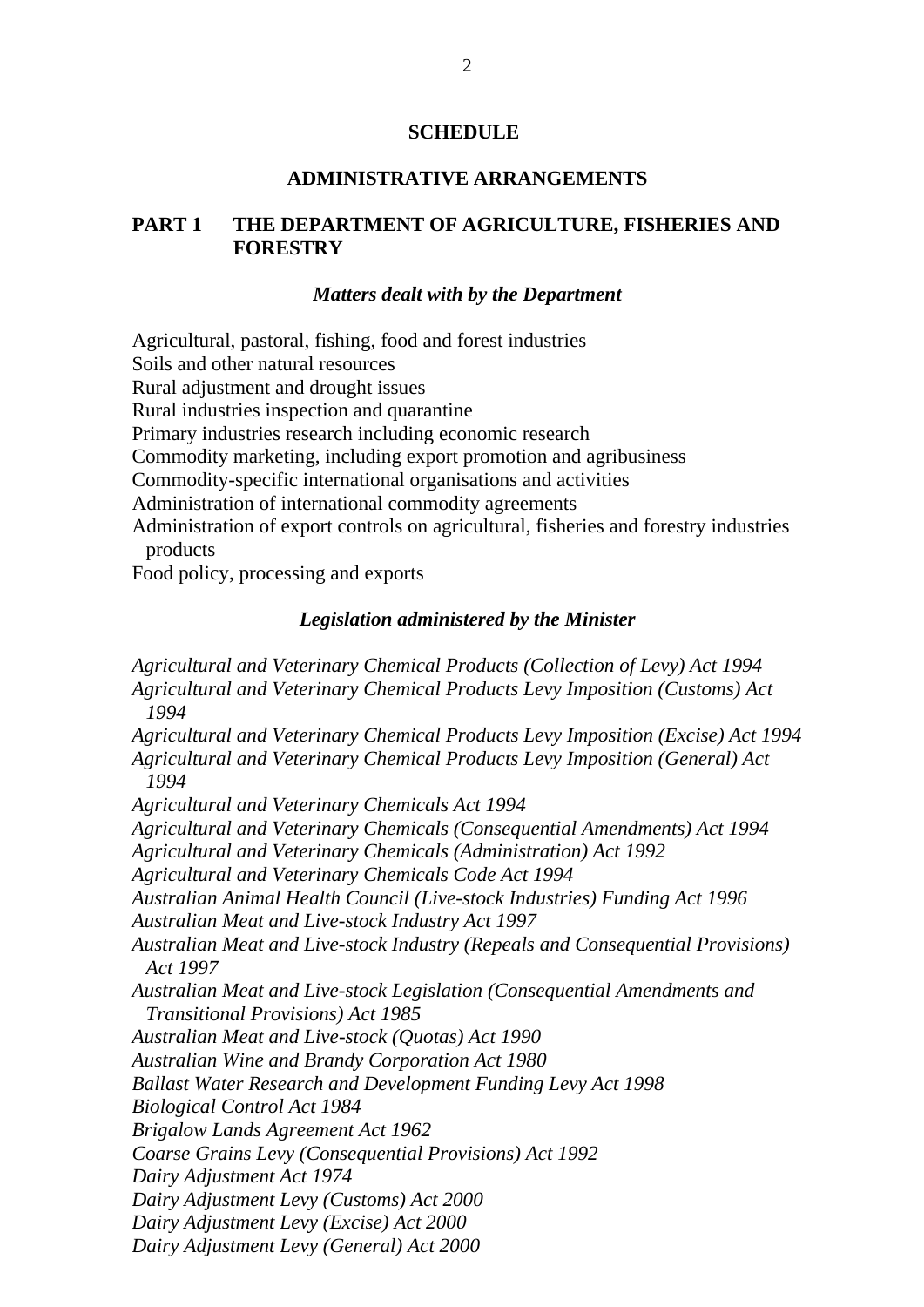*Dairy Industry Adjustment Act 2000 Dairy Industry Service Reform Act 2003 Dairy Industry Stabilization Levy (Termination of Levy) Act 1986 Dairy Legislation (Transitional Provisions and Consequential Amendments) Act 1986 Dairy Produce Act 1986 Domestic Meat Premises Charge Act 1993 Dried Vine Fruits (Rate of Primary Industry (Customs) Charge) Validation Act 2001 Dried Vine Fruits (Rate of Primary Industry (Excise) Levy) Validation Act 2001 Egg Industry Service Provision Act 2002 Egg Industry Service Provision (Transitional and Consequential Provisions) Act 2002 Export Control Act 1982 Export Inspection and Meat Charges Collection Act 1985 Export Inspection (Establishment Registration Charges) Act 1985 Export Inspection (Quantity Charge) Act 1985 Export Inspection (Service Charge) Act 1985 Farm Household Support Act 1992 Fisheries Administration Act 1991 Fisheries Agreements (Payments) Act 1991 Fisheries Legislation (Consequential Provisions) Act 1991 Fisheries Levy Act 1984 Fisheries Management Act 1991 Fisheries (Validation of Plans of Management) Act 2004 Fishing Levy Act 1991 Foreign Fishing Boats Levy Act 1981 Foreign Fishing Licences Levy Act 1991 Forestry and Timber Bureau Act 1930 Forestry Marketing and Research and Development Services Act 2007 Forestry Marketing and Research and Development Services (Transitional and Consequential Provisions) Act 2007 Honey Legislation (Repeal and Amendment) Act 1992 Horticulture Marketing and Research and Development Services Act 2000 Horticulture Marketing and Research and Development Services (Repeals and Consequential Provisions) Act 2000 Imported Food Control Act 1992 Meat Export Charge Act 1984 Meat Export Charge Collection Act 1984 Meat Inspection Act 1983 Meat Inspection Arrangements Act 1964 National Cattle Disease Eradication Reserve Act 1991 National Cattle Disease Eradication Trust Account Act 1991 National Residue Survey Administration Act 1992*  National Residue Survey Levy Acts *National Residue Survey (Consequential Provisions) Act 1992 National Residue Survey Levies Regulations (Validation and Commencement of Amendments) Act 1999 Natural Resources Management (Financial Assistance) Act 1992 New South Wales Flood Relief Act 1974*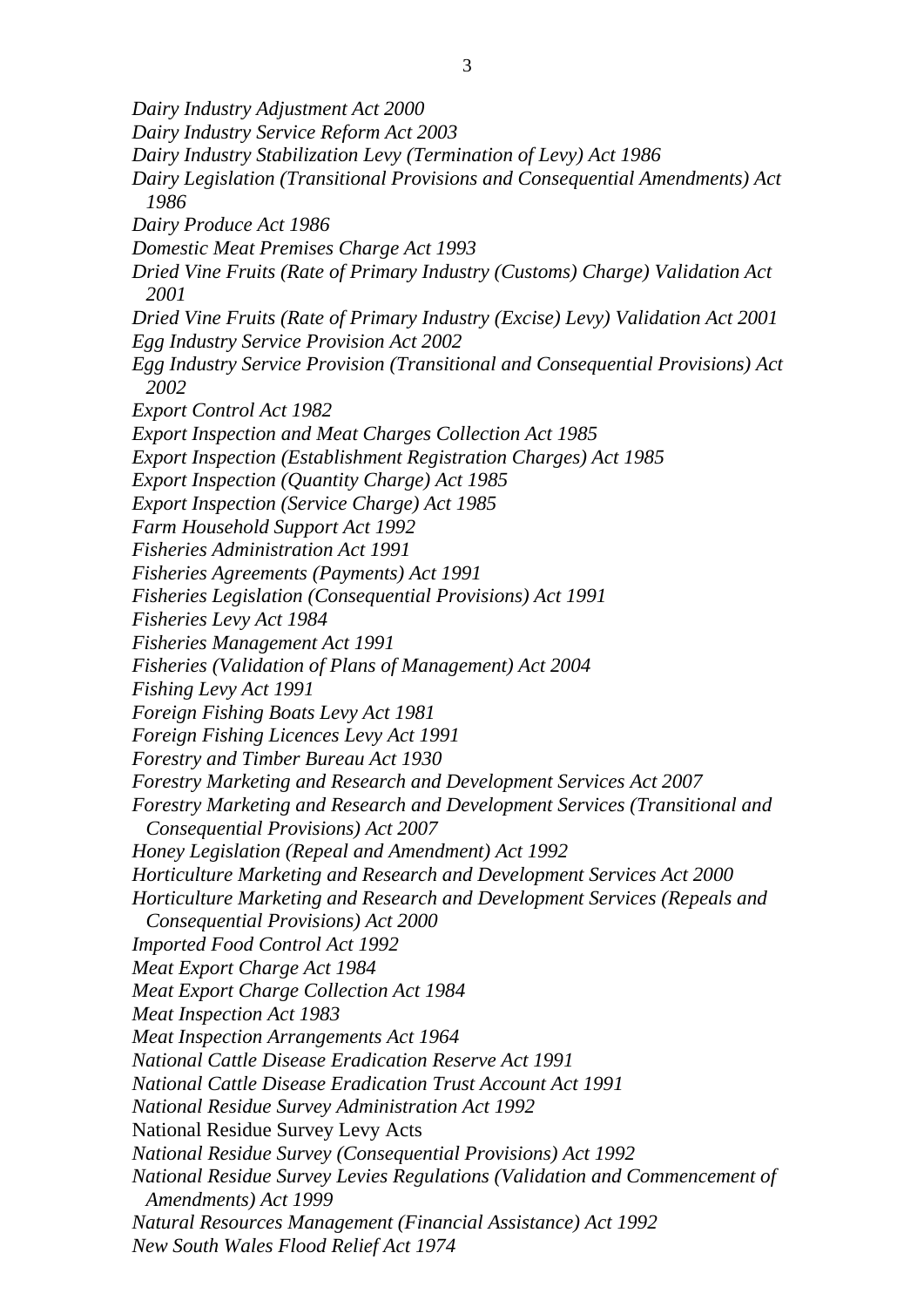*New South Wales Grant (Leeton Co-operative Cannery Limited) Act 1971 Northern Prawn Fishery Voluntary Adjustment Scheme Loan Guarantee Act 1985 Pig Industry Act 2001 Pig Industry (Transitional Provisions) Act 1986 Plant Health Australia (Plant Industries) Funding Act 2002 Primary Industries and Energy Research and Development Act 1989*, except to the extent that it is administered by the Minister for Resources, Energy and Tourism *Primary Industries Levies and Charges Collection Act 1991 Primary Industries Levies and Charges Collection (Consequential Provisions) Act 1991 Primary Industries (Customs) Charges Act 1999 Primary Industries (Excise) Levies Act 1999 Primary Industries (Excise) Levies (GST Consequential Amendments) Act 2000 Primary Industry Councils Act 1991 Quarantine Act 1908, in relation to animal, plant and general quarantine Quarantine (Validation of Fees) Act 1985,* in relation to animal, plant and general quarantine *Queensland Flood Relief Act 1974 Queensland Grant (Proserpine Flood Mitigation) Act 1976 Queensland Tobacco Leaf Marketing Board Guarantee Act 1953 Regional Forest Agreements Act 2002 Rural Adjustment Act 1992*  Softwood Forestry Agreements Acts States and Northern Territory Grants (Rural Adjustment) Acts *States Grants (Beef Industry) Act 1975*  States Grants (Rural Adjustment) Acts States Grants (Rural Reconstruction) Acts *States Grants (War Service Land Settlement) Act 1952 Statutory Fishing Rights Charge Act 1991*  Tasmanian Native Forestry Agreement Acts *Torres Strait Fisheries Act 1984 United Nations Food and Agriculture Organization Act 1944 Western Australia (Northern Development) Agreement Act 1963 Wheat Marketing Act 1989 Wool International Act 1993 Wool International Privatisation Act 1999 Wool Legislation (Repeals and Consequential Provisions) Act 1993 Wool Services Privatisation Act 2000*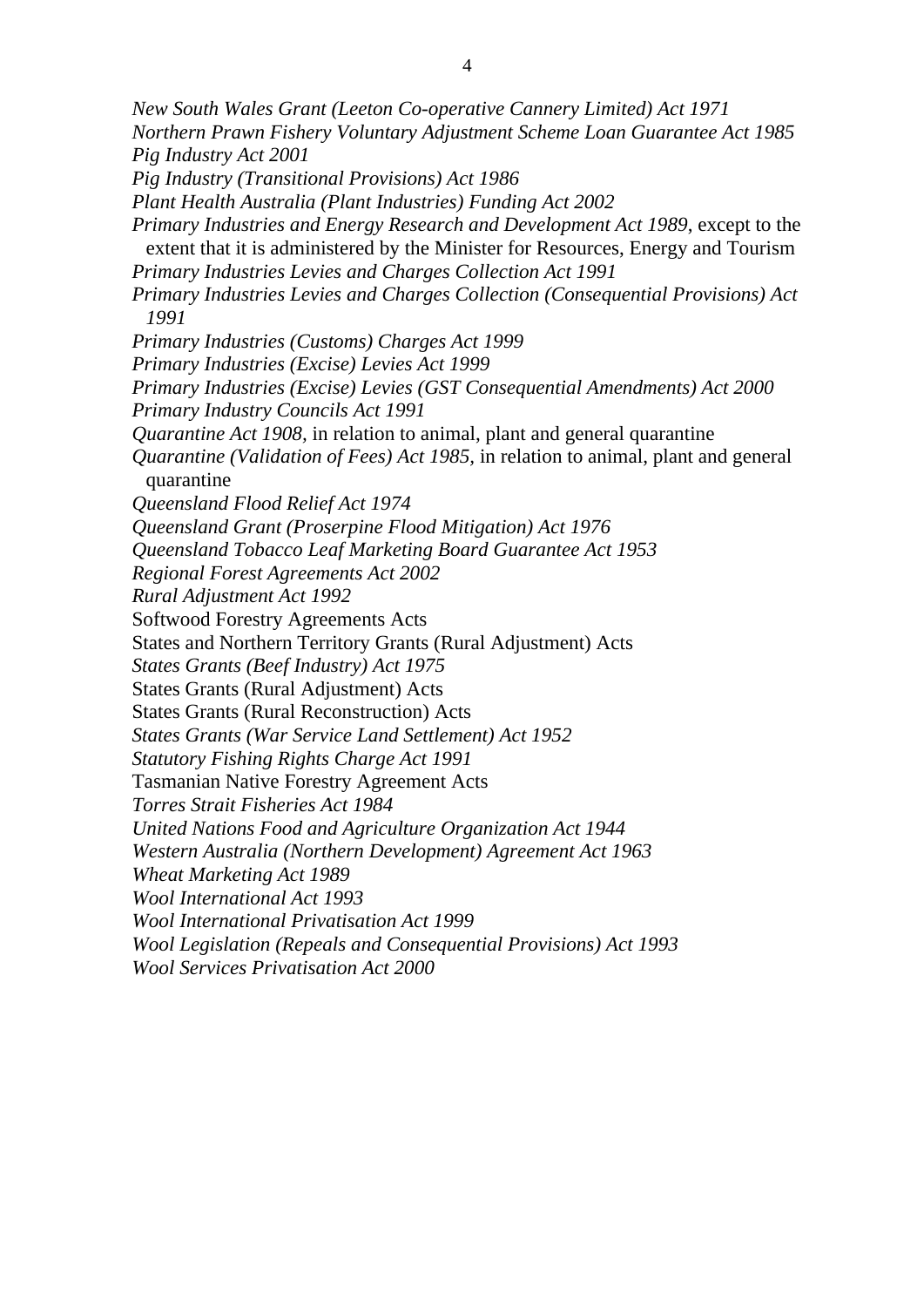## **PART 2 THE ATTORNEY-GENERAL'S DEPARTMENT**

## *Matters dealt with by the Department*

Law and justice including - Administrative law Alternative dispute resolution **Bankruptcy** Censorship Constitutional law Copyright Courts and tribunals Human rights Indigenous law and justice programs International law Law reform Legal assistance Legislative drafting Marriage and family law Native Title Legal services to the Commonwealth Criminal law and law enforcement Customs and border control other than quarantine and inspection, and immigration National security, protective security policy and co-ordination Protective services at Commonwealth establishments and diplomatic and consular premises in Australia Commonwealth emergency management Natural disaster relief and mitigation in the form of financial assistance to the States and Territories Administrative support for Royal Commissions and certain other inquiries Critical infrastructure protection co-ordination Administration of the Jervis Bay Territory, the Territory of Cocos (Keeling) Islands, the Territory of Christmas Island, the Coral Sea Islands Territory, the Territory of Ashmore and Cartier Islands, and of Commonwealth responsibilities on Norfolk Island Constitutional development of the Northern Territory Constitutional development of the Australian Capital Territory Planning and land management in the Australian Capital Territory

#### *Legislation administered by the Minister*

*ACT Self-Government (Consequential Provisions) Act 1988 A.C.T. Supreme Court (Transfer) Act 1992 Acts Citation Act 1976 Acts Interpretation Act 1901 Administrative Appeals Tribunal Act 1975 Administrative Decisions (Judicial Review) Act 1977 Admiralty Act 1988 Age Discrimination Act 2004 Amendments Incorporation Act 1905*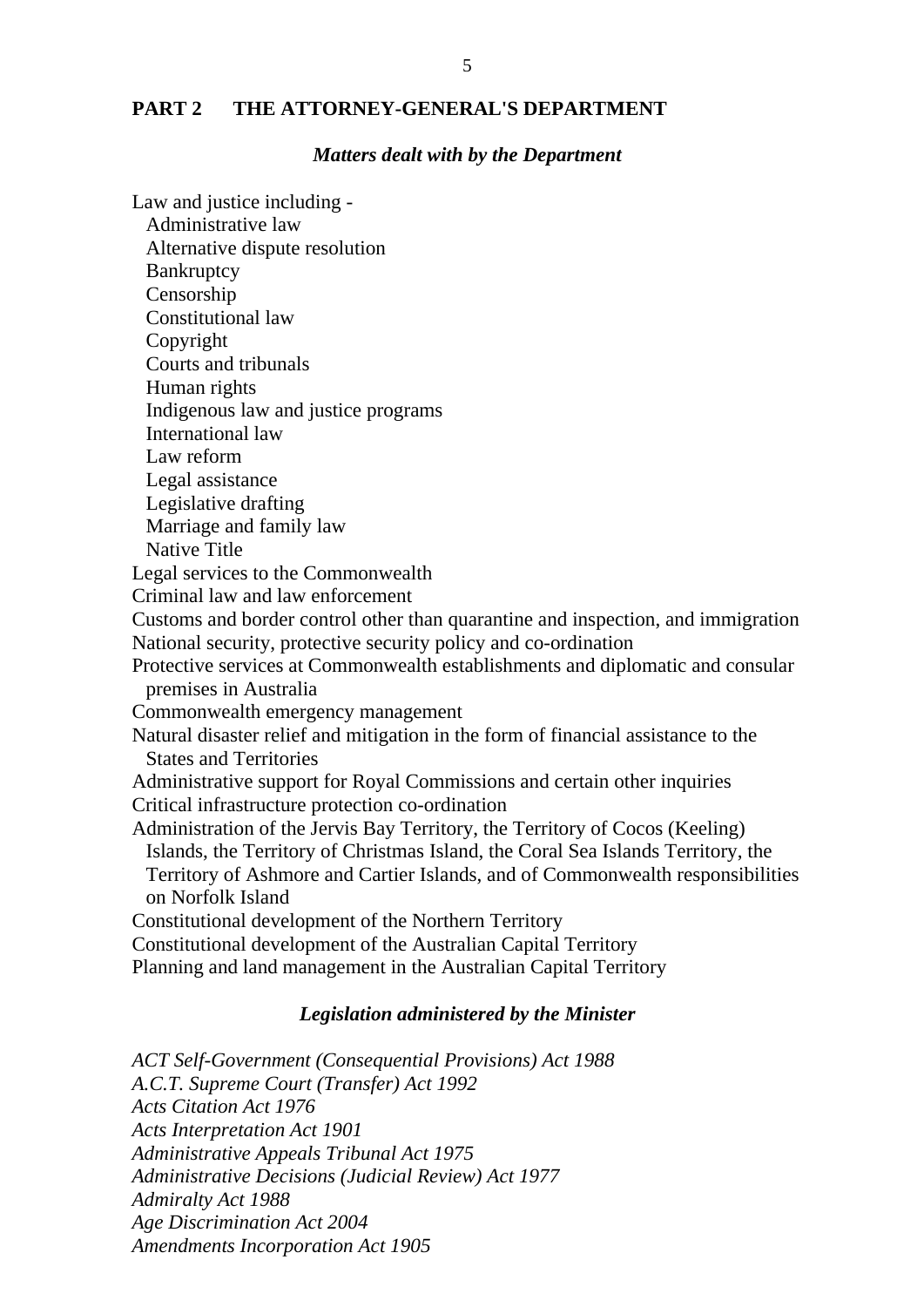*Anti-Money Laundering and Counter-Terrorism Financing Act 2006 Ashmore and Cartier Islands Acceptance Act 1933 AusCheck Act 2007 Australia Act 1986 Australia (Request and Consent) Act 1985 Australian Capital Territory (Planning and Land Management) Act 1988,* except to the extent administered by the Minister for Finance and Deregulation *Australian Capital Territory (Self-Government) Act 1988 Australian Crime Commission Act 2002 Australian Crime Commission Establishment Act 2002 Australian Federal Police Act 1979 Australian Law Reform Commission Act 1996 Australian Security Intelligence Organisation Act 1979 Bankruptcy Act 1966 Bankruptcy (Estate Charges) Act 1997 Canberra Water Supply (Googong Dam) Act 1974 Christmas Island Act 1958*  Christmas Island Agreement Acts *Circuit Layouts Act 1989 Classification (Publications, Films and Computer Games) Act 1995 Cocos (Keeling) Islands Act 1955 Coastal Waters (Northern Territory Powers) Act 1980 Coastal Waters (Northern Territory Title) Act 1980 Coastal Waters (State Powers) Act 1980 Coastal Waters (State Title) Act 1980 Commerce (Trade Descriptions) Act 1905 Common Informers (Parliamentary Disqualifications) Act 1975 Commonwealth Motor Vehicles (Liability) Act 1959 Commonwealth Places (Application of Laws) Act 1970 Complaints (Australian Federal Police) Act 1981,* except to the extent administered by the Prime Minister *Copyright Act 1968 Coral Sea Islands Act 1969 Corporations Act 2001*, paragraph 1315(1)(c) and section 1316 *Crimes Act 1914 Crimes at Sea Act 2000 Crimes (Aviation) Act 1991 Crimes (Biological Weapons) Act 1976 Crimes (Currency) Act 1981 Crimes (Foreign Incursions and Recruitment) Act 1978 Crimes (Hostages) Act 1989 Crimes (Internationally Protected Persons) Act 1976 Crimes (Overseas) Act 1964 Crimes (Ships and Fixed Platforms) Act 1992 Crimes (Superannuation Benefits) Act 1989 Crimes (Torture) Act 1988 Crimes (Traffic in Narcotic Drugs and Psychotropic Substances) Act 1990 Criminal Code Act 1995 Criminology Research Act 1971 Customs Act 1901*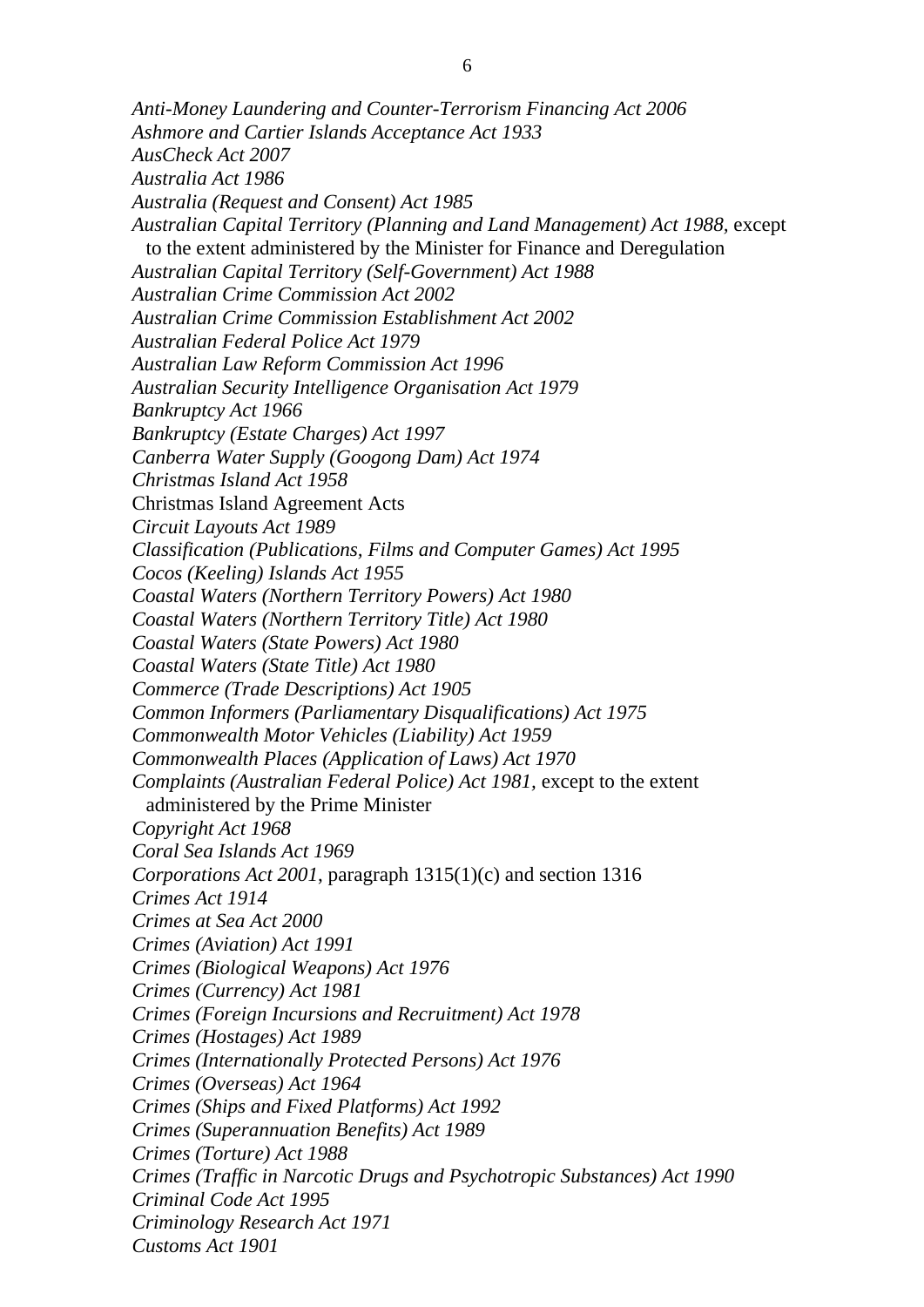- *Customs Administration Act 1985 Customs Depot Licensing Charges Act 1997 Customs Securities (Penalties) Act 1981 Customs Tariff Act 1995 Customs Tariff (Anti-Dumping) Act 1975* 
	- *Customs Undertakings (Penalties) Act 1981*
	- *Customs (Tariff Concession System Validations) Act 1999*
	- *Death Penalty Abolition Act 1973*
	- *Defence Force Discipline Appeals Act 1955*
	- *Defence (Visiting Forces) Act 1963*
	- *Defence Act 1903*, Part IIIAAA insofar as it relates to the powers or functions of the Attorney-General as an authorising minister
	- *Director of Public Prosecutions Act 1983*
	- *Disability Discrimination Act 1992*
	- *Domicile Act 1982*
	- *Electronic Transactions Act 1999*
	- *Environment Protection (Northern Territory Supreme Court) Act 1978*
	- *Euthanasia Laws Act 1997*
	- *Evidence Act 1995*
	- *Evidence and Procedure (New Zealand) Act 1994*
	- *Extradition Act 1988*
	- *Family Court of Western Australia (Orders of Registrars) Act 1997*
	- *Family Law Act 1975,* except to the extent administered by the Minister for
	- Families, Housing, Community Services and Indigenous Affairs
	- *Federal Court of Australia Act 1976*
	- *Federal Magistrates Act 1999*
	- *Federal Proceedings (Costs) Act 1981*
	- *Financial Transaction Reports Act 1988*
	- *Foreign Evidence Act 1994*
	- *Foreign Judgments Act 1991*
	- *Foreign Proceedings (Excess of Jurisdiction) Act 1984*
	- *Foreign States Immunities Act 1985*
	- *Geneva Conventions Act 1957,* other than Part IV
	- *Genocide Convention Act 1949*
	- *High Court Justices (Long Leave Payments) Act 1979*
	- *High Court of Australia Act 1979*
	- *Human Rights and Equal Opportunity Commission Act 1986*
	- *Human Rights and Equal Opportunity Commission (Transitional Provisions and*
	- *Consequential Amendments) Act 1986*
	- *Human Rights (Sexual Conduct) Act 1994*
	- *Import Processing Charges Act 2001*
	- *Import Processing Charges (Amendment and Repeal) Act 2002*
	- *Intelligence Services Act 2001*, insofar as it relates to the Australian Security
	- Intelligence Organisation
	- *International Arbitration Act 1974*
	- *International Criminal Court Act 2002*
	- *International Transfer of Prisoners Act 1997*
	- *International War Crimes Tribunals Act 1995*
	- *Jervis Bay Territory Acceptance Act 1915*
	- *Judges (Long Leave Payments) Act 1979*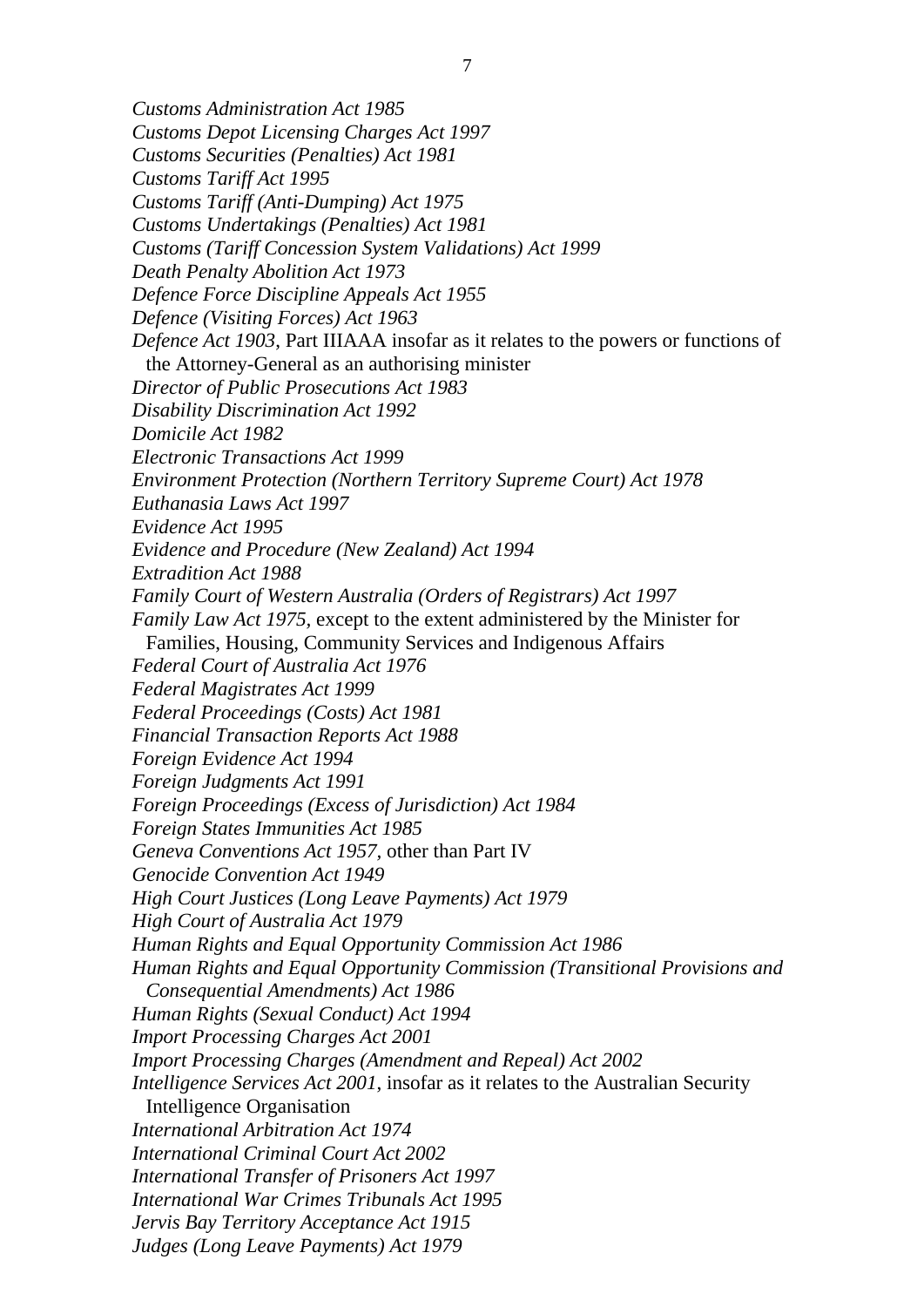*Judges' Pensions Act 1968 Judicial Appointment (Western Samoa) Act 1980 Judiciary Act 1903 Judiciary (Diplomatic Representation) Act 1977 Jurisdiction of Courts (Cross-vesting) Act 1987 Jury Exemption Act 1965 Law Courts (Sydney) Act 1977 Law Enforcement Integrity Commissioner Act 2006 Law Enforcement Integrity Commissioner (Consequential Amendments) Act 2006 Law Enforcement (AFP Professional Standards and Related Matters) Act 2006 Law Officers Act 1964 Legislative Instruments Act 2003 Maintenance Orders (Commonwealth Officers) Act 1966 Marine Insurance Act 1909 Marriage Act 1961*, except to the extent administered by the Minister for Families, Housing, Community Services and Indigenous Affairs *Mutual Assistance in Criminal Matters Act 1987 Narcotic Drugs Act 1967,* sections 12 and 22 and subsection 24(2), and so much of the remaining provisions of that Act (other than sections 9, 10, 11, 13, 19 and 23 and subsection 24(1)) as relate to powers and functions under those sections *National Crime Authority (Status and Rights of Former Chairman) Act 1984*  National Firearms Program Implementation Acts *National Handgun Buyback Act 2003 National Security Information (Criminal Proceedings) Act 2004 Native Title Act 1993*, except to the extent administered by the Minister for Families, Housing, Community Services and Indigenous Affairs *Nauru (High Court Appeals) Act 1976 Norfolk Island Act 1979 Northern Territory Acceptance Act 1910 Northern Territory (Self-Government) Act 1978, except sections 69 and 70* Ordinances and Regulations (Notification) Acts *Parliament Act 1974 Parliamentary Counsel Act 1970 Parliamentary Papers Act 1908 Parliamentary Privileges Act 1987 Passenger Movement Charge Act 1978 Passenger Movement Charge Collection Act 1978 Privy Council (Appeals from the High Court) Act 1975 Privy Council (Limitation of Appeals) Act 1968 Proceeds of Crime Act 1987 Proceeds of Crime Act 2002 Proceeds of Crime (Consequential Amendments and Transitional Provisions) Act 2002 Psychotropic Substances Act 1976 Public Order (Protection of Persons and Property) Act 1971 Racial Discrimination Act 1975 Removal of Prisoners (Territories) Act 1923,* insofar as it relates to the Northern Territory, to Norfolk Island, the Territory of Cocos (Keeling) Islands, the Territory of Christmas Island, the Coral Sea Islands Territory, and the Territory of Ashmore and Cartier Islands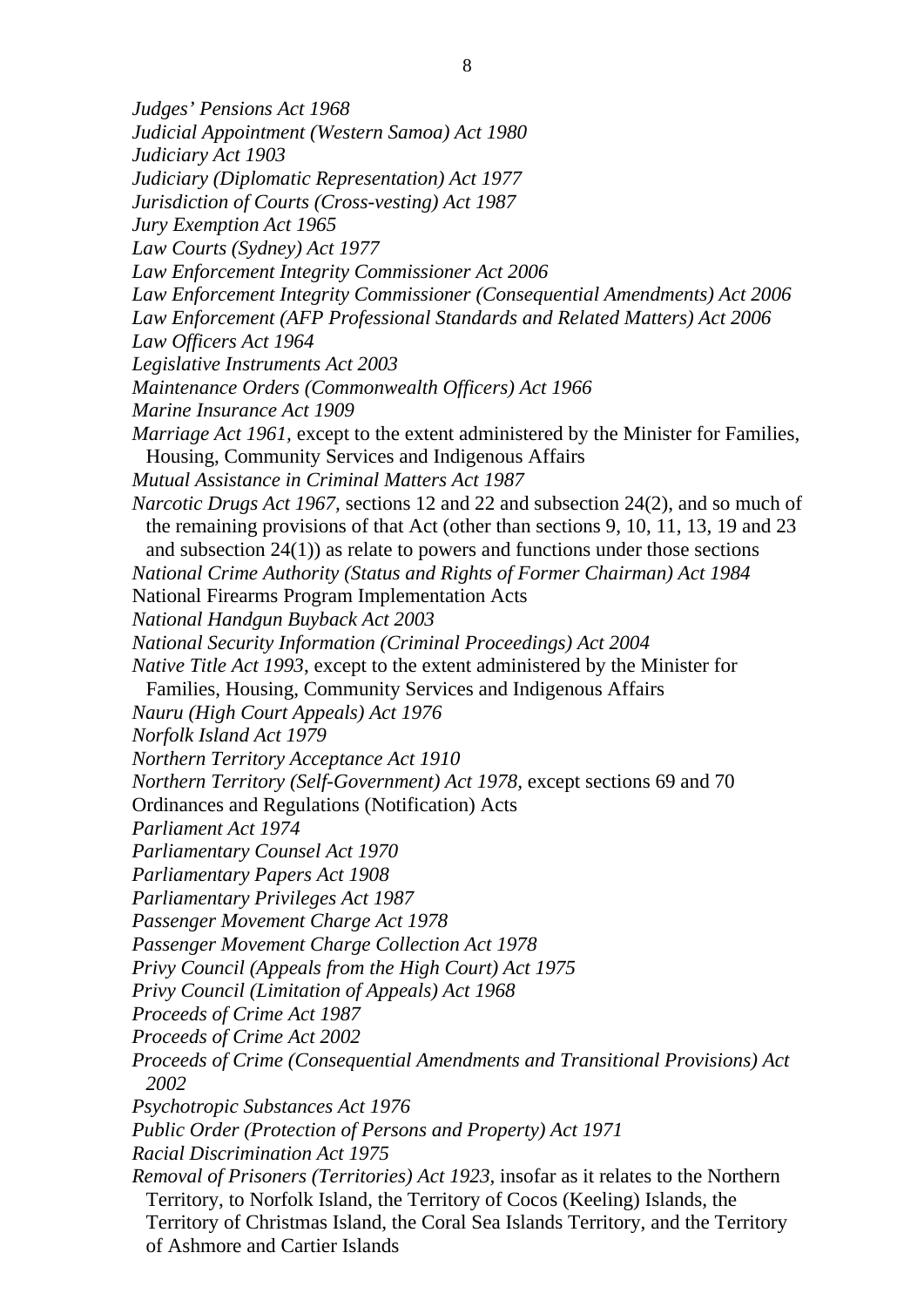*Royal Commission into the New South Wales Police Service (Access to Information) Act 1994 Seas and Submerged Lands Act 1973*  Seat of Government Acceptance Acts *Seat of Government Act 1908 Seat of Government (Administration) Act 1910 Service and Execution of Process Act 1992 Sex Discrimination Act 1984 Special Prosecutors Act 1982 Statute of Westminster Adoption Act 1942 Statute Stocktake Act 1999 Statutory Declarations Act 1959 Surveillance Devices Act 2004 Telecommunications (Interception and Access) Act 1979 Territories Law Reform Act 1992 Transfer of Prisoners Act 1983 Trusts (Hague Convention) Act 1991 War Crimes Act 1945 Witness Protection Act 1994* 

*Workplace Relations Act 1996,* sections 324-328 inclusive of Schedule 1 in respect of powers under those sections; and Part 20 except for sections 848, 849 and 856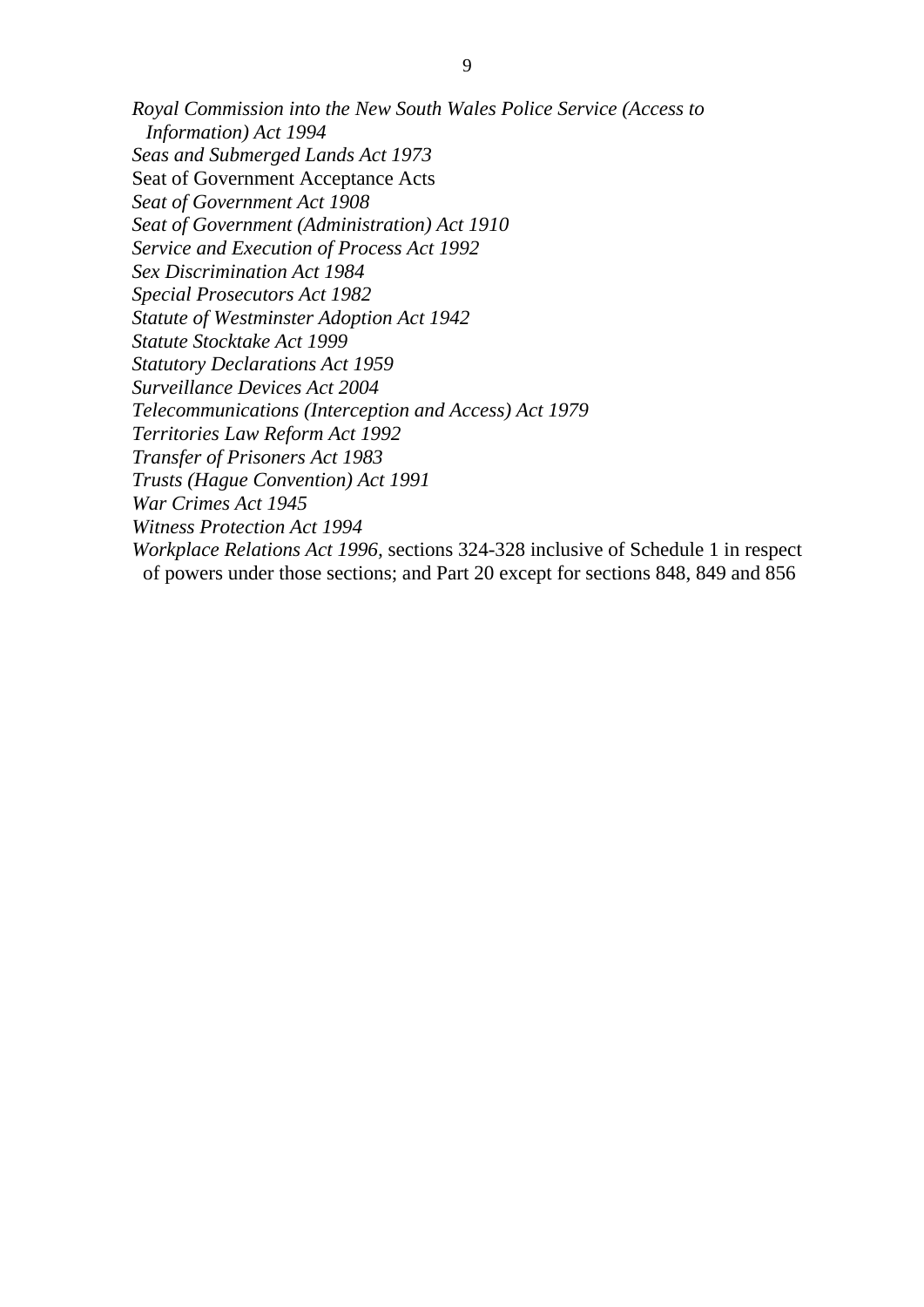## **PART 3 THE DEPARTMENT OF BROADBAND, COMMUNICATIONS AND THE DIGITAL ECONOMY**

## *Matters dealt with by the Department*

Broadband policy and programs Postal and telecommunications policies and programs Spectrum policy management Broadcasting policy National policy issues relating to the digital economy Content policy relating to the information economy

## *Legislation administered by the Minister*

*AUSSAT Repeal Act 1991 Australian Broadcasting Corporation Act 1983 Australian Broadcasting Corporation (Transitional Provisions and Consequential Amendments) Act 1983 Australian Communications and Media Authority Act 2005 Australian Communications and Media Authority (Consequential and Transitional Provisions) Act 2005 Australian Postal Corporation Act 1989 Broadcasting Services Act 1992 Broadcasting Services (Transitional Provisions and Consequential Amendments) Act 1992 Datacasting Charge (Imposition) Act 1998 Datacasting Transmitter Licence Fees Act 2006 Do Not Call Register Act 2006 Interactive Gambling Act 2001 National Transmission Network Sale Act 1998 NRS Levy Imposition Act 1998 Parliamentary Proceedings Broadcasting Act 1946 Postal and Telecommunications Commissions (Transitional Provisions) Act 1975 Radiocommunications Act 1992 Radiocommunications (Receiver Licence Tax) Act 1983 Radiocommunications (Spectrum Licence Tax) Act 1997 Radiocommunications Taxes Collection Act 1983 Radiocommunications (Transitional Provisions and Consequential Amendments) Act 1992 Radiocommunications (Transmitter Licence Tax) Act 1983 Radio Licence Fees Act 1964 Spam Act 2003 Special Broadcasting Service Act 1991 Telecommunications Act 1997 Telecommunications and Postal Services (Transitional Provisions and Consequential Amendments) Act 1989 Telecommunications (Carrier Licence Charges) Act 1997 Telecommunications (Consumer Protection and Service Standards) Act 1999 Telecommunications (Numbering Charges) Act 1997*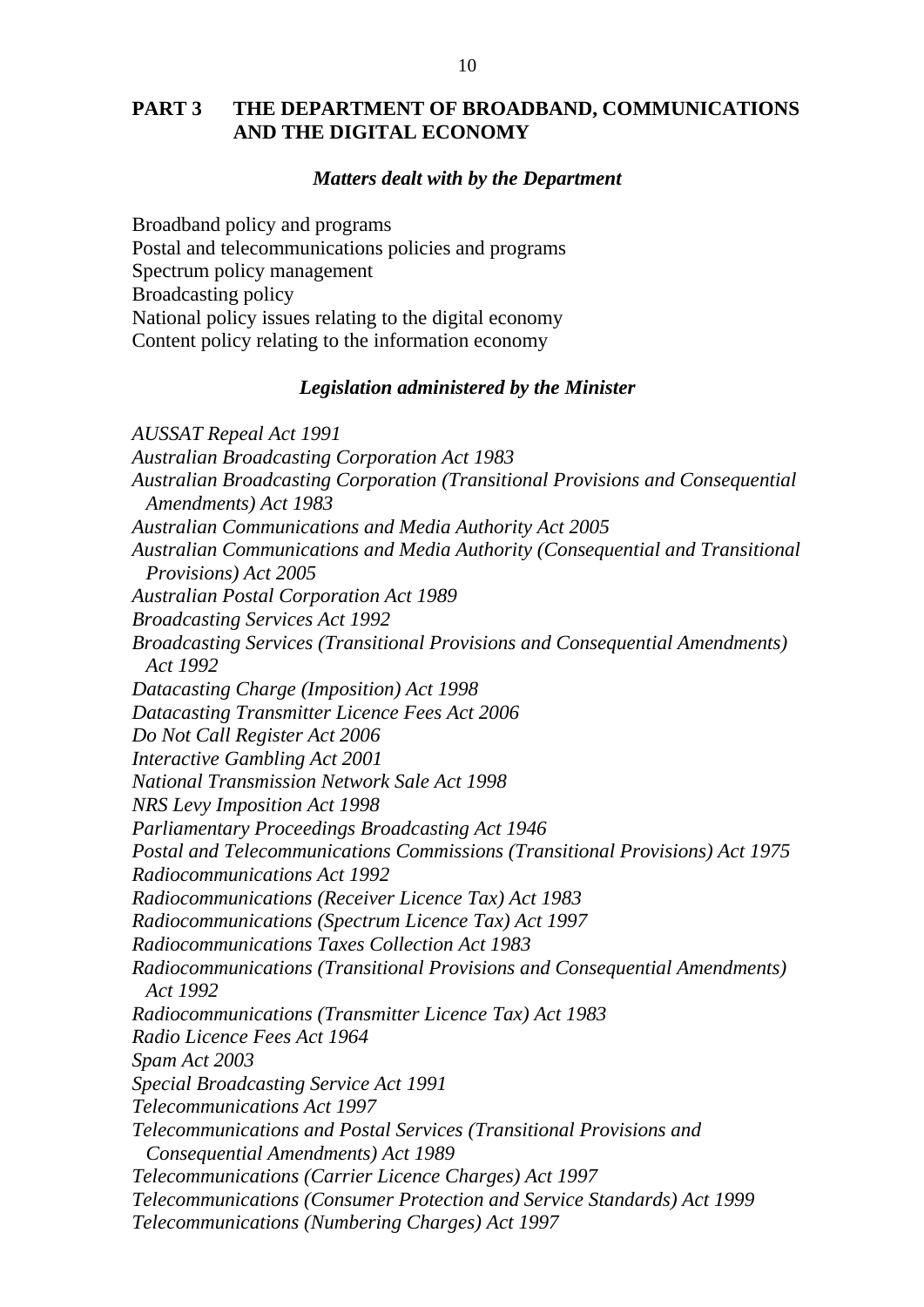*Telecommunications (Transitional Provisions and Consequential Amendments) Act 1991 Telecommunications (Transitional Provisions and Consequential Amendments) Act 1997 Telecommunications (Universal Service Levy) Act 1997 Television Licence Fees Act 1964 Telstra Corporation Act 1991 Telstra (Transition to Full Private Ownership) Act 2005 Trade Practices Act 1974*, Parts XIB and XIC *Year 2000 Information Disclosure Act 1999*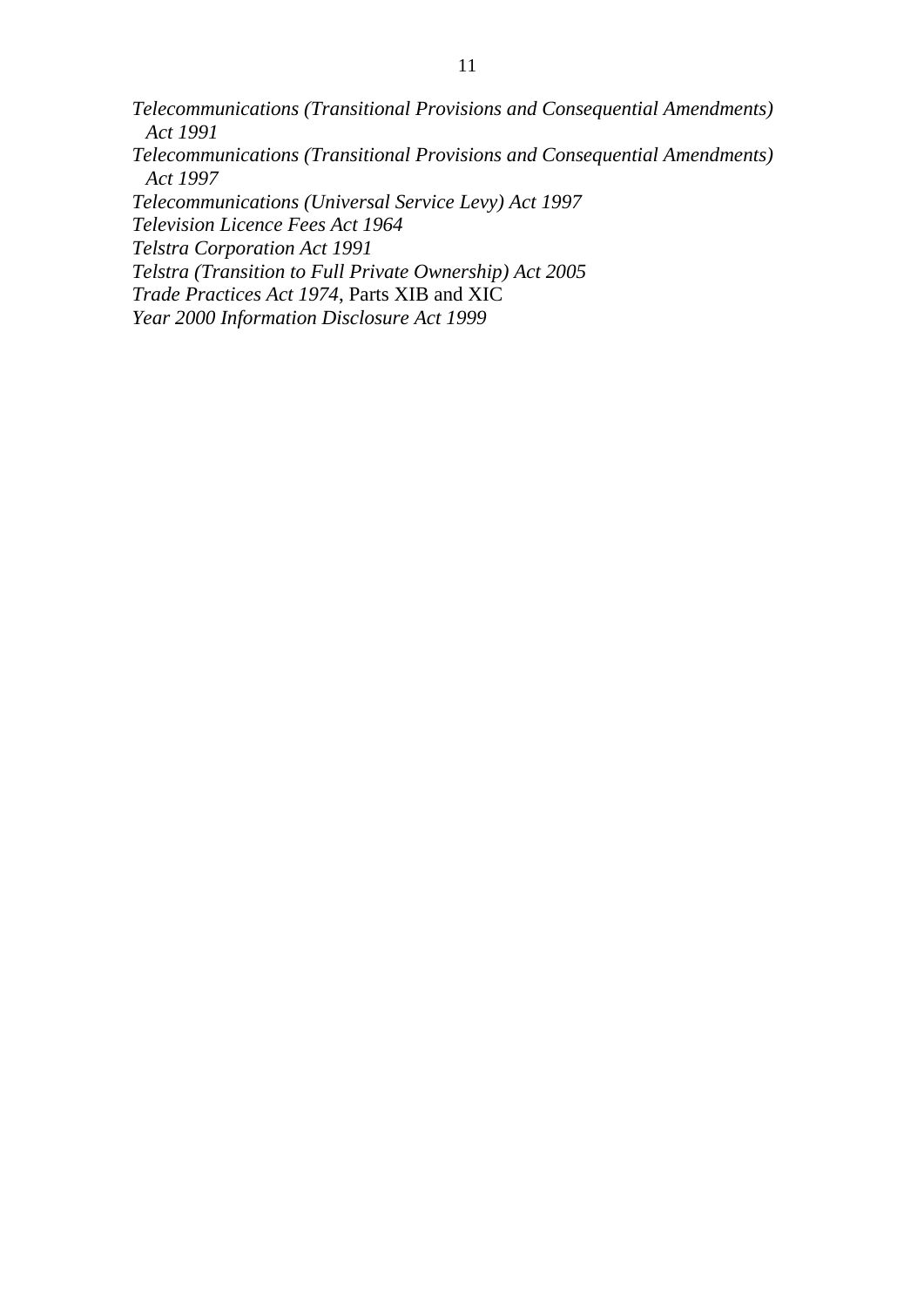## **PART 4 THE DEPARTMENT OF CLIMATE CHANGE (Part of the Prime Minister and Cabinet Portfolio)**

## *Matters dealt with by the Department*

Domestic and international climate change policy Design and implementation of emissions trading International climate change negotiations Renewable energy policy, regulation and co-ordination Greenhouse emissions and energy consumption reporting Greenhouse mitigation and adaptation Co-ordination of climate change science activities Energy efficiency policy and standards

#### *Legislation administered by the Minister*

*National Greenhouse and Energy Reporting Act 2007 Ozone Protection and Synthetic Greenhouse Gas Management Act 1989 Ozone Protection and Synthetic Greenhouse Gas (Licence Fees - Imports) Act 1995 Ozone Protection and Synthetic Greenhouse Gas (Licence Fees - Manufacture) Act 1995 Renewable Energy (Electricity) Act 2000 Renewable Energy (Electricity) (Charge) Act 2000*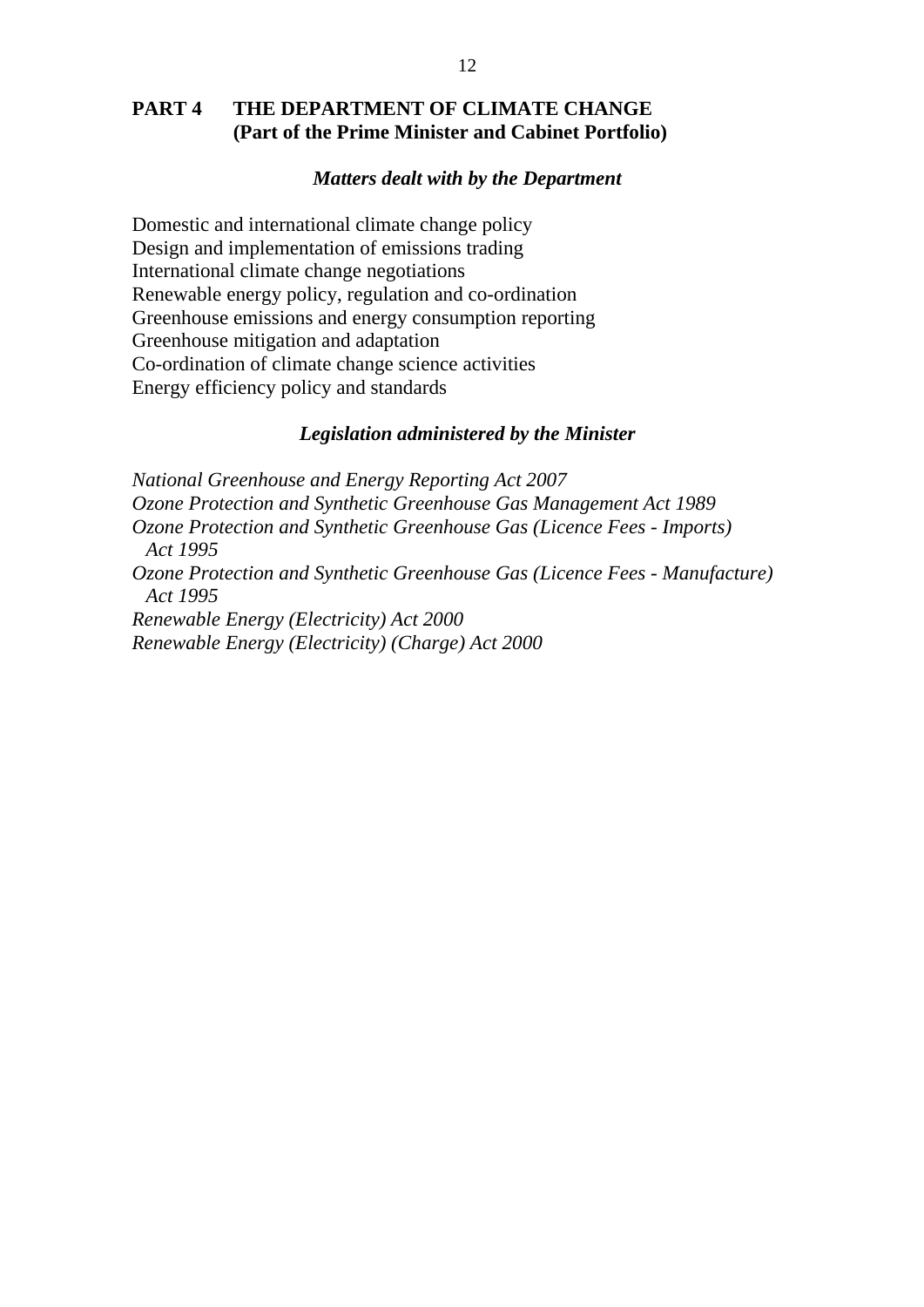## **PART 5 THE DEPARTMENT OF DEFENCE**

#### *Matters dealt with by the Department*

Defence, including -

international defence relations and defence co-operation defence scientific research and development defence procurement and purchasing, including offsets for defence purposes defence industry development and co-operation

## *Legislation administered by the Minister*

*Air Force Act 1923 Approved Defence Projects Protection Act 1947 Cockatoo and Schnapper Islands Act 1949 Commonwealth and State Housing Agreement (Service Personnel) Act 1990 Control of Naval Waters Act 1918 Defence Act 1903,* except to the extent administered by the Prime Minister and the Attorney-General and other than sections 58F to 58Q, 61, 61A, 61B, 61C, 118A and 118B and paragraph  $124(1)(qba)$ *Defence Force Discipline Act 1982 Defence Force (Home Loans Assistance) Act 1990 Defence Force Retirement and Death Benefits Act 1973*  Defence Force Retirement and Death Benefits (Pension Increases) Acts *Defence Forces Retirement Benefits Act 1948*  Defence Forces Retirement Benefits (Pension Increases) Acts *Defence Forces Special Retirement Benefits Act 1960 Defence Housing Authority Act 1987 Defence Reserve Service (Protection) Act 2001 Defence (Parliamentary Candidates) Act 1969 Defence (Road Transport Legislation Exemption) Act 2006 Defence (Special Undertakings) Act 1952 Explosives Act 1961 Geneva Conventions Act 1957,* Part IV *Intelligence Services Act 2001*, insofar as it relates to that part of the Department of Defence known as the Defence Intelligence and Geospatial Organisation, the Defence Intelligence Organisation and the Defence Signals Directorate *Military Rehabilitation and Compensation Act 2004*, Chapter 3, in relation to rehabilitation of serving members of the Australian Defence Force; and Chapter 6, in relation to treatment for injuries and diseases of serving members of the Australian Defence Force *Military Superannuation and Benefits Act 1991 Naval Defence Act 1910 Royal Australian Air Force Veterans' Residences Act 1953 Services Trust Funds Act 1947 War Gratuity Act 1945 War Service Estates Act 1942 Weapons of Mass Destruction (Prevention of Proliferation) Act 1995 Williamstown Dockyard Employees Act 1987*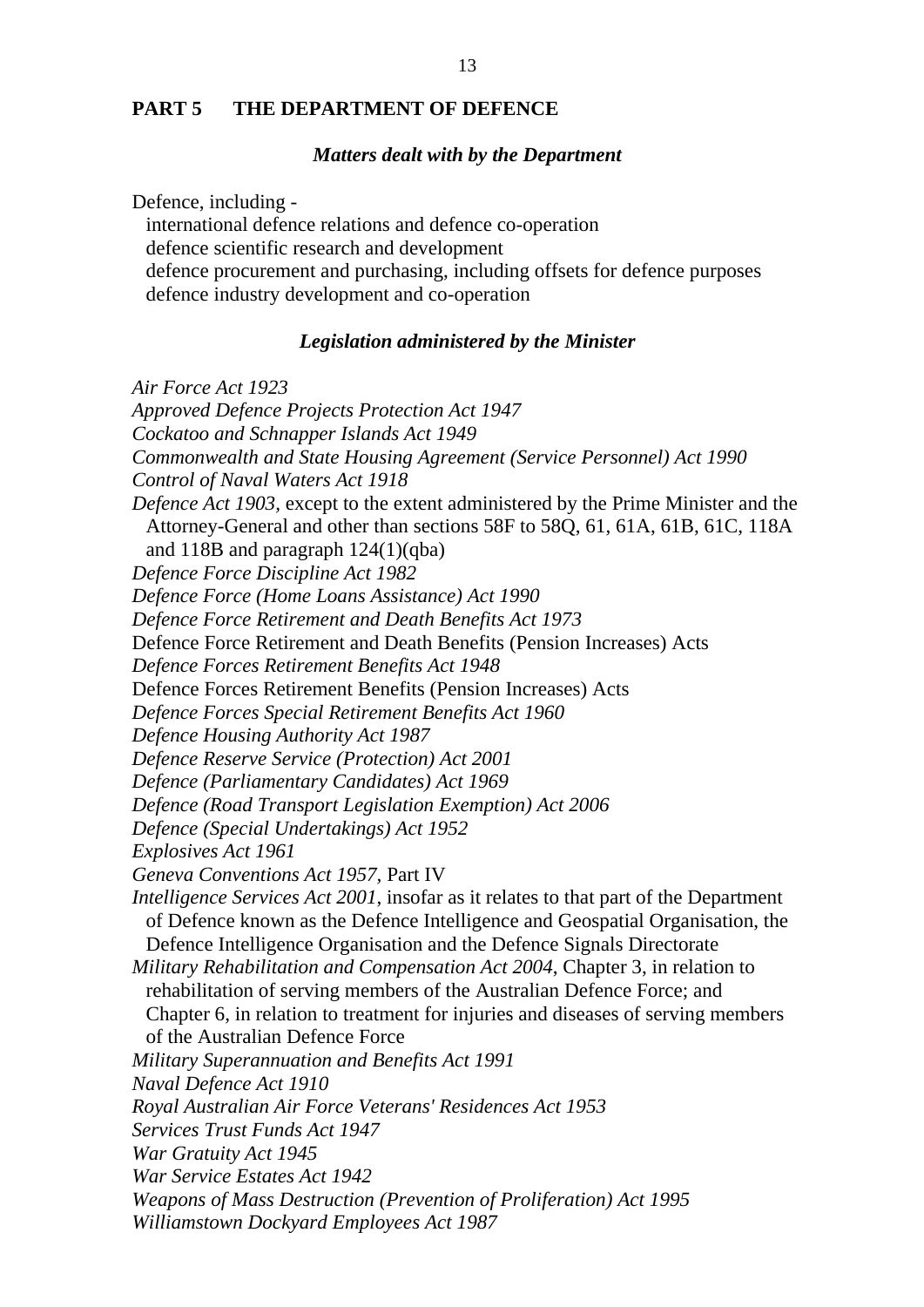# **PART 6 THE DEPARTMENT OF EDUCATION, EMPLOYMENT AND WORKPLACE RELATIONS**

## *Matters dealt with by the Department*

Education policy and programs including schools, vocational, higher education

and Indigenous education, but excluding migrant adult education

Education and training transitions policy and programs

Science awareness programs in schools

Training, including apprenticeships and training services

Policy, co-ordination and support for education exports and services

Income support policies and programs for students and apprentices

Employment policy, including employment services

Job Network

Labour market and income support policies and programs for people of working age

Workplace relations policy development, advocacy and implementation Promotion of flexible workplace relations policies and practices

Co-ordination of labour market research

Australian government employment workplace relations policy, including administration of the framework for agreement making and remuneration and conditions

Occupational health and safety, rehabilitation and compensation

Equal employment opportunity

Work and family programs

Services to help people with disabilities obtain employment, other than supported employment

Youth affairs and programs, excluding income support policies and programs Early childhood and childcare policy and programs

## *Legislation administered by the Minister*

*Air Passenger Ticket Levy (Collection) Act 2001*, except to the extent administered by the Minister for Infrastructure, Transport, Regional Development and Local Government

*APEC Public Holiday Act 2007* 

*Asbestos-Related Claims (Management of Commonwealth Liabilities) Act 2005 Asbestos-Related Claims (Management of Commonwealth Liabilities)* 

*(Consequential and Transitional Provisions) Act 2005* 

*Australian Institute of Aboriginal and Torres Strait Islander Studies Act 1989 Australian National University Act 1991* 

*Australian Technical Colleges (Flexibility in Achieving Australia's Skills Needs) Act 2005* 

*Australian Workplace Safety Standards Act 2005* 

*Builders Labourers' Federation (Cancellation of Registration) Act 1986* 

*Builders Labourers' Federation (Cancellation of Registration - Consequential Provisions) Act 1986*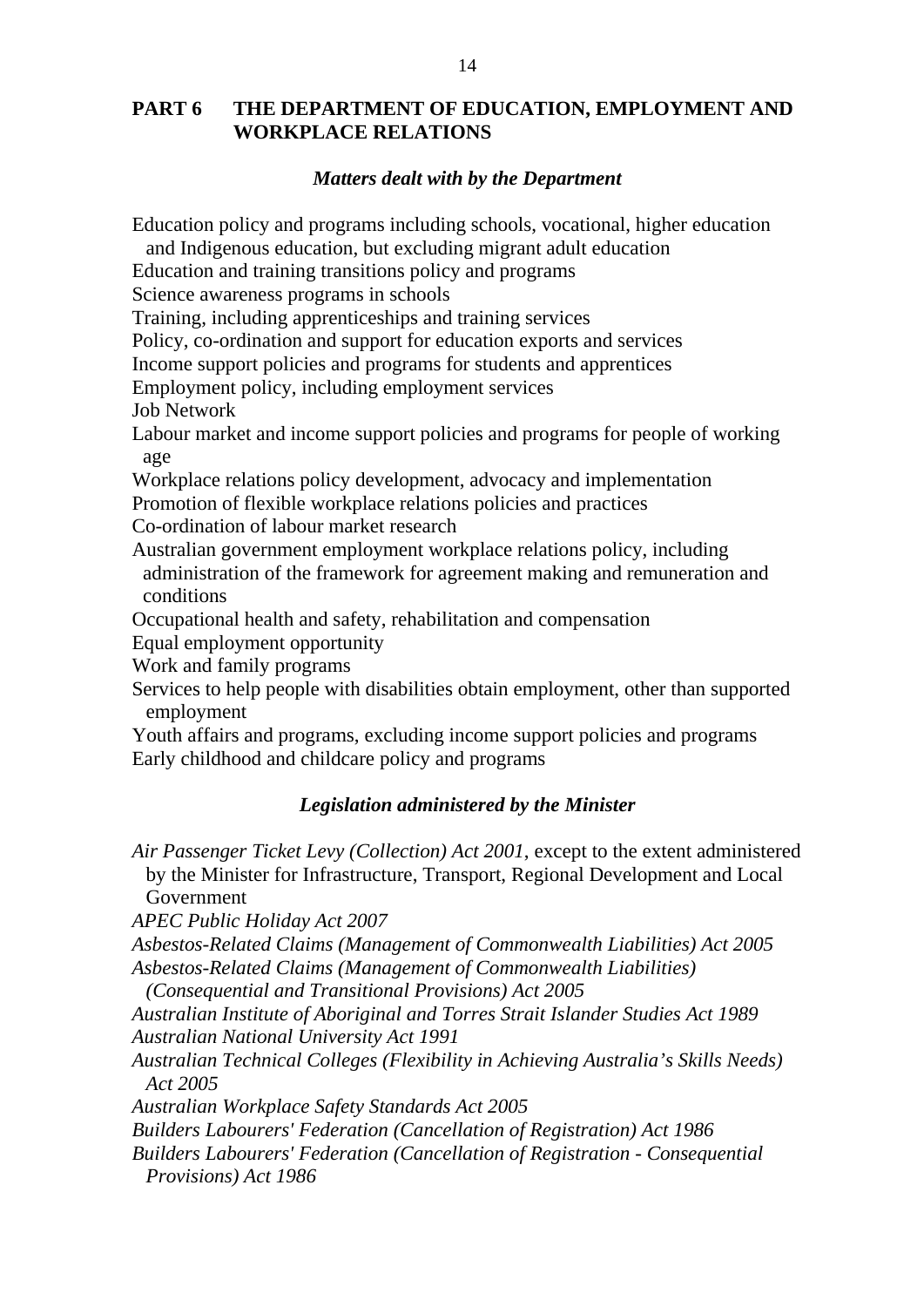- *Building and Construction Industry Improvement Act 2005*
- *Building and Construction Industry Improvement (Consequential and*
- *Transitional) Act 2005*
- *Building Industry Act 1985*
- *Child Care Act 1972*
- *Coal Mining Industry (Long Service Leave Funding) Act 1992*
- *Coal Mining Industry (Long Service Leave) Payroll Levy Collection Act 1992*
- *Coal Mining Industry (Long Service Leave) Payroll Levy Act 1992*
- *Construction Industry Reform and Development Act 1992*
- *Defence Act 1903,* sections 58F to 58Q, 61, 61A, 61B, 61C, 118A and 118B *Disability Services Act 1986*, insofar as it relates to open employment and related services and Part III
- *Education Research Act 1970*
- *Education Services for Overseas Students Act 2000*
- *Education Services for Overseas Students (Assurance Fund Contributions) Act 2000*
- *Education Services for Overseas Students (Consequential and Transitional) Act 2000*
- *Education Services for Overseas Students (Registration Charges) Act 1997*
- *Employment and Workplace Relations Legislation Amendment (Welfare to Work and Other Measures) Act 2005,* insofar as it relates to legislation administered by the Minister for Education, the Minister for Employment and Workplace Relations or the Minister for Social Inclusion
- *Employment and Workplace Relations Legislation Amendment (Welfare to Work and Other Measures) (Consequential Amendments) Act 2005, insofar as it relates* to legislation administered by the Minister for Education, the Minister for Employment and Workplace Relations or the Minister for Social Inclusion

*Equal Employment Opportunity (Commonwealth Authorities) Act 1987* 

- *Higher Education Endowment Fund Act 2007*
- *Higher Education Funding Act 1988*
- *Higher Education Support Act 2003*
- *Higher Education Support (Transitional Provisions and Consequential Amendments) Act 2003*
- *Independent Schools (Loans Guarantee) Act 1969*
- *Indigenous Education (Targeted Assistance) Act 2000*
- *International Labour Organisation (Compliance with Conventions) Act 1992*
- International Labour Organisation Acts
- *Judicial and Statutory Officers (Remuneration and Allowances) Act 1984*
- *Long Service Leave (Commonwealth Employees) Act 1976*
- *Maternity Leave (Commonwealth Employees) Act 1973*
- *Mutual Recognition Act 1992,* Part 3
- *National Workplace Relations Consultative Council Act 2002*
- *Non-government Schools (Loans Guarantee) Act 1977*
- *Occupational Health and Safety (Commonwealth Employment) Act 1991*
- *Occupational Health and Safety (Maritime Industry) Act 1993*
- *Remuneration and Allowances Act 1990*
- *Remuneration and Allowances Alteration Act 1986*
- *Remuneration Tribunal Act 1973*
- *Safety, Rehabilitation and Compensation Act 1988*, except to the extent administered by the Minister for Veterans' Affairs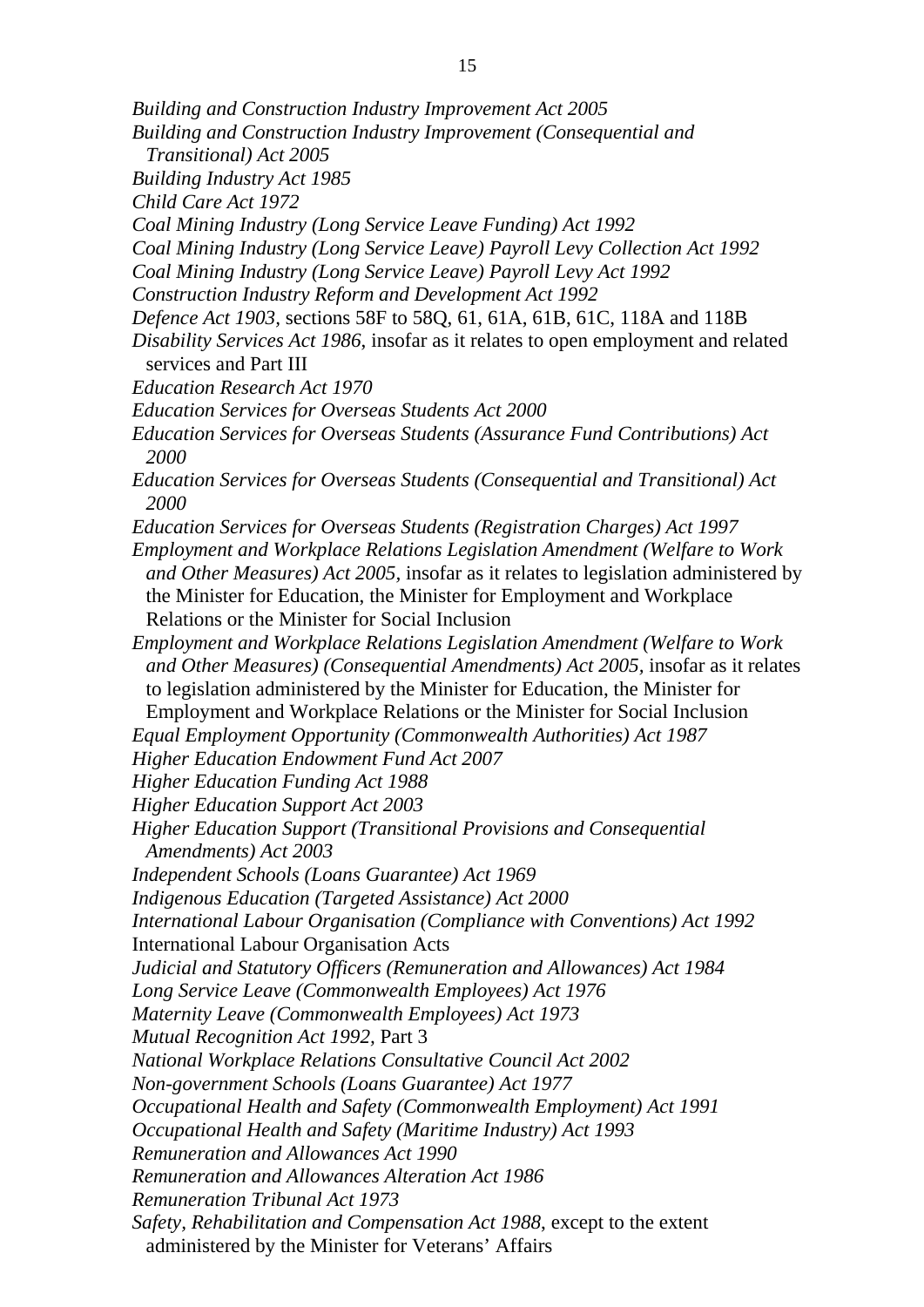- *Schools Assistance (Learning Together Achievement Through Choice and Opportunity) Act 2004*
- *Seafarers Rehabilitation and Compensation Act 1992*
- *Seafarers Rehabilitation and Compensation Levy Act 1992*
- *Seafarers Rehabilitation and Compensation Levy Collection Act 1992*
- *Seafarers Rehabilitation and Compensation (Transitional Provisions and*
- *Consequential Amendments) Act 1992*
- *Skilling Australia's Workforce Act 2005*

*Skilling Australia's Workforce (Repeal and Transitional Provisions) Act 2005* 

- *Social Security Act 1991*, insofar as it relates to Austudy, Mature Age Allowance, Newstart Allowance, Sickness Allowance, Mobility Allowance, Parenting Payment, Widow Allowance, Partner Allowance and Youth Allowance and any other payment, allowance or supplement insofar as that payment, allowance or supplement relates to persons receiving Austudy, Mature Age Allowance, Newstart Allowance, Sickness Allowance, Mobility Allowance, Parenting Payment, Widow Allowance or Partner Allowance and Youth Allowance
- *Social Security (Administration) Act 1999*, insofar as it relates to Austudy, Mature Age Allowance, Newstart Allowance, Sickness Allowance, Mobility Allowance, Parenting Payment, Widow Allowance, Partner Allowance and Youth Allowance and any other payment, allowance or supplement insofar as that payment, allowance or supplement relates to persons receiving Austudy, Mature Age Allowance, Newstart Allowance, Sickness Allowance, Mobility Allowance, Parenting Payment, Widow Allowance or Partner Allowance and Youth Allowance

*States Grants (Primary and Secondary Education Assistance) Act 2000 Student Assistance Act 1973*

- *Tradesmen's Rights Regulation Act 1946*
- *Trans-Tasman Mutual Recognition Act 1997*, in relation to occupational provisions
- United States Naval Communication Station (Civilian Employees) Acts *Workplace Relations Act 1996*, except to the extent administered by the Attorney-General
- *Workplace Relations Amendment (Agreement Validation) Act 2004*
- *Workplace Relations Amendment (Work Choices) Act 2005*
- *Workplace Relations and Other Legislation Amendment Act 1996*
- *Workplace Relations Legislation Amendment (Registration and Accountability of* 
	- *Organisations) (Consequential Provisions) Act 2002*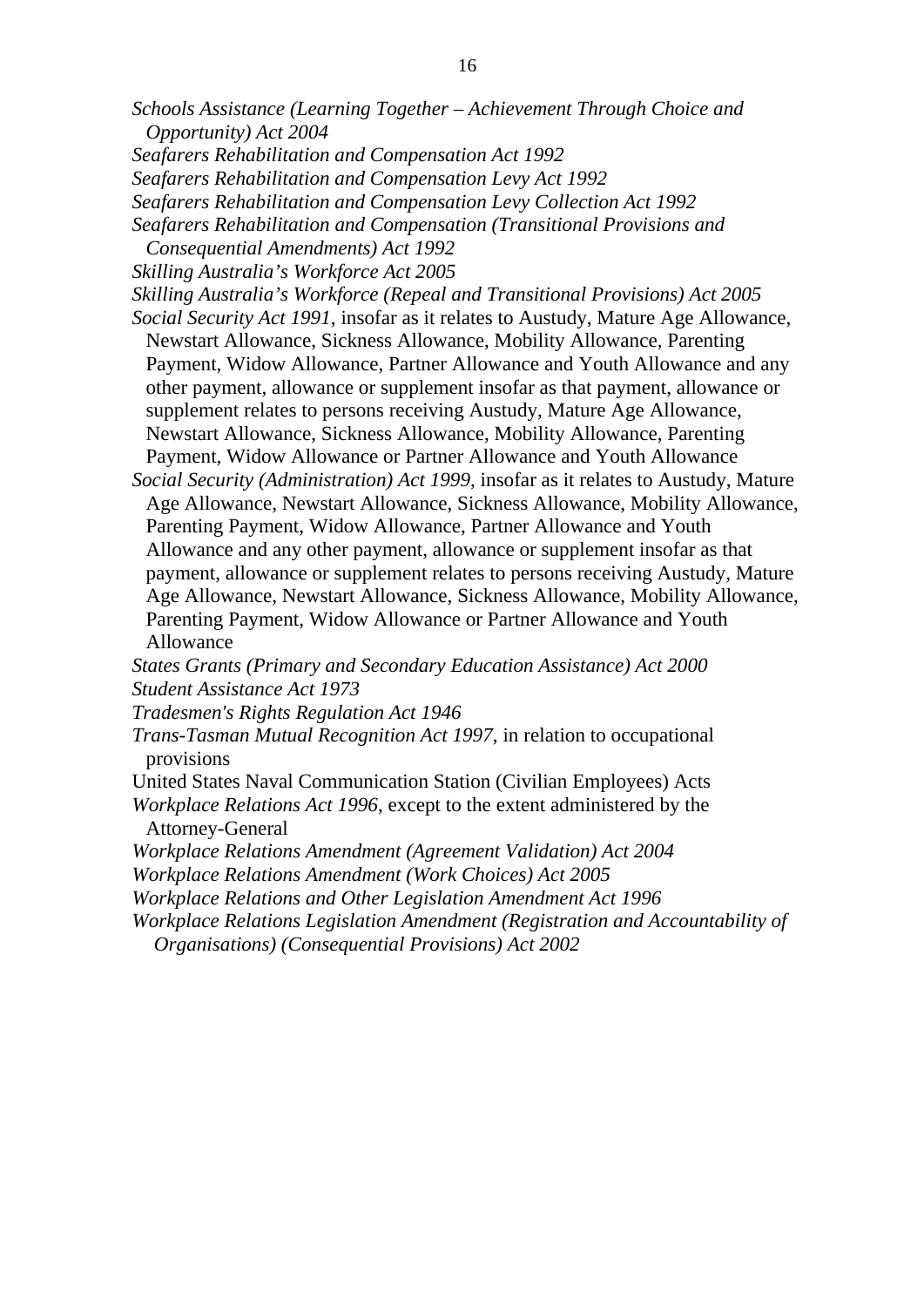# **PART 7 THE DEPARTMENT OF THE ENVIRONMENT, WATER, HERITAGE AND THE ARTS**

## *Matters dealt with by the Department*

Environment protection and conservation of biodiversity Air quality National fuel quality standards Land contamination Meteorology Administration of the Australian Antarctic Territory, and the Territory of Heard Island and McDonald Islands Natural, built and movable cultural heritage Environmental research Water policy and resources Cultural affairs, including support for the arts Ionospheric prediction Community and household renewable energy programs

#### *Legislation administered by the Minister*

*Aboriginal and Torres Strait Islander Heritage Protection Act 1984 Antarctic Marine Living Resources Conservation Act 1981 Antarctic Treaty Act 1960 Antarctic Treaty (Environment Protection) Act 1980 Australia Council Act 1975 Australian Antarctic Territory Acceptance Act 1933 Australian Antarctic Territory Act 1954 Australian Film Commission Act 1975 Australian Film, Television and Radio School Act 1973 Australian Heritage Council Act 2003 Australian National Maritime Museum Act 1990 Captains Flat (Abatement of Pollution) Agreement Act 1975 Chowilla Reservoir Agreement Act 1963 Dartmouth Reservoir Agreement Act 1970 Environment Protection and Biodiversity Conservation Act 1999 Environment Protection (Alligator Rivers Region) Act 1978 Environment Protection (Sea Dumping) Act 1981 Film Licensed Investment Company Act 2005 Film Licensed Investment Company (Consequential Provisions) Act 2005 Fuel Quality Standards Act 2000 Great Barrier Reef Marine Park Act 1975 Great Barrier Reef Marine Park (Environmental Management Charge - Excise) Act 1993 Great Barrier Reef Marine Park (Environmental Management Charge - General) Act 1993 Hazardous Waste (Regulation of Exports and Imports) Act 1989 Heard Island and McDonald Islands Act 1953 Hindmarsh Island Bridge Act 1997 Historic Shipwrecks Act 1976*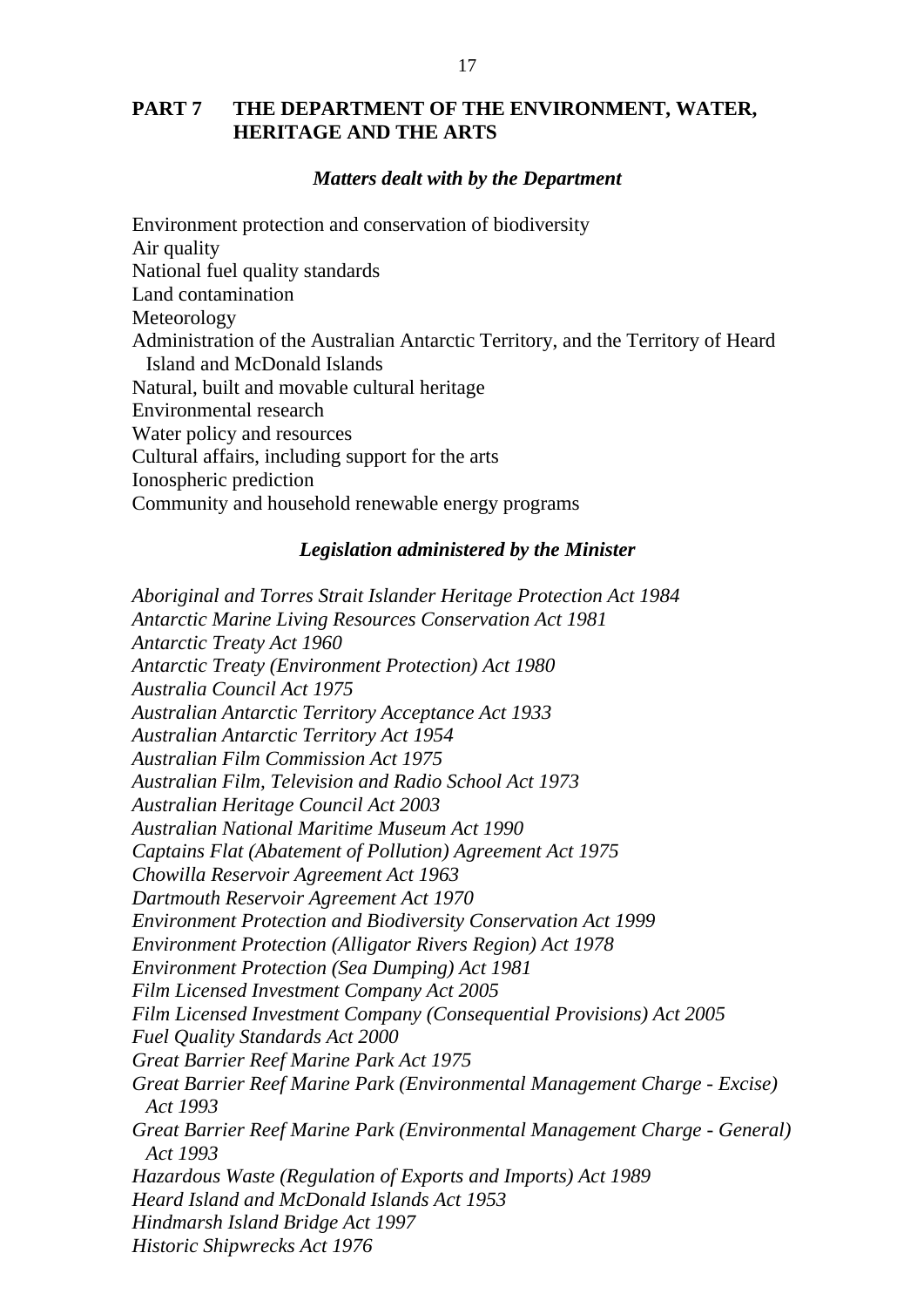*Koongarra Project Area Act 1981 Lake Eyre Basin Intergovernmental Agreement Act 2001 Meteorology Act 1955 Morgan-Whyalla Waterworks Agreement Act 1940 Murray-Darling Basin Act 1993 National Environment Protection Council Act 1994 National Environment Protection Measures (Implementation) Act 1998 National Gallery Act 1975 National Library Act 1960 National Museum of Australia Act 1980 National Water Commission Act 2004 Natural Heritage Trust of Australia Act 1997 Product Stewardship (Oil) Act 2000 Protection of Movable Cultural Heritage Act 1986 Public Lending Right Act 1985 Removal of Prisoners (Territories) Act 1923,* insofar as it relates to the Territory of Heard Island and McDonald Islands and the Australian Antarctic Territory *Sea Installations Act 1987 Sea Installations Levy Act 1987*  Sewerage Agreements Acts *States Grants (Water Resources Measurement) Act 1970 Sydney Harbour Federation Trust Act 2001 Water Act 2007 Water Efficiency Labelling and Standards Act 2005*  Western Australia Agreement (Ord River Irrigation) Acts *Western Australia (South-West Region Water Supplies) Agreement Act 1965 Wet Tropics of Queensland World Heritage Area Conservation Act 1994*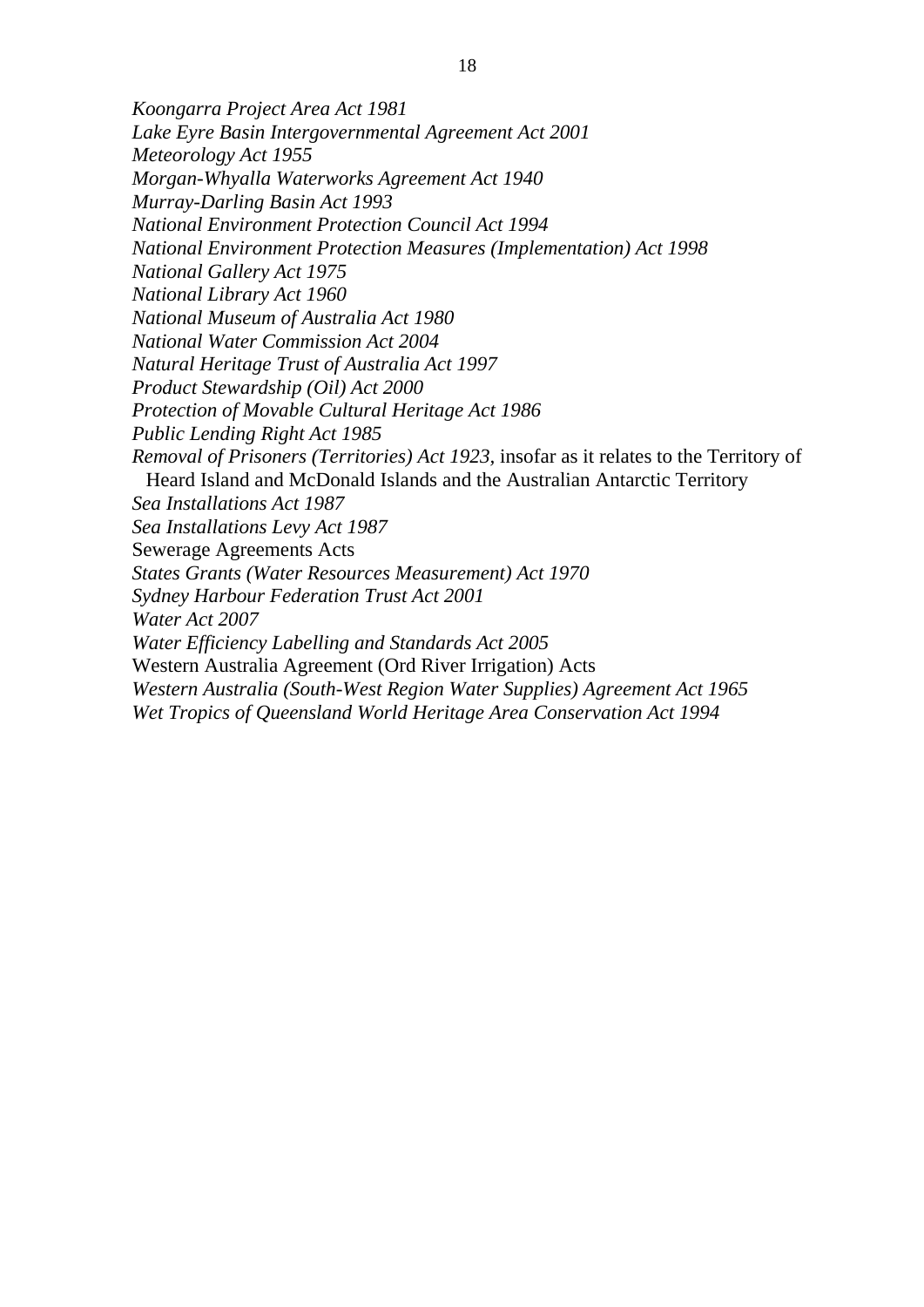## **PART 8 THE DEPARTMENT OF FAMILIES, HOUSING, COMMUNITY SERVICES AND INDIGENOUS AFFAIRS**

## *Matters dealt with by the Department*

Income security policies and programs for families with children, carers, the aged and people in hardship

Services for families with children, people with disabilities and carers

Community support services, excluding the Home and Community Care program Family relationship services

Housing policy co-ordination, welfare housing and rent assistance Women's policies and programs

Indigenous policy co-ordination and the promotion of reconciliation Community development employment projects

### *Legislation administered by the Minister*

*A New Tax System (Family Assistance) Act 1999* 

*A New Tax System (Family Assistance) (Administration) Act 1999* 

*A New Tax System (Family Assistance and Related Measures) Act 2000* 

- *A New Tax System (Bonuses for Older Australians) Act 1999*, Parts 1 and 5 insofar as they relate to Families, Housing, Community Services and Indigenous Affairs customers and Part 2
- *Aboriginal Affairs (Arrangements with the States) Act 1973*
- *Aboriginal and Torres Strait Islander Act 2005*, except to the extent administered by the Minister for Finance and Deregulation
- *Aboriginal and Torres Strait Islanders (Queensland Discriminatory Laws) Act 1975*
- *Aboriginal and Torres Strait Islanders (Queensland Reserves and Communities Self-management) Act 1978*
- *Aboriginal Land Grant (Jervis Bay Territory) Act 1986*

*Aboriginal Land (Lake Condah and Framlingham Forest) Act 1987* 

*Aboriginal Land Rights (Northern Territory) Act 1976* 

*Aboriginal Land Rights (Northern Territory) Amendment Act 2006* 

*Child Support (Assessment) Act 1989*, except to the extent administered by the Minister for Human Services

*Child Support Legislation Amendment (Reform of the Child Support Scheme – Initial Measures) Act 2006*, except to the extent administered by the Minister for Human Services

- *Child Support Legislation Amendment (Reform of the Child Support Scheme New Formula and Other Measures) Act 2006*, except to the extent administered by the Minister for Human Services
- *Child Support (Registration and Collection) Act 1988*, except to the extent administered by the Minister for Human Services
- *Commonwealth and State Housing Agreement Act 1945*
- *Corporations (Aboriginal and Torres Strait Islander) Act 2006*
- *Corporations (Aboriginal and Torres Strait Islander) Consequential, Transitional and Other Measures Act 2006*
- *Data-matching Program (Assistance and Tax) Act 1990*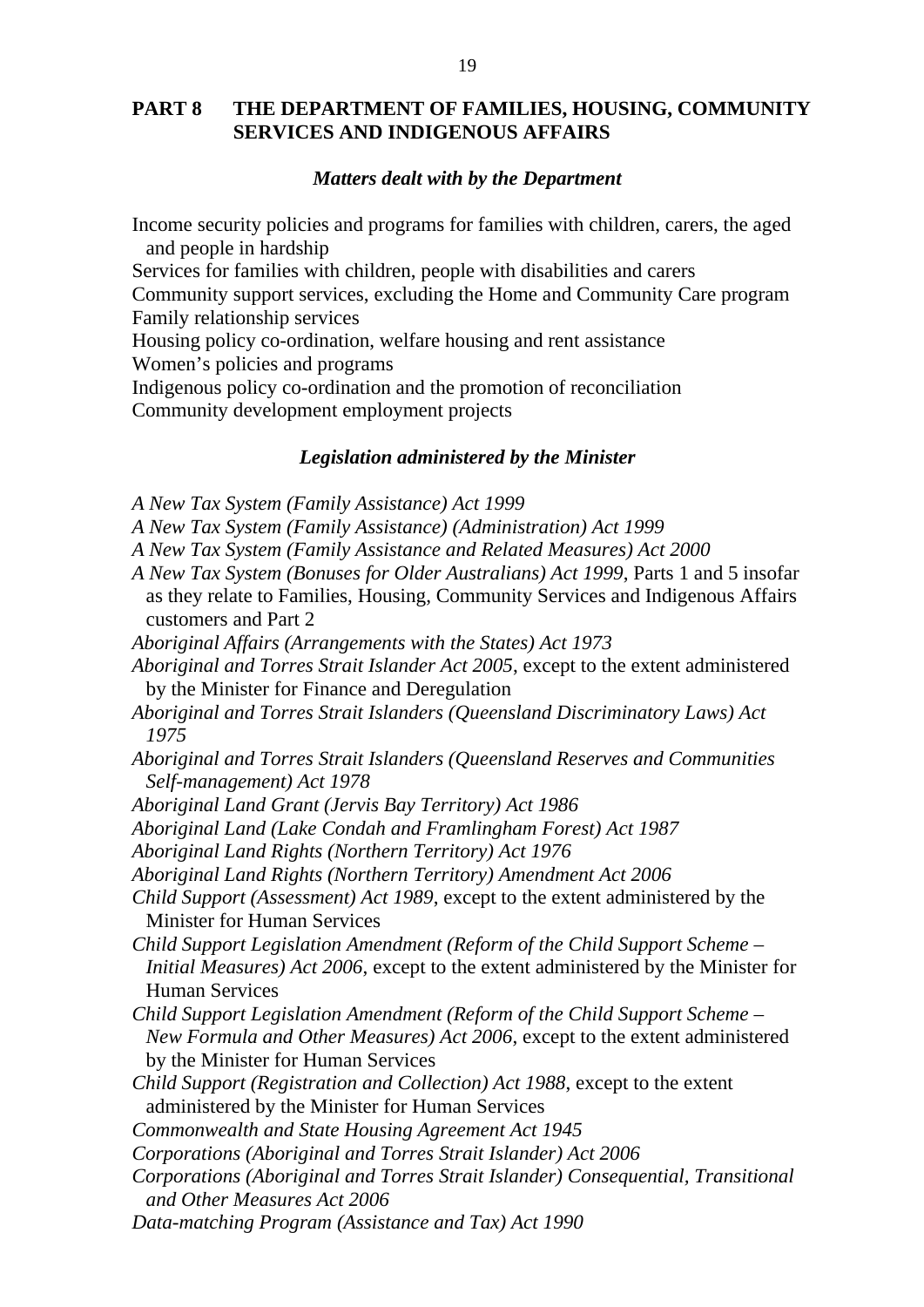- *Disability Services Act 1986*, except to the extent administered by the Minister for Education, the Minister for Employment and Workplace Relations or the Minister for Social Inclusion
- *Employment and Workplace Relations Legislation Amendment (Welfare to Work and Other Measures) Act 2005,* insofar as it relates to legislation administered by the Minister for Families, Housing, Community Services and Indigenous Affairs
- *Employment and Workplace Relations Legislation Amendment (Welfare to Work and Other Measures) (Consequential Amendments) Act 2005, insofar as it relates* to legislation administered by the Minister for Families, Housing, Community Services and Indigenous Affairs
- *Equal Opportunity for Women in the Workplace Act 1999*
- *Families, Community Services and Indigenous Affairs and Other Legislation (2006 Budget and Other Measures) Act 2006*, except to the extent administered by the Minister for Veterans' Affairs
- *Families, Community Services and Indigenous Affairs and Veterans' Affairs Legislation Amendment (2006 Budget Measures) Act 2006*, except to the extent administered by the Minister for Veterans' Affairs
- *Family Assistance Legislation Amendment (Child Care Management System and Other Measures) Act 2007*
- *Family Assistance Legislation Amendment (More Help for Families One-off Payments) Act 2004*
- Housing Agreements Acts
- Housing Assistance Acts
- *Marriage Act 1961,* Part IA
- *Native Title Act 1993,* Division 6 of Part 2 and Part 11
- *Northern Territory National Emergency Response Act 2007*
- *Social Security Act 1991*, except to the extent administered by the Minister for Education, the Minister for Employment and Workplace Relations or the Minister for Social Inclusion
- *Social Security (Administration) Act 1999*, except to the extent administered by the Minister for Education, the Minister for Employment and Workplace Relations or the Minister for Social Inclusion
- *Social Security Legislation Amendment (One-off Payments for Carers) Act 2005 Social Security (International Agreements) Act 1999*
- *Social Security and Veterans' Entitlements Legislation Amendment (One-off Payments to Increase Assistance for Older Australians and Carers and Other Measures) Act 2006*, except to the extent administered by the Minister for Veterans' Affairs
- *Social Security and Veterans' Affairs Legislation Amendment (One-off Payments and Other 2007 Budget Measures) Act 2007*, except to the extent administered by the Minister for Veterans' Affairs
- *Social Security (Rewrite) Transition Act 1991*
- *Social Welfare Commission (Repeal) Act 1976*
- *Supported Accommodation Assistance Act 1994*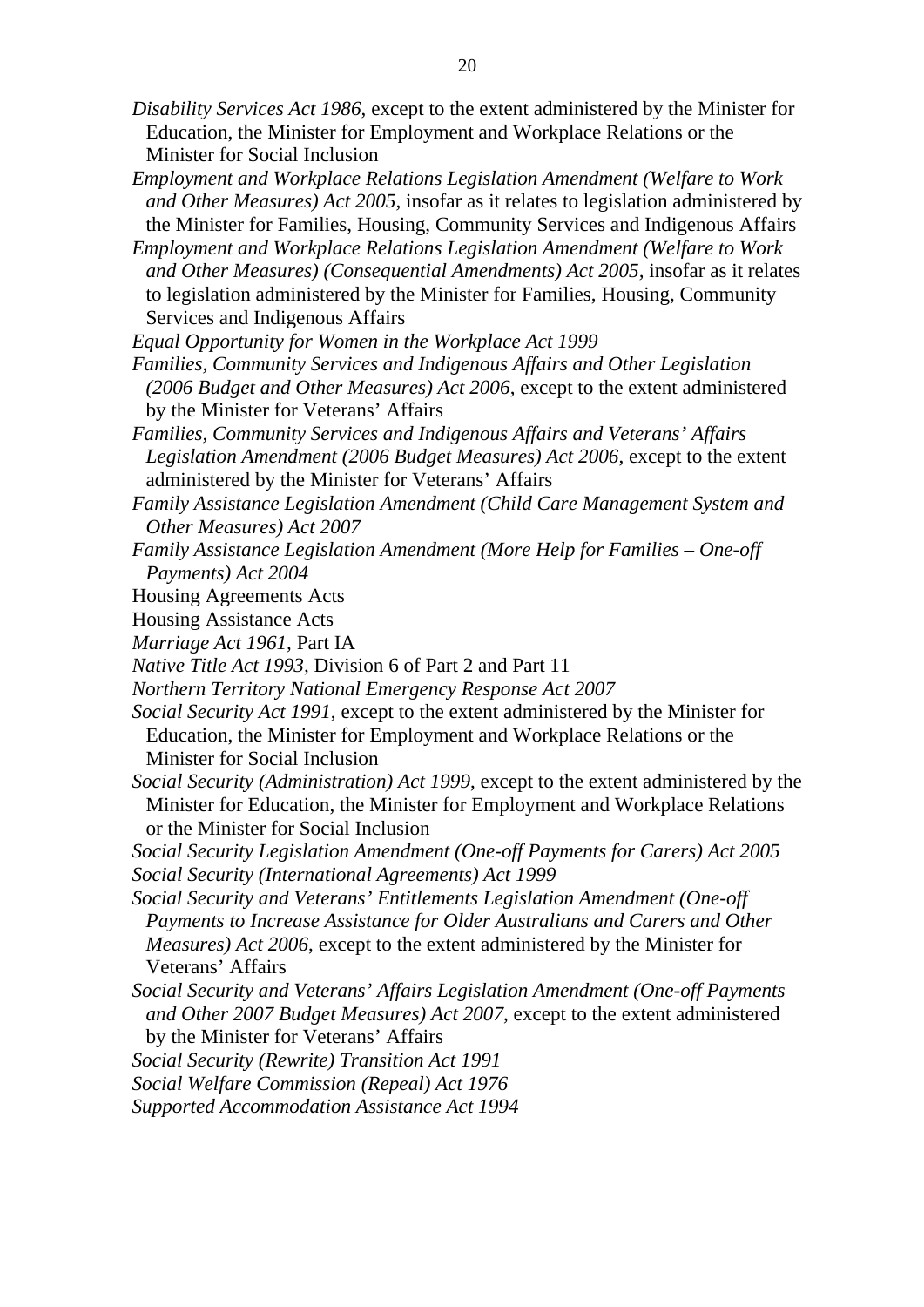## **PART 9 THE DEPARTMENT OF FINANCE AND DEREGULATION**

#### *Matters dealt with by the Department*

Budget policy advice and process, and review of governmental programs Government financial accountability, governance and financial management frameworks, including procurement policy and services Shareholder advice on Government Business Enterprises and commercial entities treated as GBEs Reducing the burden of government regulation General policy guidelines for Commonwealth statutory authorities Superannuation related to former and current members of parliament and Australian Government employees Asset sales Strategic management of non-Defence Commonwealth-owned property in Australia, including construction, major refurbishment, acquisition, ownership and disposal of real property Electoral matters Administration of Parliamentarians' entitlements Administration of the Australian Government's self-managed general insurance fund (Comcover) Government on-line delivery and information technology and communications management Evaluation and audit of Indigenous programs and operations Advice on the Future Fund Management of government records Central advertising system

## *Legislation administered by the Minister*

*Aboriginal and Torres Strait Islander Act 2005*, Part 4B *Aerospace Technologies of Australia Limited Sale Act 1994 AIDC Sale Act 1997 Airports (Transitional) Act 1996 Albury-Wodonga Development Act 1973* Annual Appropriation Acts *Appropriation (Supplementary Measures) Act (No. 1) 1999 Appropriation (Supplementary Measures) Act (No. 2 ) 1999 Archives Act 1983 Audit (Transitional and Miscellaneous) Amendment Act 1997 Australian Capital Territory (Planning and Land Management) Act 1988,*  section 27 insofar as it relates to the declaration of land in the Australian Capital Territory to be National Land where the land is required for Commonwealth purposes other than for the special purposes of Canberra as the National Capital *Australian Industry Development Corporation Act 1970 CFM Sale Act 1996 Commonwealth Authorities and Companies Act 1997 Commonwealth Electoral Act 1918 Commonwealth Electoral Legislation (Provision of Information) Act 2000 Commonwealth Funds Management Limited Act 1990*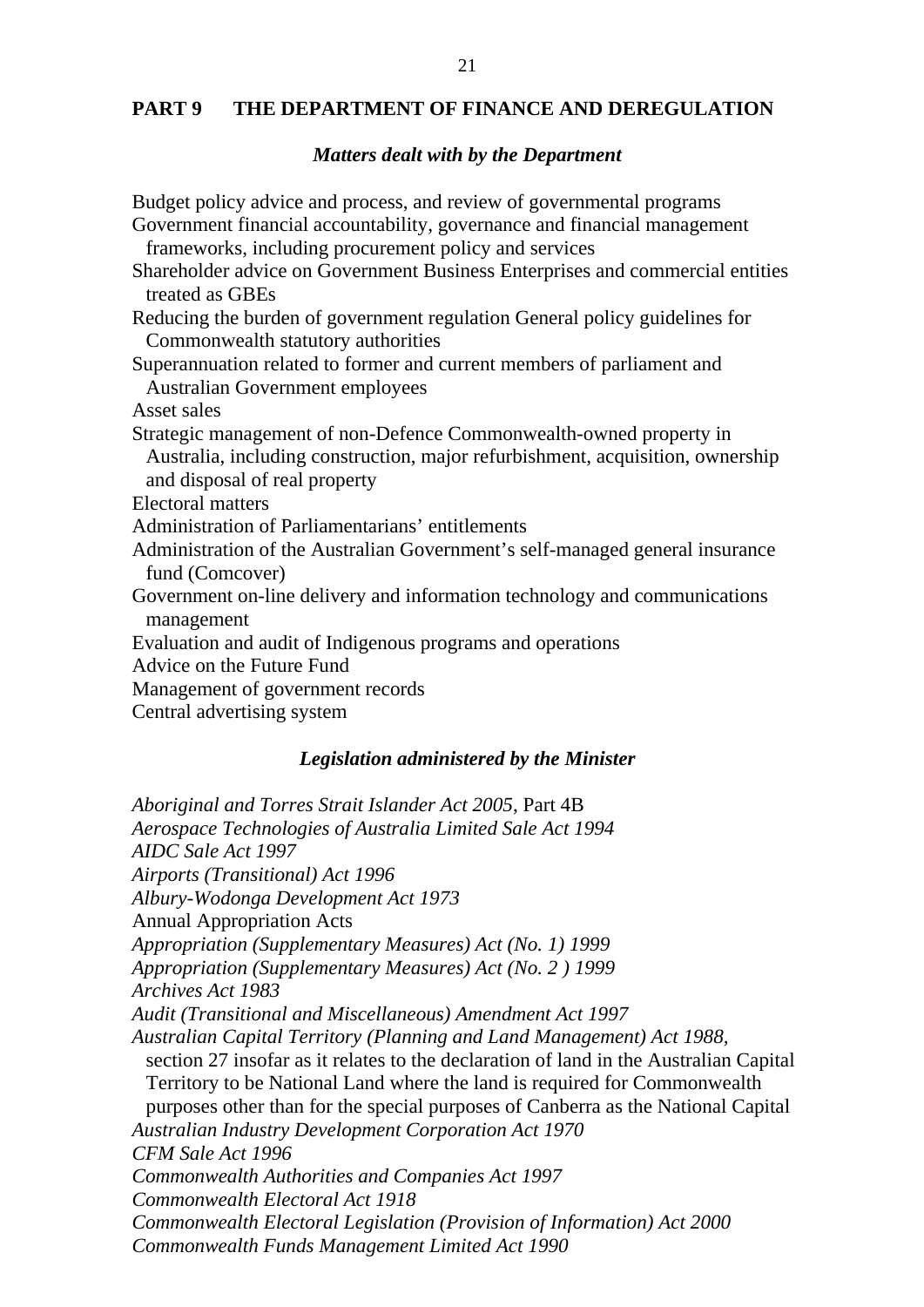*Commonwealth Grants Commission Act 1973 Commonwealth Vehicles (Registration and Exemption from Taxation) Act 1997 CSL Sale Act 1993 Financial Management and Accountability Act 1997 Future Fund Act 2006 Lands Acquisition Act 1989 Lands Acquisition (Defence) Act 1968 Lands Acquisition (Northern Territory Pastoral Leases) Act 1981 Lands Acquisition (Repeal and Consequential Provisions) Act 1989*  Loan (War Service Land Settlement) Acts *Medibank Private Sale Act 2006 Members of Parliament (Life Gold Pass) Act 2002 Members of Parliament (Staff) Act 1984 Ministers of State Act 1952 Northern Territory (Commonwealth Lands) Act 1980 Northern Territory (Self-Government) Act 1978,* sections 69 and 70 *Papua New Guinea (Staffing Assistance) Act 1973, insofar as it relates to* superannuation and retirement benefits *Papua New Guinea (Staffing Assistance) Termination Act 1976 Parliamentary Allowances Act 1952 Parliamentary Contributory Superannuation Act 1948 Parliamentary Entitlements Act 1990 Parliamentary Precincts Act 1988 Parliamentary Superannuation Act 2004*  Parliamentary Retiring Allowances (Increases) Acts *Public Accounts and Audit Committee Act 1951 Public Works Committee Act 1969 Qantas Sale Act 1992,* except to the extent administered by the Treasurer or the Minister for Infrastructure, Transport, Regional Development and Local Government *Referendum (Machinery Provisions) Act 1984 Representation Act 1983 Salaries Adjustment Act 1956*  Superannuation Acts *Superannuation Benefits (Supervisory Mechanisms) Act 1990 Superannuation (Distribution of Surplus) Act 1974*  Superannuation (Pension Increases) Acts *Superannuation (Productivity Benefit) Act 1988* Supply Acts Surplus Revenue Acts *Territory Authorities (Financial Provisions) Act 1978 Transferred Officers' Allowances Act 1948 Western Australia (South-West Region Water Supplies) Agreement Act 1965*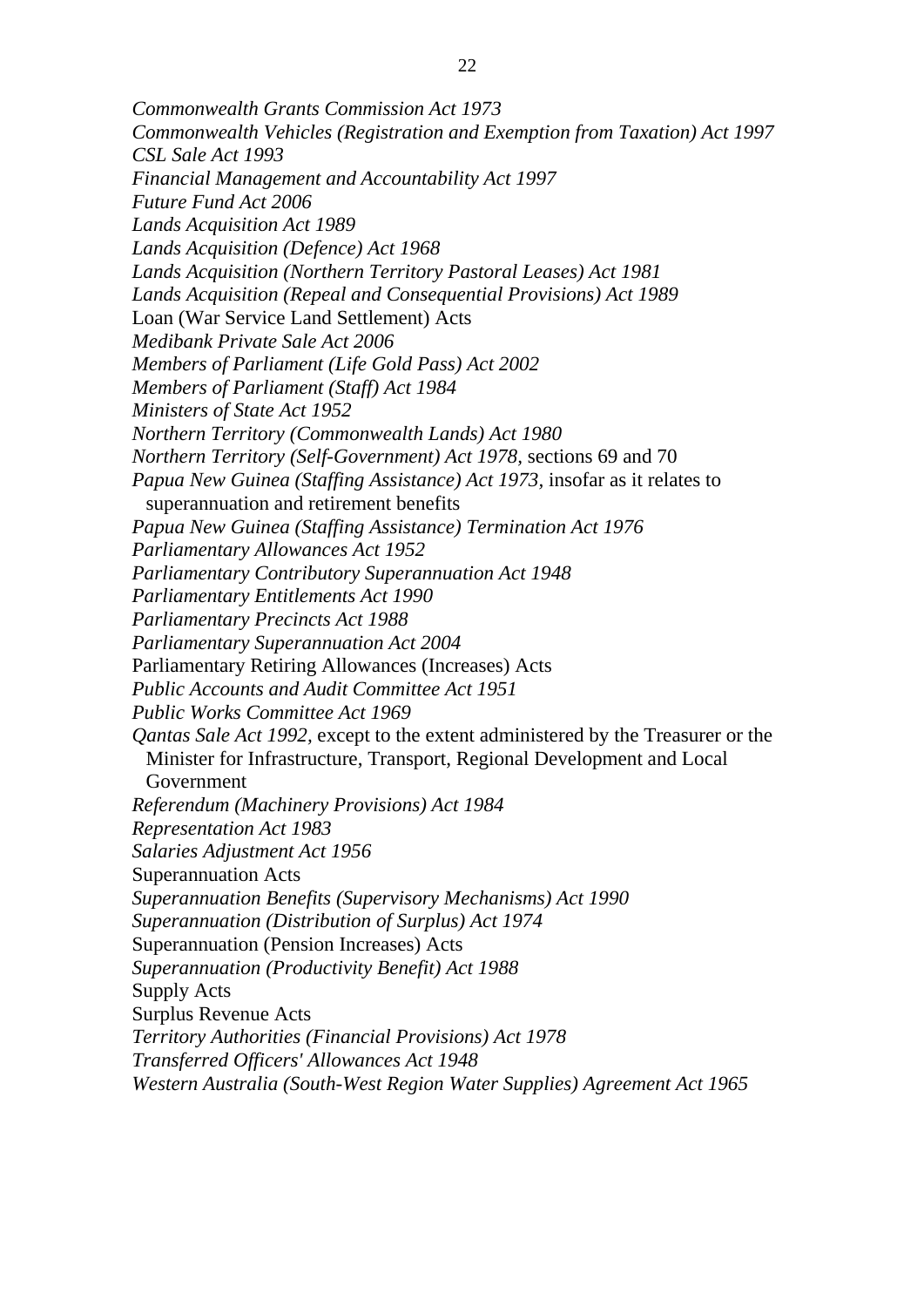## **PART 10 THE DEPARTMENT OF FOREIGN AFFAIRS AND TRADE**

#### *Matters dealt with by the Department*

External Affairs, including relations and communications with overseas governments and United Nations agencies treaties, including trade agreements bilateral, regional and multilateral trade policy international trade and commodity negotiations market development, including market access trade promotion international development co-operation diplomatic and consular missions international security issues, including disarmament, arms control and nuclear non-proliferation public diplomacy, including information and cultural programs International expositions Provision to Australian citizens of secure travel identification Provision of consular services to Australian citizens abroad Overseas property management, including acquisition, ownership and disposal of real property

## *Legislation administered by the Minister*

*Anti-Personnel Mines Convention Act 1998 Australian Centre for International Agricultural Research Act 1982 Australian Development Assistance Agency (Repeal) Act 1977 Australian Passports Act 2005 Australian Passports (Application of Fees) Act 2005 Australian Passports (Transitionals and Consequentials) Act 2005 Australian Trade Commission Act 1985 Australian Trade Commission (Transitional Provisions and Consequential Amendments) Act 1985 Charter of the United Nations Act 1945 Chemical Weapons (Prohibition) Act 1994 Comprehensive Nuclear Test-Ban Treaty Act 1998 Consular Fees Act 1955 Consular Privileges and Immunities Act 1972 Diplomatic and Consular Missions Act 1978 Diplomatic Privileges and Immunities Act 1967 Export Finance and Insurance Corporation Act 1991 Export Finance and Insurance Corporation (Transitional Provisions and Consequential Amendments) Act 1991 Export Market Development Grants Act 1997 Export Market Development Grants (Repeal and Consequential Provisions) Act 1997 Foreign Passports (Law Enforcement and Security) Act 2005 Intelligence Services Act 2001*, except to the extent administered by the Prime Minister, the Attorney-General and the Minister for Defence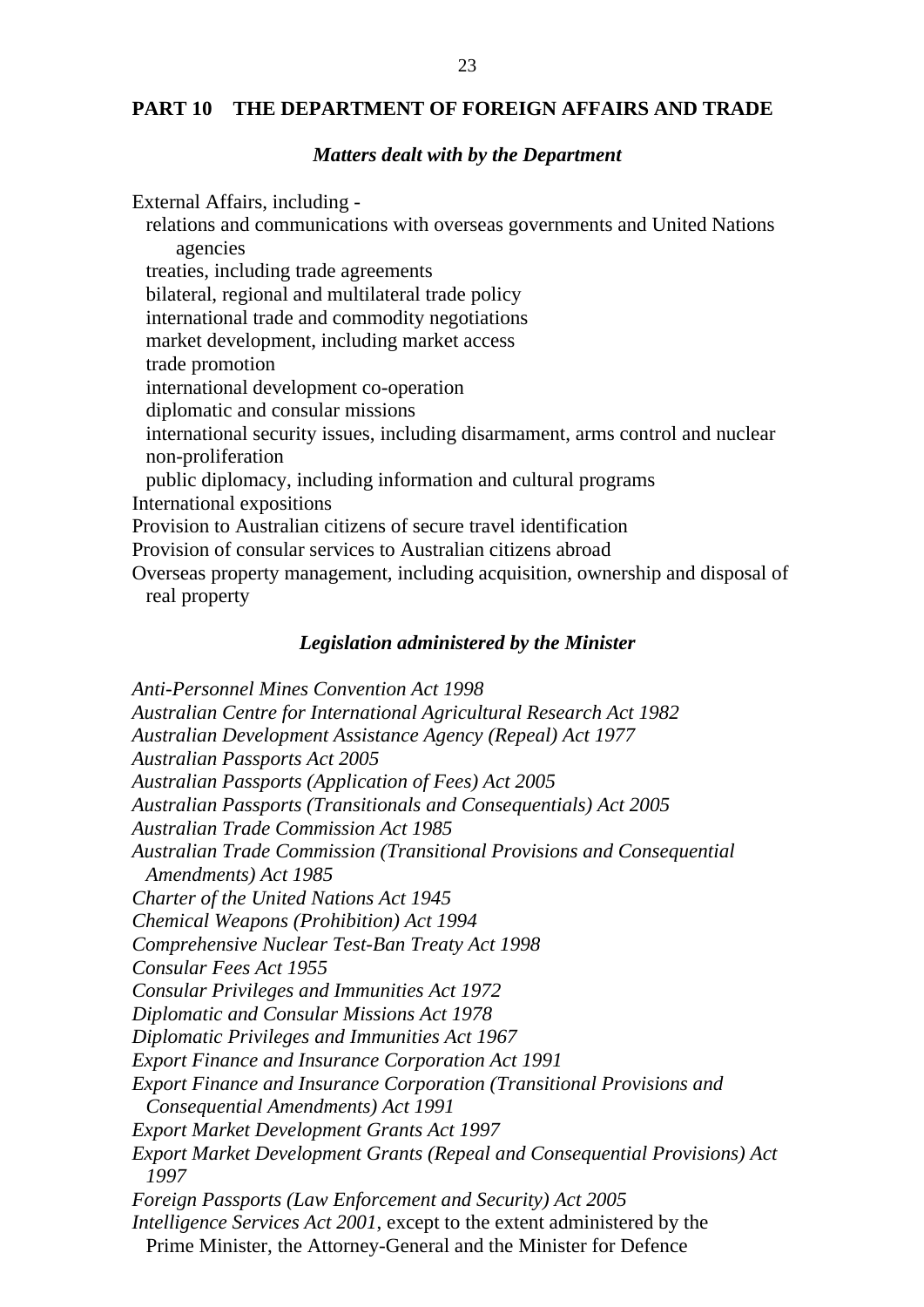*International Development Association Act 1960 International Fund for Agricultural Development Act 1977 International Organizations (Privileges and Immunities) Act 1963 Nauru Independence Act 1967 Nuclear Non-Proliferation (Safeguards) Act 1987 Nuclear Safeguards (Producers of Uranium Ore Concentrates) Charge Act 1993 Overseas Missions (Privileges and Immunities) Act 1995 Papua New Guinea (Application of Laws) Act 1973 Papua New Guinea Independence Act 1975 Papua New Guinea (Staffing Assistance) Act 1973, except to the extent* administered by the Minister for Finance and Deregulation *Registration of Deaths Abroad Act 1984 Security Treaty (Australia, New Zealand and the United States of America) Act 1952 South Pacific Nuclear Free Zone Treaty Act 1986 Trade Representatives Act 1933 Treaty of Peace (Germany) Act 1919 United Nations Educational, Scientific and Cultural Organization Act 1947*  United States Naval Communications Station Agreement Acts *US Free Trade Agreement Implementation Act 2004*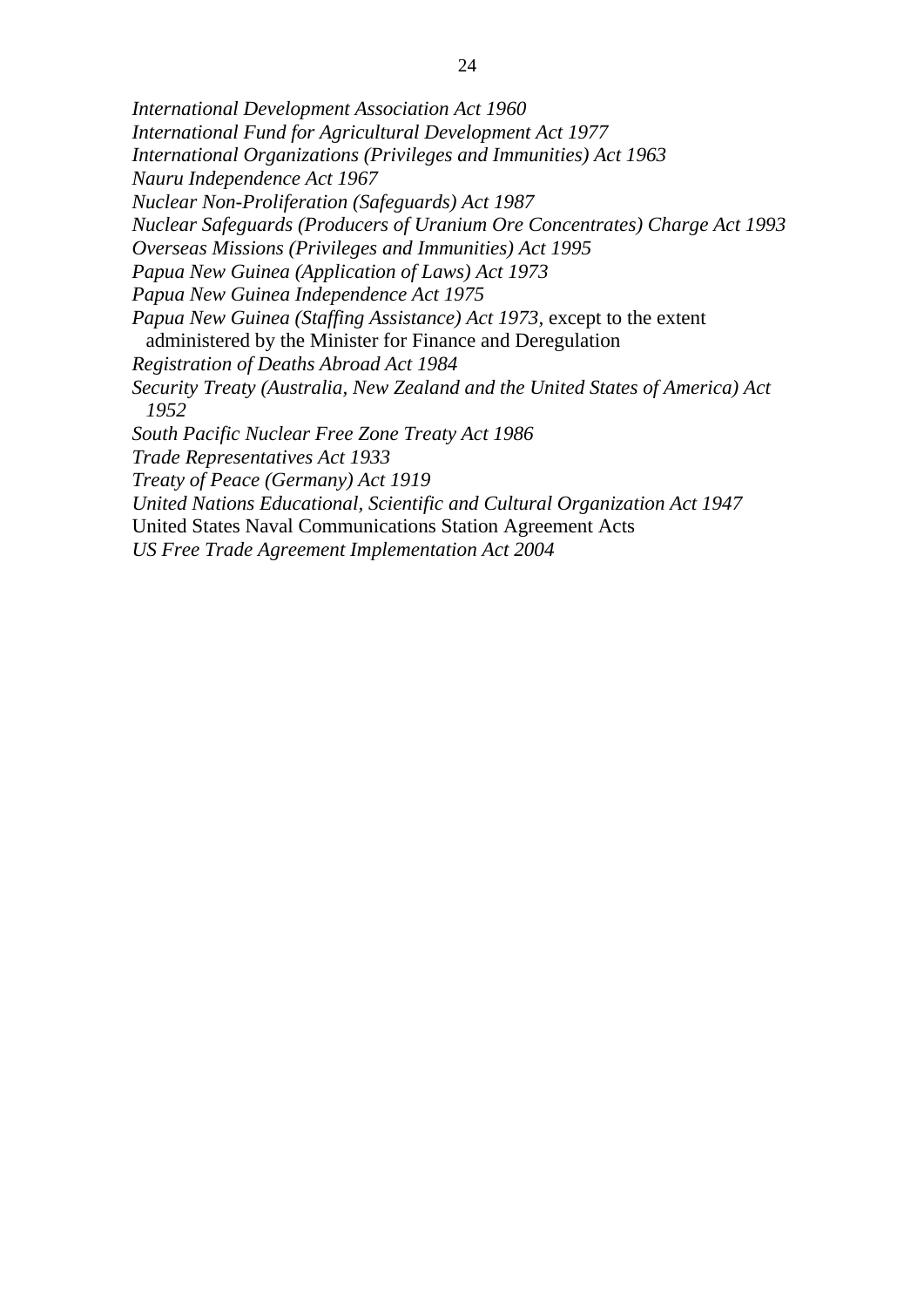## **PART 11 THE DEPARTMENT OF HEALTH AND AGEING**

#### *Matters dealt with by the Department*

Services for older Australians, including carers Policy for and promotion of active ageing, other than income security and employment policy Public health and medical research Health promotion and disease prevention Primary health care of Aboriginal and Torres Strait Islander people Pharmaceutical benefits Health benefits schemes Hearing services policy and funding Specific health services, including human quarantine National drug strategy Regulation of therapeutic goods Notification and assessment of industrial chemicals Gene technology regulation Medical indemnity insurance issues Private health insurance Sport and recreation

## *Legislation administered by the Minister*

*Aged or Disabled Persons Care Act 1954 Aged Care Act 1997 Aged Care (Bond Security) Act 2006 Aged Care (Bond Security) Levy Act 2006 Aged Care (Consequential Provisions) Act 1997 Alcohol Education and Rehabilitation Account Act 2001 Australian Hearing Services Act 1991*, subsections 8(4) to 8(8) inclusive *Australian Institute of Health and Welfare Act 1987 Australian Radiation Protection and Nuclear Safety Act 1998 Australian Radiation Protection and Nuclear Safety (Licence Charges) Act 1998 Australian Sports Anti-Doping Authority Act 2006 Australian Sports Anti-Doping Authority (Consequential and Transitional Provisions) Act 2006 Australian Sports Commission Act 1989 Cancer Australia Act 2006 Commonwealth Serum Laboratories Act 1961 Delivered Meals Subsidy Act 1970 Epidemiological Studies (Confidentiality) Act 1981 Food Standards Australia New Zealand Act 1991 Gene Technology Act 2000 Gene Technology (Licence Charges) Act 2000 Health and Other Services (Compensation) Act 1995 Health and Other Services (Compensation) Care Charges Act 1995 Health Care (Appropriation) Act 1998 Health Insurance Act 1973 Health Insurance Commission (Reform and Separation of Functions) Act 1997*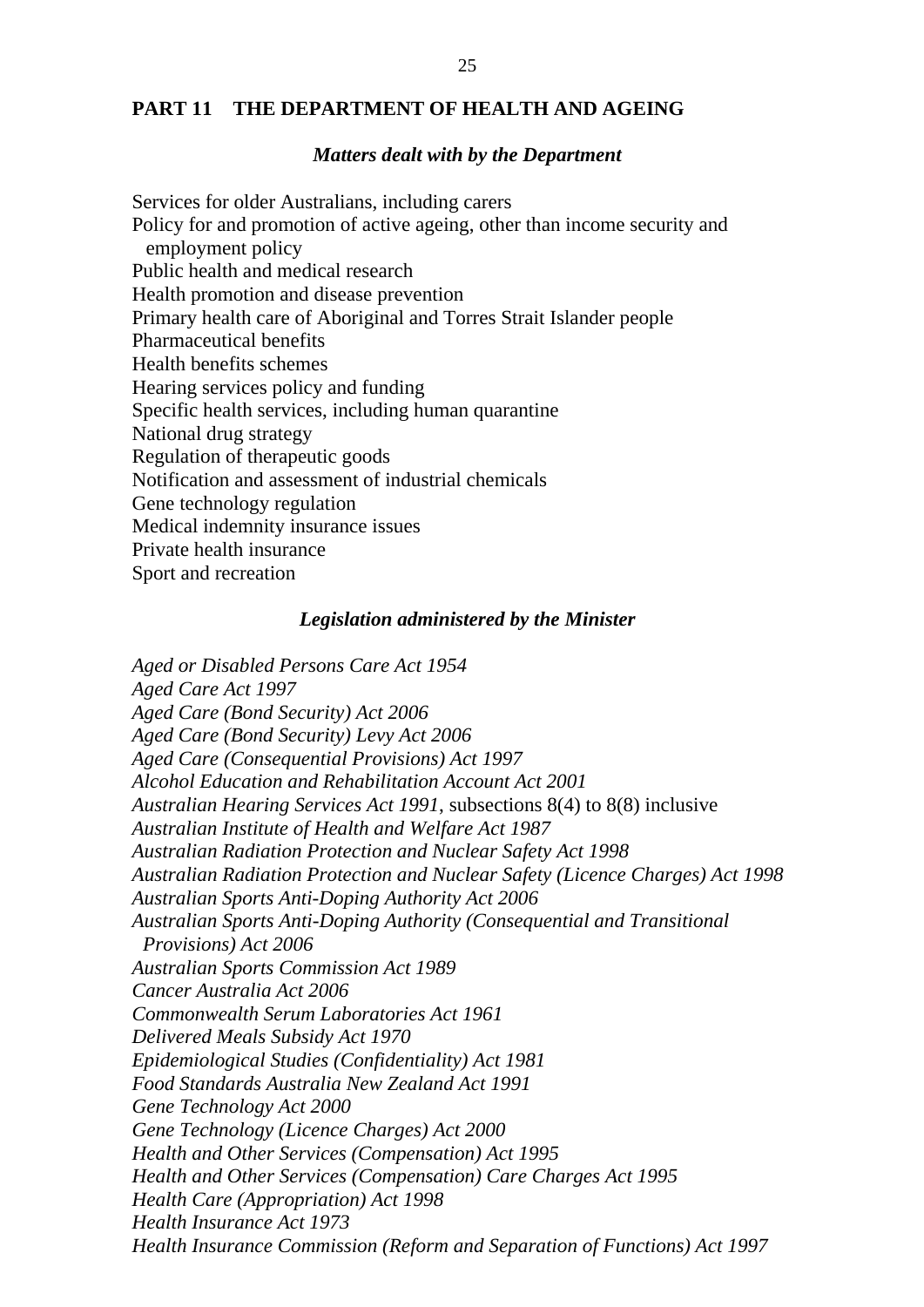- 26 *Health Insurance (Pathology) (Fees) Act 1991 Hearing Services Administration Act 1997 Hearing Services and AGHS Reform Act 1997 Home and Community Care Act 1985 Home Nursing Subsidy Act 1956 Industrial Chemicals (Notification and Assessment) Act 1989 Industrial Chemicals (Registration Charge - Customs) Act 1997 Industrial Chemicals (Registration Charge - Excise) Act 1997 Industrial Chemicals (Registration Charge - General) Act 1997 Medical Indemnity Act 2002 Medical Indemnity (Competitive Advantage Payment) Act 2005 Medical Indemnity (Prudential Supervision and Product Standards) Act 2003*, Part 3, Division 2A *Medical Indemnity (Run-off Cover Support Payment) Act 2004 Medical Indemnity (UMP Support Payment) Act 2002 Medical Indemnity Agreement (Financial Assistance – Binding Commonwealth Obligations) Act 2002 Narcotic Drugs Act 1967,* sections 9, 10, 11, 13, 19 and 23 and subsection 24(1), and so much of the remaining provisions of the Act (other than sections 12 and 22 and subsection 24(2)) as relates to powers and functions under those sections *National Blood Authority Act 2003 National Health Act 1953 National Health and Medical Research Council Act 1992*
- *National Health Security Act 2007*
- *Nursing Home Charge (Imposition) Act 1994*
- *Nursing Homes Assistance Act 1974*
- *Private Health Insurance Act 2007*
- *Private Health Insurance (Collapsed Insurer Levy) Act 2003*
- *Private Health Insurance Complaints Levy Act 1995*
- *Private Health Insurance (Council Administration Levy) Act 2003*
- *Private Health Insurance (Prostheses Application and Listing Fees) Act 2007*
- *Private Health Insurance (Risk Equalisation Levy) Act 2003*
- *Private Health Insurance (Transitional Provisions and Consequential Amendments) Act 2007*
- *Prohibition of Human Cloning Act 2002*
- *Research Involving Human Embryos Act 2002*
- *Quarantine Act 1908,* in relation to human quarantine
- *Quarantine (Validation of Fees) Act 1985,* in relation to human quarantine
- *States Grants (Home Care) Act 1969*
- *States Grants (Nurse Education Transfer Assistance) Act 1985*
- *States Grants (Paramedical Services) Act 1969*
- *Therapeutic Goods Act 1989*
- *Therapeutic Goods (Charges) Act 1989*
- *Tobacco Advertising Prohibition Act 1992*
- *World Health Organization Act 1947*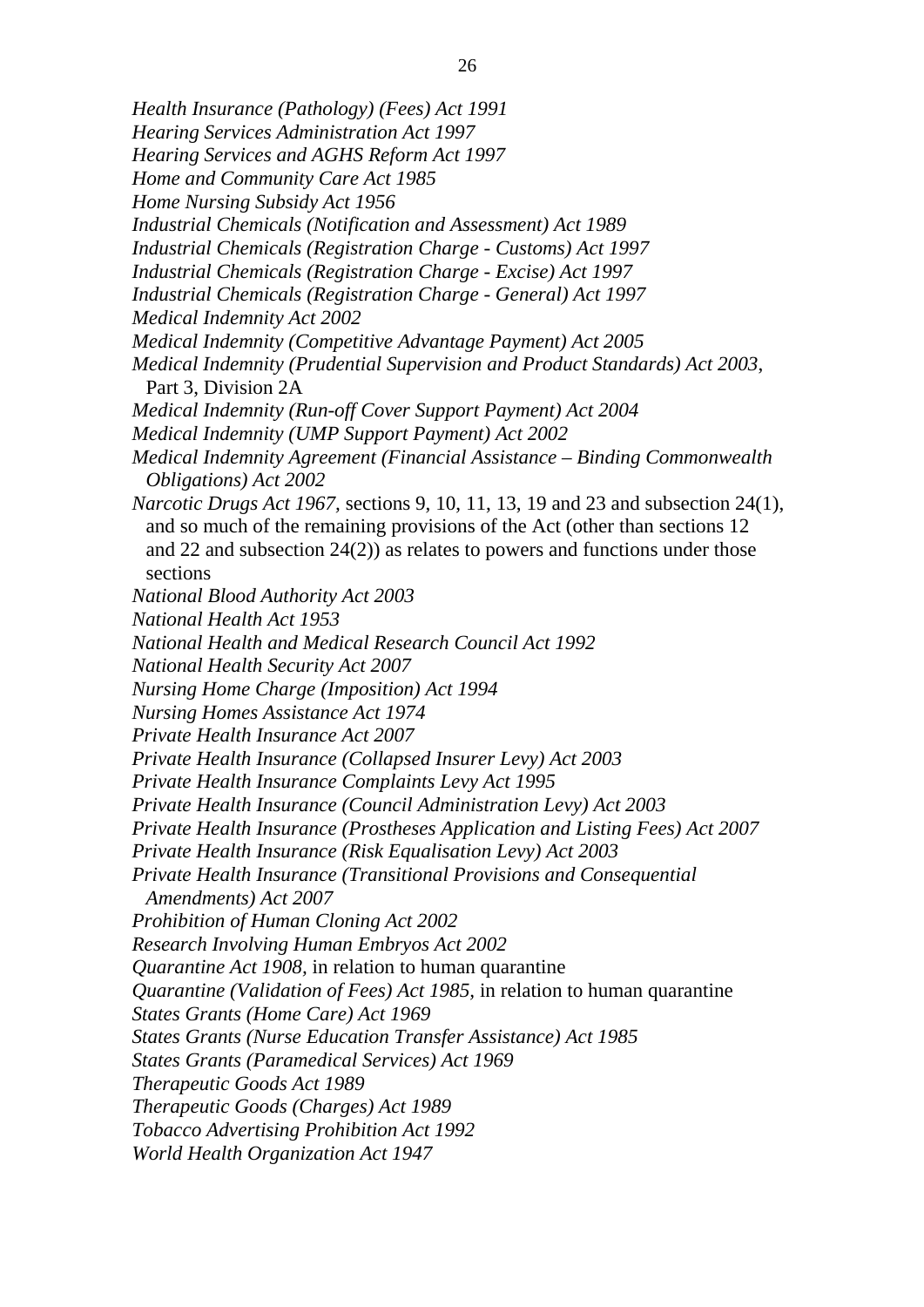## **PART 12 THE DEPARTMENT OF HUMAN SERVICES**

#### *Matters dealt with by the Department*

Development, delivery and co-ordination of government services Monitoring and management of service delivery and purchaser/provider relationships involving Centrelink, Medicare Australia, the Child Support Agency, Australian Hearing, Health Services Australia and CRS Australia

## *Legislation administered by the Minister*

- *Australian Hearing Services Act 1991*, except to the extent administered by the Minister for Health and Ageing
- *Child Support (Assessment) Act 1989*, insofar as it relates to the exercise of the powers and functions conferred on the Registrar under the Act
- *Child Support Legislation Amendment (Reform of the Child Support Scheme Initial Measures) Act 2006*, insofar as it relates to the exercise of the powers and functions conferred on the Registrar under the Act
- *Child Support Legislation Amendment (Reform of the Child Support Scheme New Formula and Other Measures) Act 2006*, insofar as it relates to the exercise of the powers and functions conferred on the Registrar under the Act

*Child Support (Registration and Collection) Act 1988*, insofar as it relates to the appointment of the Registrar and the exercise of the powers and functions conferred on the Registrar under the Act

*Commonwealth Services Delivery Agency Act 1997 Medicare Australia Act 1973*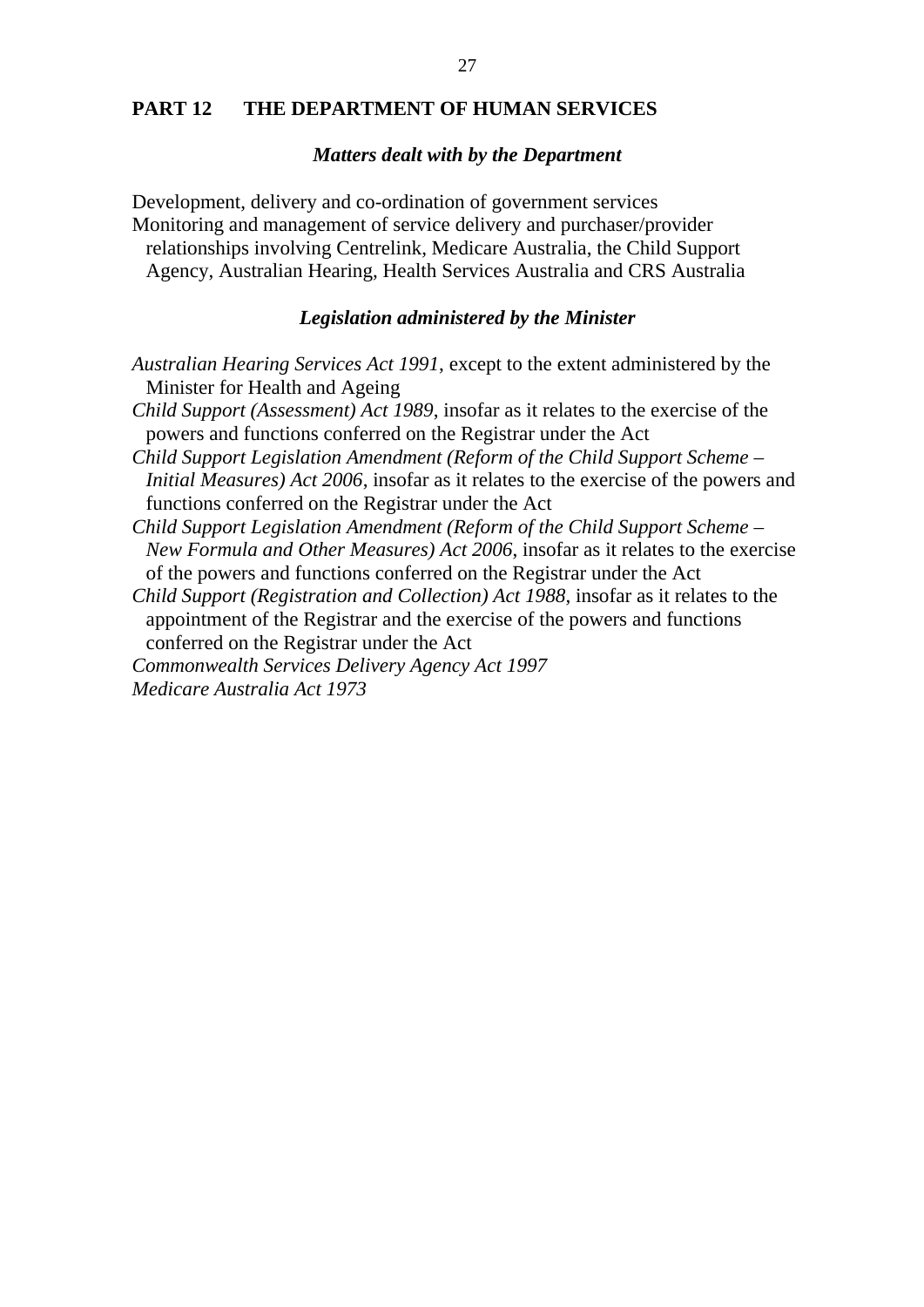### **PART 13 THE DEPARTMENT OF IMMIGRATION AND CITIZENSHIP**

#### *Matters dealt with by the Department*

Entry, stay and departure arrangements for non-citizens Border immigration control Arrangements for the settlement of migrants and humanitarian entrants, other than migrant child education Citizenship Ethnic affairs Multicultural affairs

### *Legislation administered by the Minister*

*Aliens Act Repeal Act 1984 Australian Citizenship Act 2007 Australian Citizenship (Transitionals and Consequentials) Act 2007 Immigration (Education) Act 1971 Immigration (Education) Charge Act 1992 Immigration (Guardianship of Children) Act 1946 Migration Act 1958 Migration Agents Registration Application Charge Act 1997 Migration (Health Services) Charge Act 1991 Migration (Sponsorship Fees) Act 2007 Migration (Visa Application) Charge Act 1997*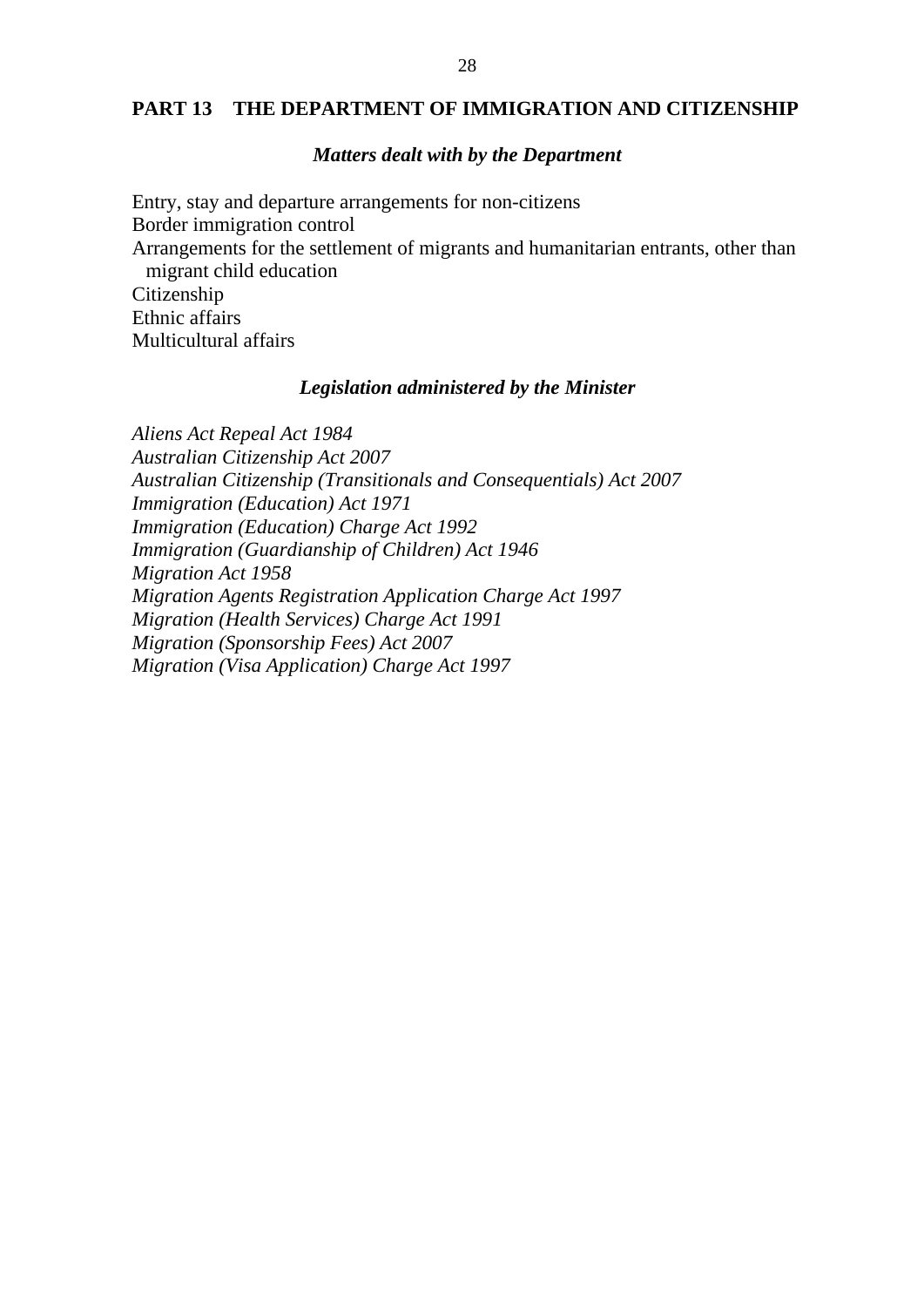## **PART 14 THE DEPARTMENT OF INFRASTRUCTURE, TRANSPORT, REGIONAL DEVELOPMENT AND LOCAL GOVERNMENT**

## *Matters dealt with by the Department*

Infrastructure planning and co-ordination Transport safety, including investigations Land transport Civil aviation and airports Transport security Delivery of regional and rural specific services Maritime transport including shipping Regional development Matters relating to local government Major projects facilitation

#### *Legislation administered by the Minister*

*Adelaide Airport Curfew Act 2000 Air Accidents (Commonwealth Government Liability) Act 1963 Air Navigation Act 1920 Air Navigation (Charges) Act 1952 Air Navigation Legislation (Validation and Interpretation) Act 1982 Aircraft Noise Levy Act 1995*, except to the extent administered by the Treasurer *Aircraft Noise Levy Collection Act 1995*, except to the extent administered by the Treasurer *Air Passenger Ticket Levy (Imposition) Act 2001 Air Passenger Ticket Levy (Collection) Act 2001*, except to the extent administered by the Minister for Education, the Minister for Employment and Workplace Relations or the Minister for Social Inclusion *Airports Act 1996 Air Services Act 1995 Airspace Act 2007 Airspace (Consequentials and Other Measures) Act 2007 ANL Act 1956 AusLink (National Land Transport) Act 2005 Australian Airlines (Conversion to Public Company) Act 1988 Australian Land Transport Development Act 1988 Australian Maritime Safety Authority Act 1990 Aviation Fuel Revenues (Special Appropriation) Act 1988 Aviation Transport Security Act 2004 Carriage of Goods by Sea Act 1991 Civil Aviation Act 1988 Civil Aviation (Carriers' Liability) Act 1959 Civil Aviation Legislation Amendment Act 1995 Damage by Aircraft Act 1999 Growth Centres (Financial Assistance) Act 1973 Inspector of Transport Security Act 2006 International Air Services Commission Act 1992 Interstate Road Transport Act 1985*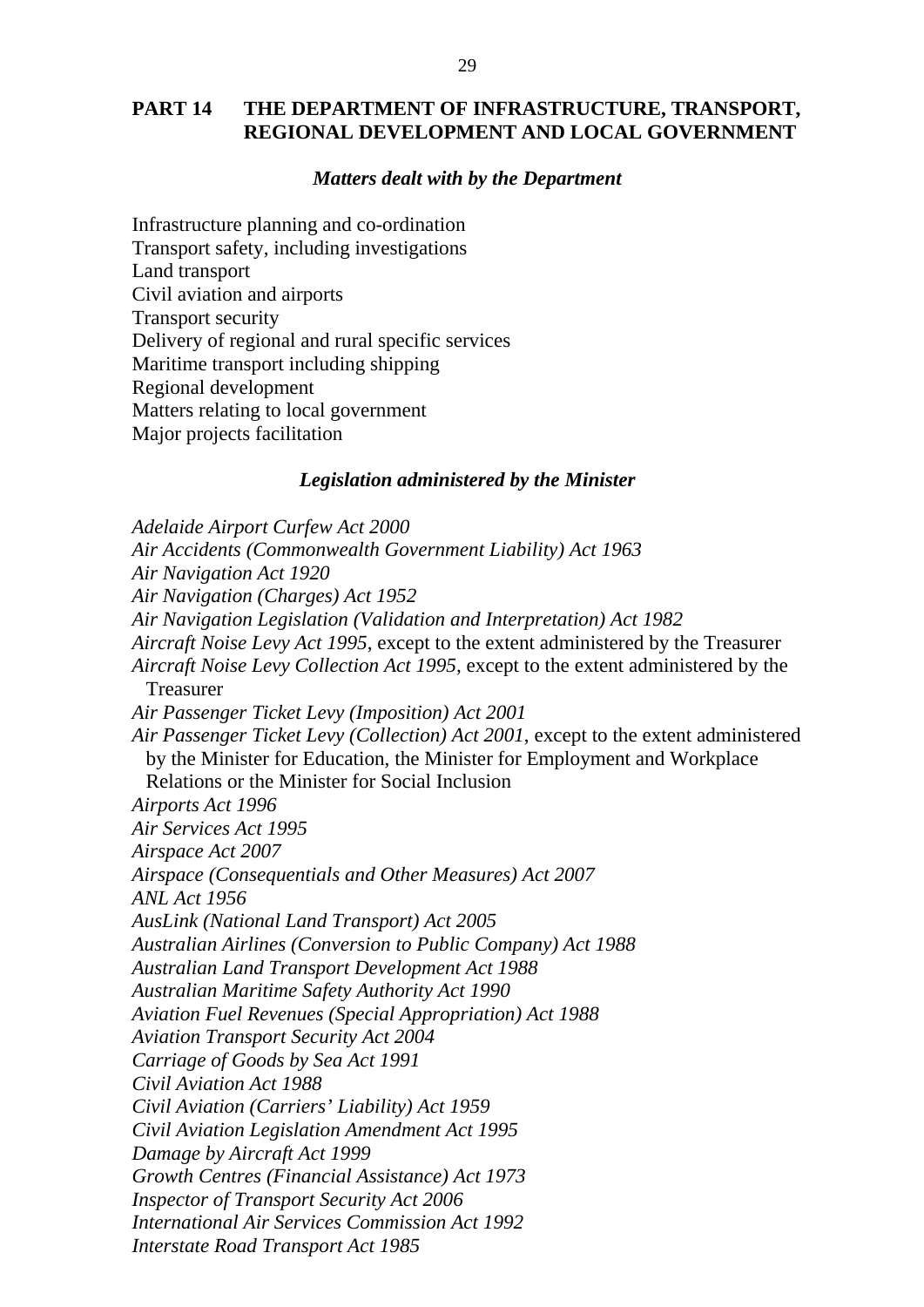*Interstate Road Transport Charge Act 1985 Land Commissions (Financial Assistance) Act 1973 Lighthouses Act 1911 Limitation of Liability for Maritime Claims Act 1989 Local Government (Financial Assistance) Act 1995 Marine Navigation Levy Act 1989 Marine Navigation Levy Collection Act 1989 Marine Navigation (Regulatory Functions) Levy Act 1991 Marine Navigation (Regulatory Functions) Levy Collection Act 1991 Maritime College Act 1978 Maritime Transport and Offshore Facilities Security Act 2003 Motor Vehicle Standards Act 1989 National Railway Network (Financial Assistance) Act 1979 National Transport Commission Act 2003 Navigation Act 1912 Port Statistics Act 1977 Protection of the Sea (Civil Liability) Act 1981 Protection of the Sea (Harmful Antifouling Systems) Act 2006 Protection of the Sea (Imposition of Contributions to Oil Pollution Compensation Fund - Customs) Act 1993 Protection of the Sea (Imposition of Contributions to Oil Pollution Compensation Fund - Excise) Act 1993 Protection of the Sea (Imposition of Contributions to Oil Pollution Compensation Fund - General) Act 1993 Protection of the Sea (Oil Pollution Compensation Fund) Act 1993 Protection of the Sea (Powers of Intervention) Act 1981 Protection of the Sea (Prevention of Pollution from Ships) Act 1983 Protection of the Sea (Shipping Levy) Act 1981 Protection of the Sea (Shipping Levy Collection) Act 1981 Qantas Sale Act 1992,* Part 3, sections 7 to 13 inclusive *Railway Agreement (Western Australia) Act 1961 Railway Standardization (New South Wales and Victoria) Agreement Act 1958 Road Transport Charges (Australian Capital Territory) Act 1993 Road Transport Reform (Dangerous Goods) Act 1995 Road Transport Reform (Heavy Vehicles Registration) Act 1997 Road Transport Reform (Vehicles and Traffic) Act 1993 Roads to Recovery Act 2000 Shipping Grants Legislation Act 1996 Shipping Registration Act 1981 Stevedoring Levy (Collection) Act 1998 Stevedoring Levy (Imposition) Act 1998 Submarine Cables and Pipelines Protection Act 1963 Sydney Airport Curfew Act 1995 Sydney Airport Demand Management Act 1997 Tasmania Agreement (Launceston Precision Tool Annexe) Act 1980 Trade Practices Act 1974*, Part X *Transport Legislation Amendment (Search and Rescue) Act 1997 Transport Safety Investigation Act 2003 Urban and Regional Development (Financial Assistance) Act 1974*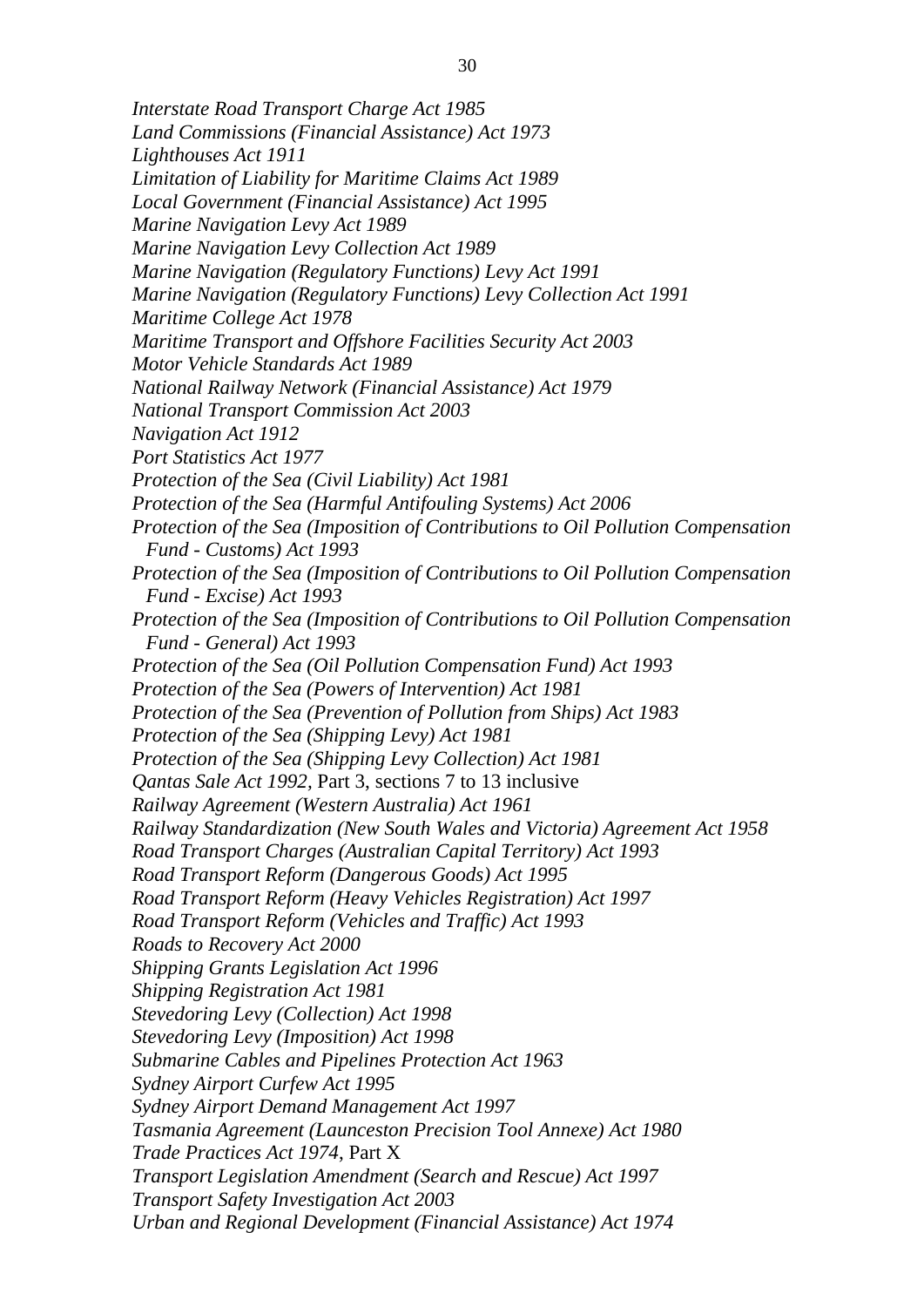# **PART 15 THE DEPARTMENT OF INNOVATION, INDUSTRY, SCIENCE AND RESEARCH**

## *Matters dealt with by the Department*

Manufacturing and commerce including industry and market development Industry innovation policy and technology diffusion Promotion of industrial research and development, and commercialisation Biotechnology, excluding gene technology regulation Export services Marketing, including export promotion, of manufactures and services Investment promotion Enterprise improvement Construction industry Small business policy and implementation Business entry point management Facilitation of the development of service industries generally Bounties on the production of goods Trade marks, plant breeders' rights and patents of inventions and designs Country of origin labelling Weights and measures standards Civil space issues Analytical laboratory services Science policy Promotion of collaborative research in science and technology Co-ordination of research policy Commercialisation and utilisation of public sector research relating to portfolio programs and agencies Research grants and fellowships Information and communications technology industry development *Legislation administered by the Minister ACIS Administration Act 1999 ACIS (Unearned Credit Liability) Act 1999 Advance Australia Logo Protection Act 1984 Anglo-Australian Telescope Agreement Act 1970 Australian Institute of Marine Science Act 1972 Australian Nuclear Science and Technology Organisation Act 1987 Australian Nuclear Science and Technology Organisation (Transitional Provisions) Act 1987 Australian Research Council Act 2001 Australian Research Council (Consequential and Transitional Provisions) Act 2001 Designs Act 2003* 

*Foreign Corporations (Application of Laws) Act 1989* 

*Independent Contractors Act 2006* 

*Industrial Research and Development Incentives Act 1976* 

*Industry Research and Development Act 1986*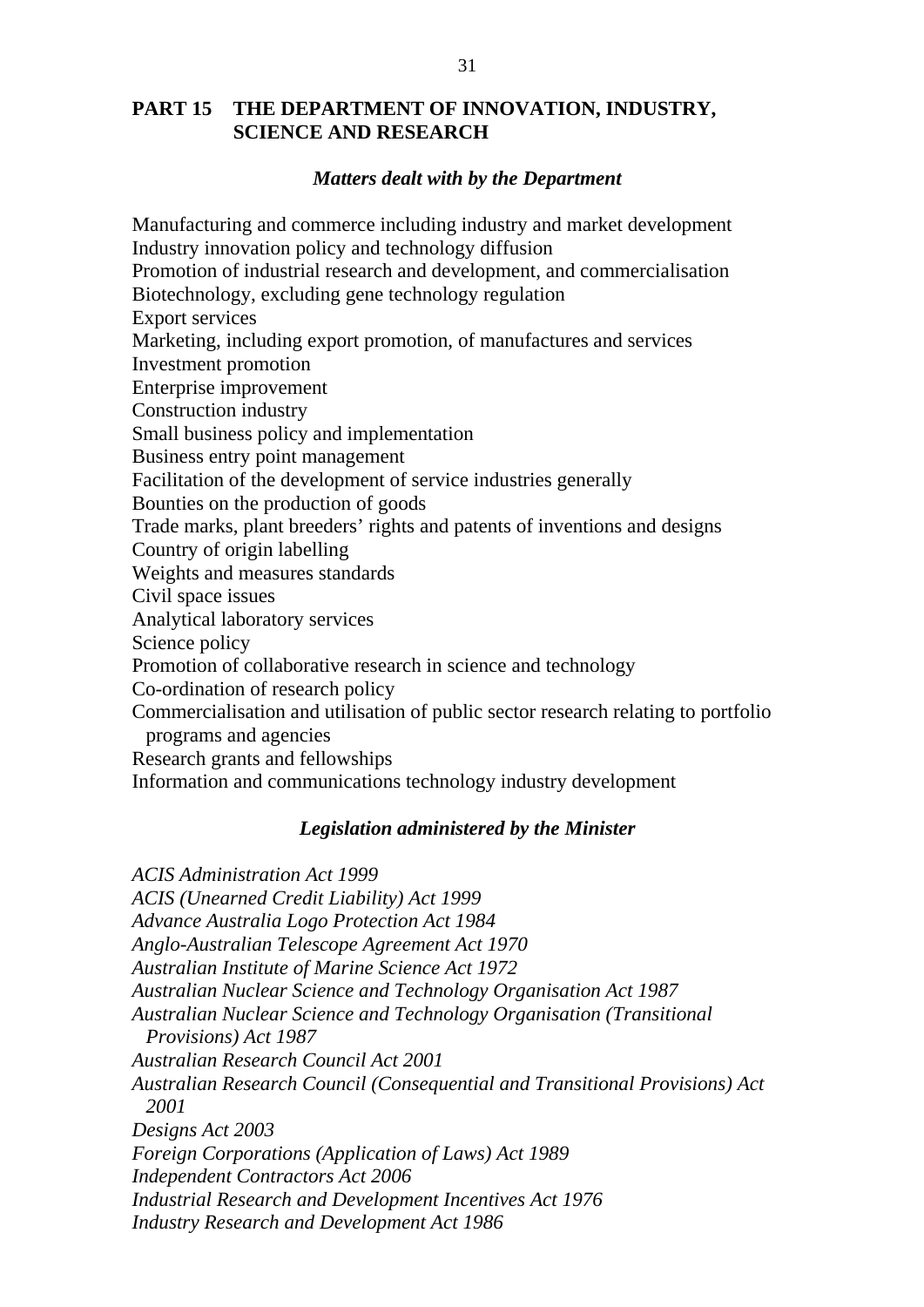*Mutual Recognition Act 1992,* except to the extent administered by the Minister for Education, the Minister for Employment and Workplace Relations or the Minister for Social Inclusion *National Measurement Act 1960 Patents Act 1990 Plant Breeder's Rights Act 1994 Pooled Development Funds Act 1992 Science and Industry Endowment Act 1926 Science and Industry Research Act 1949 Scout Association Act 1924 Space Activities Act 1998 Statute Law (Miscellaneous Amendments) Act (No. 1) 1982,* sections 191 and 192 *Textile, Clothing and Footwear Strategic Investment Program Act 1999 Trade Marks Act 1995 Trade Practices Act 1974*, Division 1AA of Part V *Tradex Scheme Act 1999 Tradex Duty Imposition (Customs) Act 1999 Tradex Duty Imposition (General) Act 1999 Tradex Duty Imposition (Excise) Act 1999 Trans-Tasman Mutual Recognition Act 1997*, in relation to the provisions that relate to goods *Venture Capital Act 2002*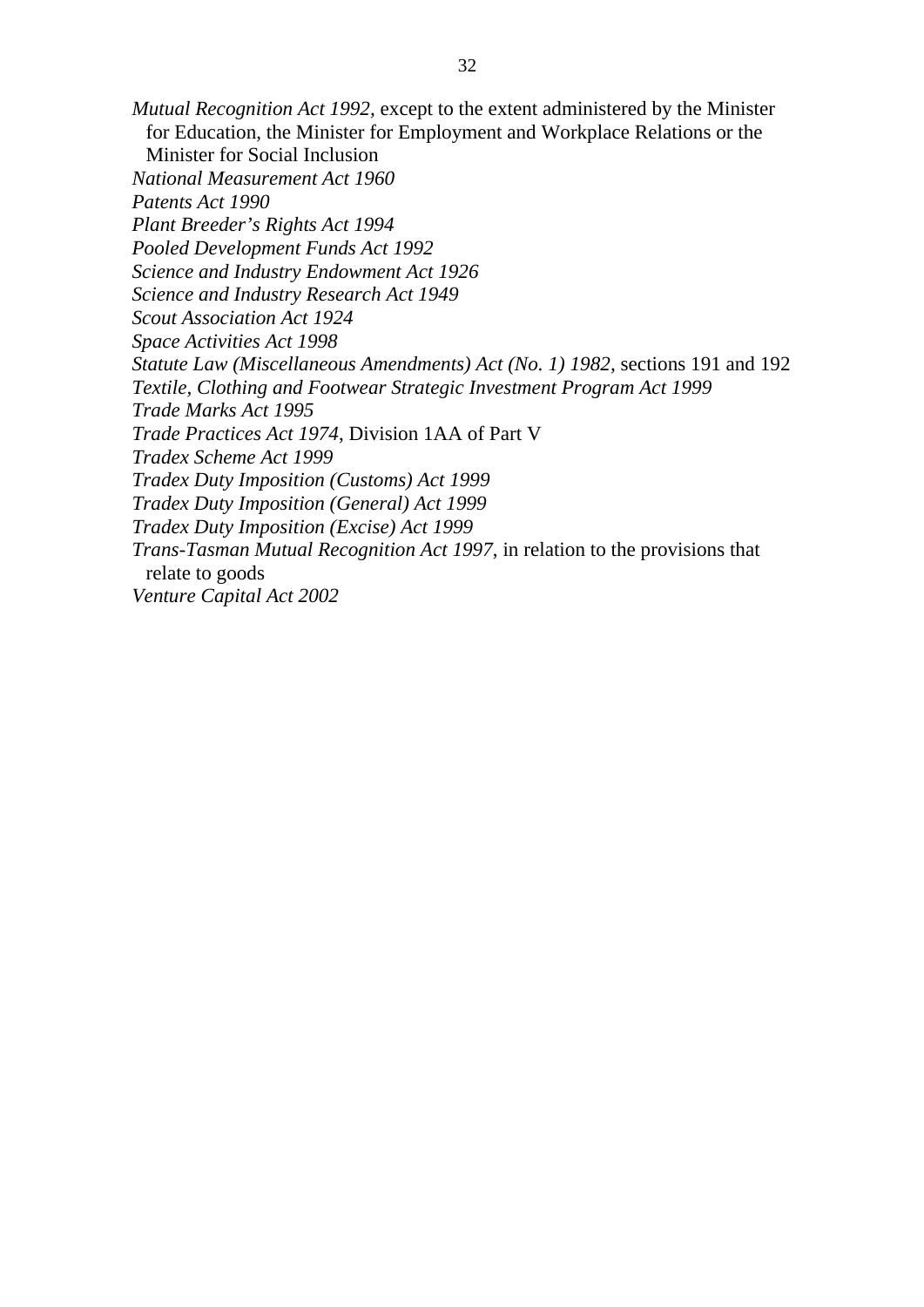# **PART 16 THE DEPARTMENT OF THE PRIME MINISTER AND CABINET**

## *Matters dealt with by the Department*

Co-ordination of Government administration Assistance to Cabinet and its Committees Policy advice and administrative support to the Prime Minister Intergovernmental relations and communications with State and Territory **Governments** Australian honours and symbols policy Government ceremonial and hospitality Counter terrorism policy co-ordination National security policy co-ordination Work and family policy co-ordination **Privacy** Freedom of information

## *Legislation administered by the Minister*

*Administrative Arrangements Act 1987 Auditor-General Act 1997 Australian Capital Territory Government Service (Consequential Provisions) Act 1994 Complaints (Australian Federal Police) Act 1981,* Part III *Defence Act 1903*, Part IIIAAA insofar as it relates to the powers or functions of the Prime Minister as an authorising minister *Family Law Act 1975,* Part XIVA *Flags Act 1953 Freedom of Information Act 1982 Governor-General Act 1974 House of Representatives (Quorum) Act 1989 Inspector-General of Intelligence and Security Act 1986 Office of National Assessments Act 1977 Ombudsman Act 1976 Parliamentary Commission of Inquiry (Repeal) Act 1986 Parliamentary Presiding Officers Act 1965 Privacy Act 1988 Public Service Act 1999 Resource Assessment Commission Act 1989 Royal Commissions Act 1902 Royal Powers Act 1953 Royal Style and Titles Act 1973 Senate (Quorum) Act 1991*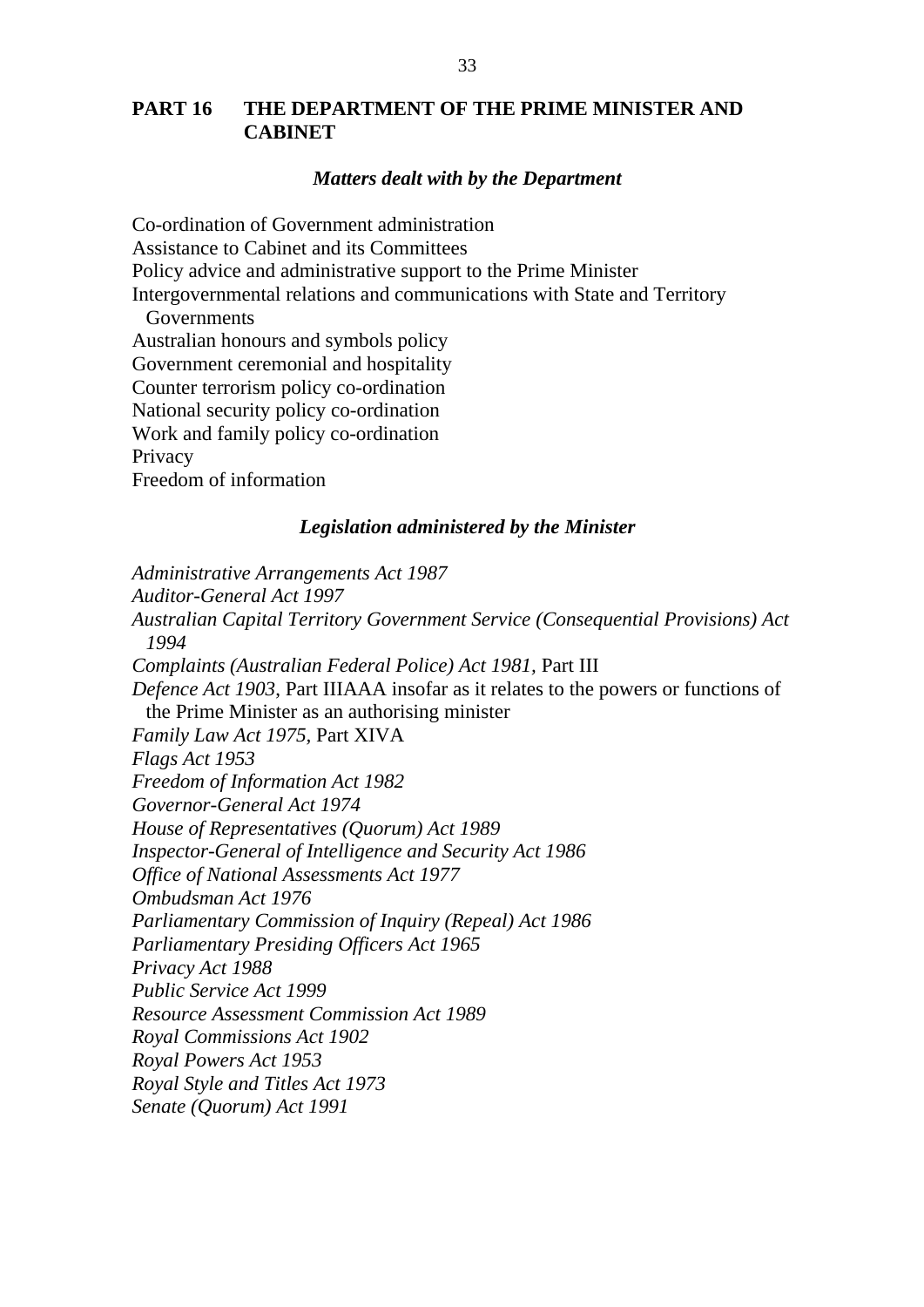# **PART 17 THE DEPARTMENT OF RESOURCES, ENERGY AND TOURISM**

## *Matters dealt with by the Department*

Energy policy Mineral and energy industries, including oil and gas, and electricity National energy market Energy-specific international organisations and activities Administration of export controls on rough diamonds, uranium and thorium Minerals and energy resources research, science and technology Tourism industry Geoscience research and information services including geodesy, mapping, remote sensing and land information co-ordination Radioactive waste management Renewable energy technology development Clean fossil fuel energy Industrial energy efficiency

#### *Legislation administered by the Minister*

*Atomic Energy Act 1953 Australian Energy Market Act 2004 Coal Industry Repeal Act 2001 Coal Industry Repeal (Validation of Proclamation) Act 2002 Coal Research Assistance Act 1977 Commonwealth Radioactive Waste Management Act 2005 Commonwealth Radioactive Waste Management (Related Amendments) Act 2005 Energy Efficiency Opportunities Act 2006 Gas Pipelines Access (Commonwealth) Act 1998 Greater Sunrise Unitisation Agreement Implementation Act 2004 Liquid Fuel Emergency Act 1984 Moomba-Sydney Pipeline System Sale Act 1994 Offshore Minerals Act 1994 Offshore Minerals (Exploration Licence Fees) Act 1981 Offshore Minerals (Mining Licence Fees) Act 1981 Offshore Minerals (Retention Licence Fees) Act 1994 Offshore Minerals (Registration Fees) Act 1981 Offshore Minerals (Royalty) Act 1981 Offshore Minerals (Works Licence Fees) Act 1981 Offshore Petroleum Act 2006 Offshore Petroleum (Annual Fees) Act 2006 Offshore Petroleum (Registration Fees) Act 2006 Offshore Petroleum (Royalty) Act 2006 Offshore Petroleum (Safety Levies) Act 2003 Olympic Insignia Protection Act 1987 Petroleum Revenue Act 1985 Petroleum (Submerged Lands) Act 1967 Petroleum (Submerged Lands) Fees Act 1994 Petroleum (Submerged Lands) (Registration Fees) Act 1967*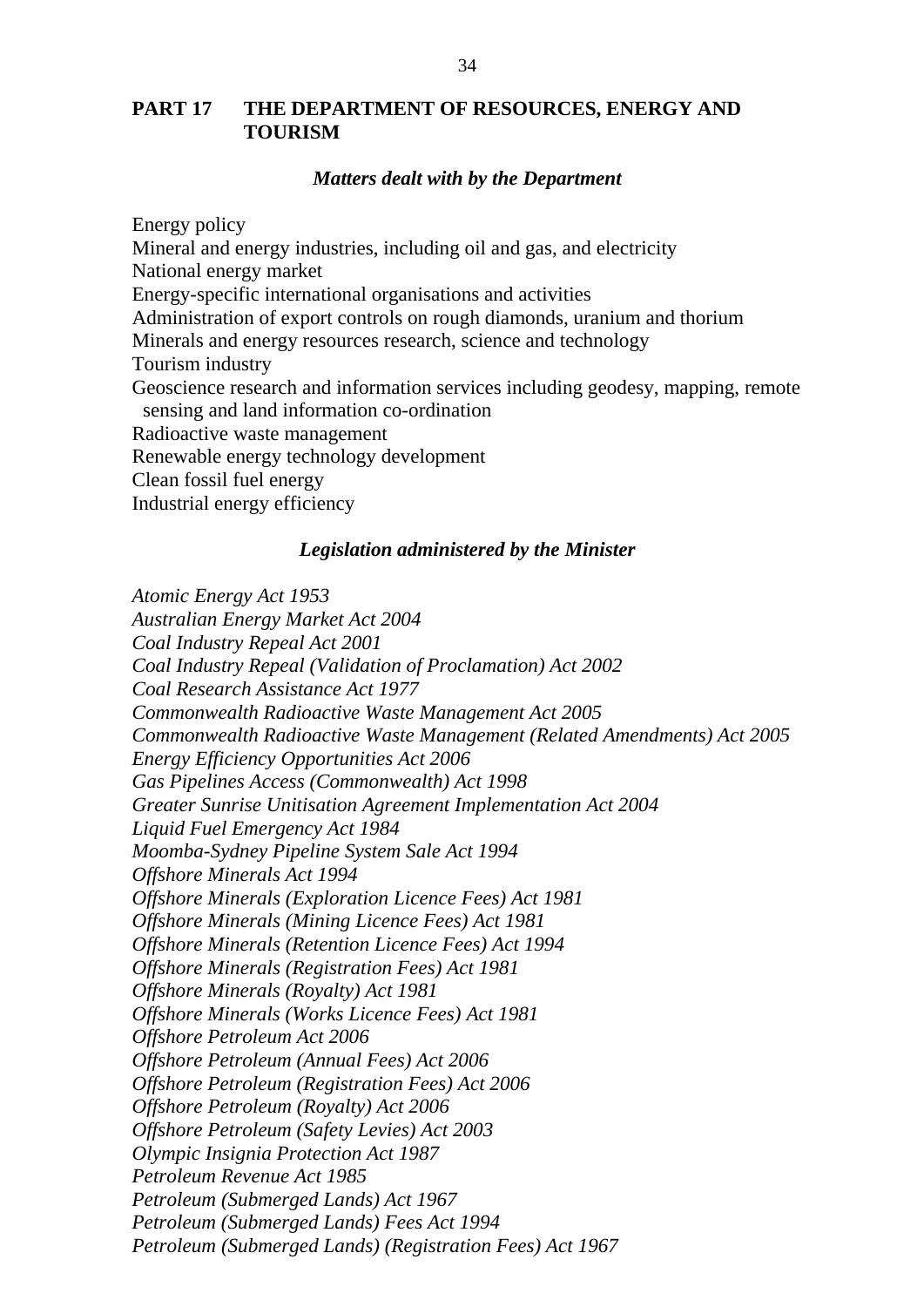*Petroleum (Submerged Lands) (Royalty) Act 1967 Petroleum (Timor Sea Treaty) Act 2003 Primary Industries and Energy Research and Development Act 1989*, insofar as it relates to all matters concerning the Energy Research and Development Corporation *Snowy Hydro Corporatisation Act 1997 Snowy Hydro Corporatisation (Consequential Amendments) Act 1997 Snowy Mountains Engineering Corporation Act 1970 Snowy Mountains Engineering Corporation (Conversion into Public Company) Act 1989 Snowy Mountains Engineering Corporation Limited Sale Act 1993* 

*Tourism Australia Act 2004* 

*Tourism Australia (Repeal and Transitional Provisions) Act 2004*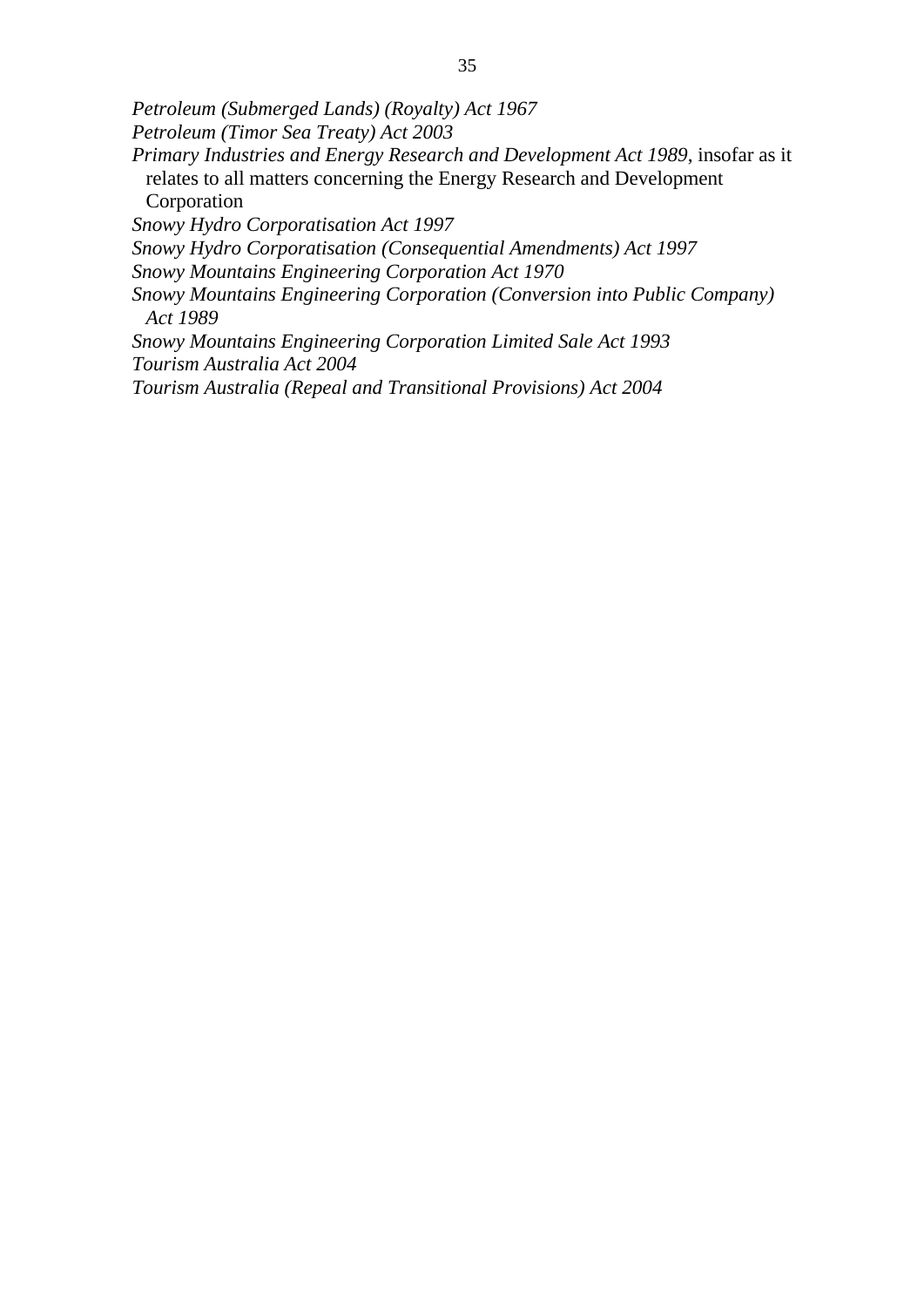## **PART 18 THE DEPARTMENT OF THE TREASURY**

### *Matters dealt with by the Department*

Economic, fiscal and monetary policy Taxation Borrowing money on the public credit of the Commonwealth International finance Foreign exchange Financial sector policy Currency and legal tender Foreign investment in Australia Superannuation and retirement savings policy Business law and practice Corporate, financial services and securities law Corporate insolvency Competition and consumer policy Prices surveillance Excise Census and statistics Valuation services Commonwealth-State financial relations

## *Legislation administered by the Minister*

- *A New Tax System (Australian Business Number) Act 1999*
- *A New Tax System (Bonuses for Older Australians) Act 1999*, Parts 1 and 5 insofar as they relate to Australian Taxation Office customers and Part 4
- *A New Tax System (Commonwealth-State Financial Arrangements) Act 1999*
- *A New Tax System (Goods and Services Tax) Act 1999*
- *A New Tax System (Goods and Services Tax Imposition Customs) Act 1999*
- *A New Tax System (Goods and Services Tax Imposition Excise) Act 1999*
- *A New Tax System (Goods and Services Tax Imposition General) Act 1999*
- *A New Tax System (Goods and Services Tax Imposition (Recipients)—Customs) Act 2005*
- *A New Tax System (Goods and Services Tax Imposition (Recipients)—Excise) Act 2005*
- *A New Tax System (Goods and Services Tax Imposition (Recipients)—General) Act 2005*
- *A New Tax System (Goods and Services Tax Transition) Act 1999*
- *A New Tax System (Luxury Car Tax) Act 1999*
- *A New Tax System (Luxury Car Tax Imposition Customs) Act 1999*
- *A New Tax System (Luxury Car Tax Imposition Excise) Act 1999*
- *A New Tax System (Luxury Car Tax Imposition General) Act 1999*
- *A New Tax System (Medicare Levy Surcharge Fringe Benefits) Act 1999*
- *A New Tax System (Wine Equalisation Tax) Act 1999*
- *A New Tax System (Wine Equalisation Tax Imposition Customs) Act 1999*
- *A New Tax System (Wine Equalisation Tax Imposition Excise) Act 1999*
- *A New Tax System (Wine Equalisation Tax Imposition General) Act 1999*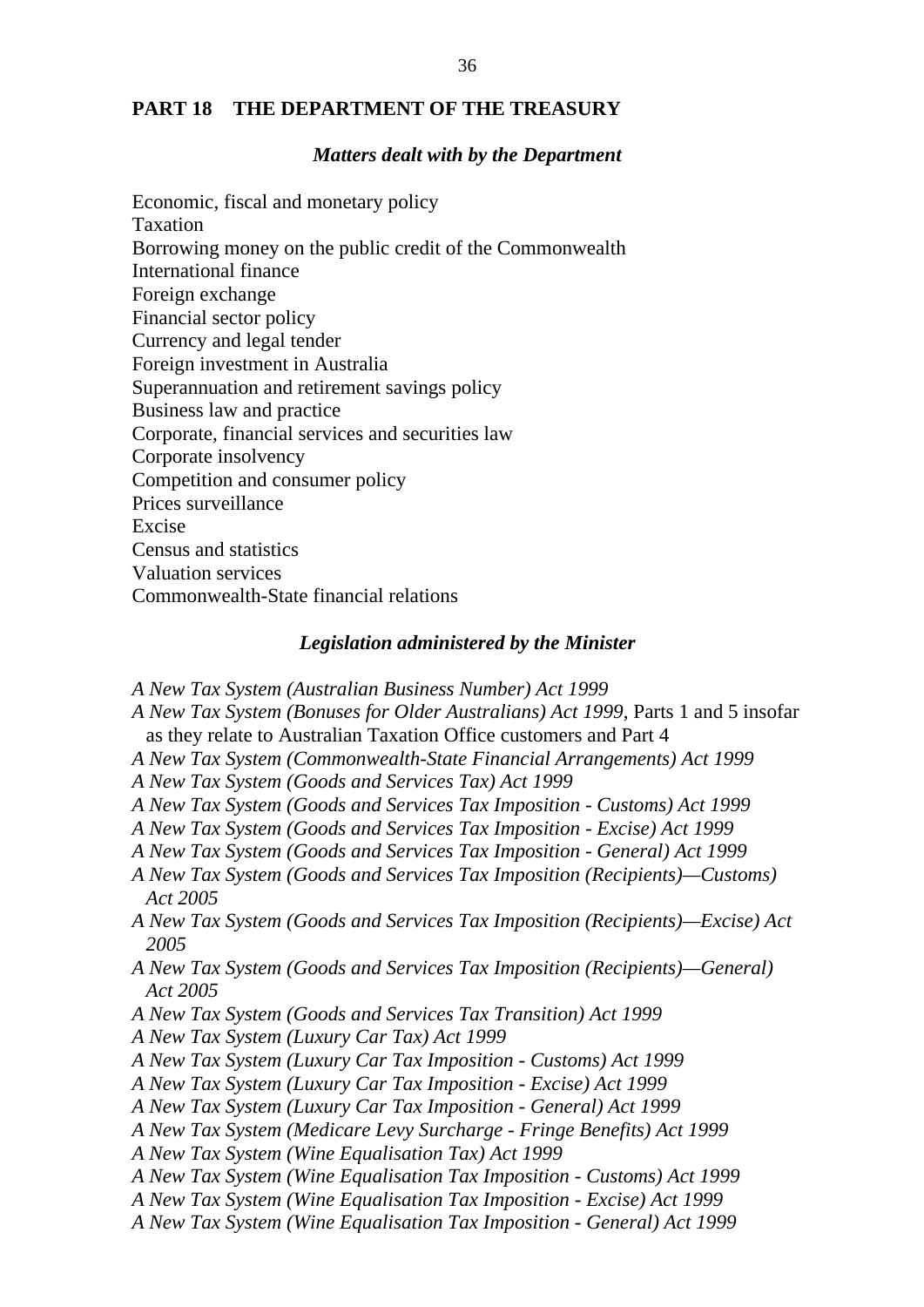*Aircraft Noise Levy Act 1995*, subsection 6(1) insofar as it relates to levy unit, subsections 6(3) and 6(4) and section 8 in relation to the foregoing *Aircraft Noise Levy Collection Act 1995*, section 7 *ANL Guarantee Act 1994 Appropriation (HIH Assistance) Act 2001 Asian Development Bank Act 1966*  Asian Development Bank (Additional Subscription) Acts *Australian Bureau of Statistics Act 1975 Australian Prudential Regulation Authority Act 1998 Australian Securities and Investments Commission Act 2001 Authorised Deposit-taking Institutions Supervisory Levy Imposition Act 1998 Authorised Non-operating Holding Companies Supervisory Levy Imposition Act 1998 Bank Integration Act 1991 Banking Act 1959 Banking (State Bank of South Australia and Other Matters) Act 1994 Banking (Transitional Provisions) Act 1959 Bills of Exchange Act 1909 Census and Statistics Act 1905 Charter of Budget Honesty Act 1998 Cheques Act 1986 Commonwealth Authorities (Australian Capital Territory Pay-roll Tax) Act 1995 Commonwealth Authorities (Northern Territory Pay-roll Tax) Act 1979 Commonwealth Bank Sale Act 1995 Commonwealth Banks Act 1959 Commonwealth Borrowing Levy Act 1987 Commonwealth Borrowing Levy Collection Act 1987 Commonwealth Functions (Statutes Review) Act 1981,* section 234 *Commonwealth Inscribed Stock Act 1911 Commonwealth Places (Mirror Taxes) Act 1998 Commonwealth Places Windfall Tax (Collection) Act 1998 Commonwealth Places Windfall Tax (Imposition) Act 1998 Commonwealth Volunteers Protection Act 2003 Competition Policy Reform Act 1995 Co-operative Farmers and Graziers Direct Meat Supply Limited (Loan Guarantee) Act 1978 Corporations Act 2001*, except to the extent administered by the Attorney-General *Corporations (Compensation Arrangements Levies) Act 2001 Corporations (Fees) Act 2001 Corporations (Futures Organisations Levies) Act 2001 Corporations (National Guarantee Fund Levies) Act 2001 Corporations (Review Fees) Act 2003 Corporations (Securities Exchanges Levies) Act 2001 Crimes (Taxation Offences) Act 1980 Crown Debts (Priority) Act 1981 Currency Act 1965 Development Allowance Authority Act 1992 Energy Grants (Cleaner Fuels) Scheme Act 2004 Energy Grants (Credits) Scheme Act 2003 European Bank for Reconstruction and Development Act 1990*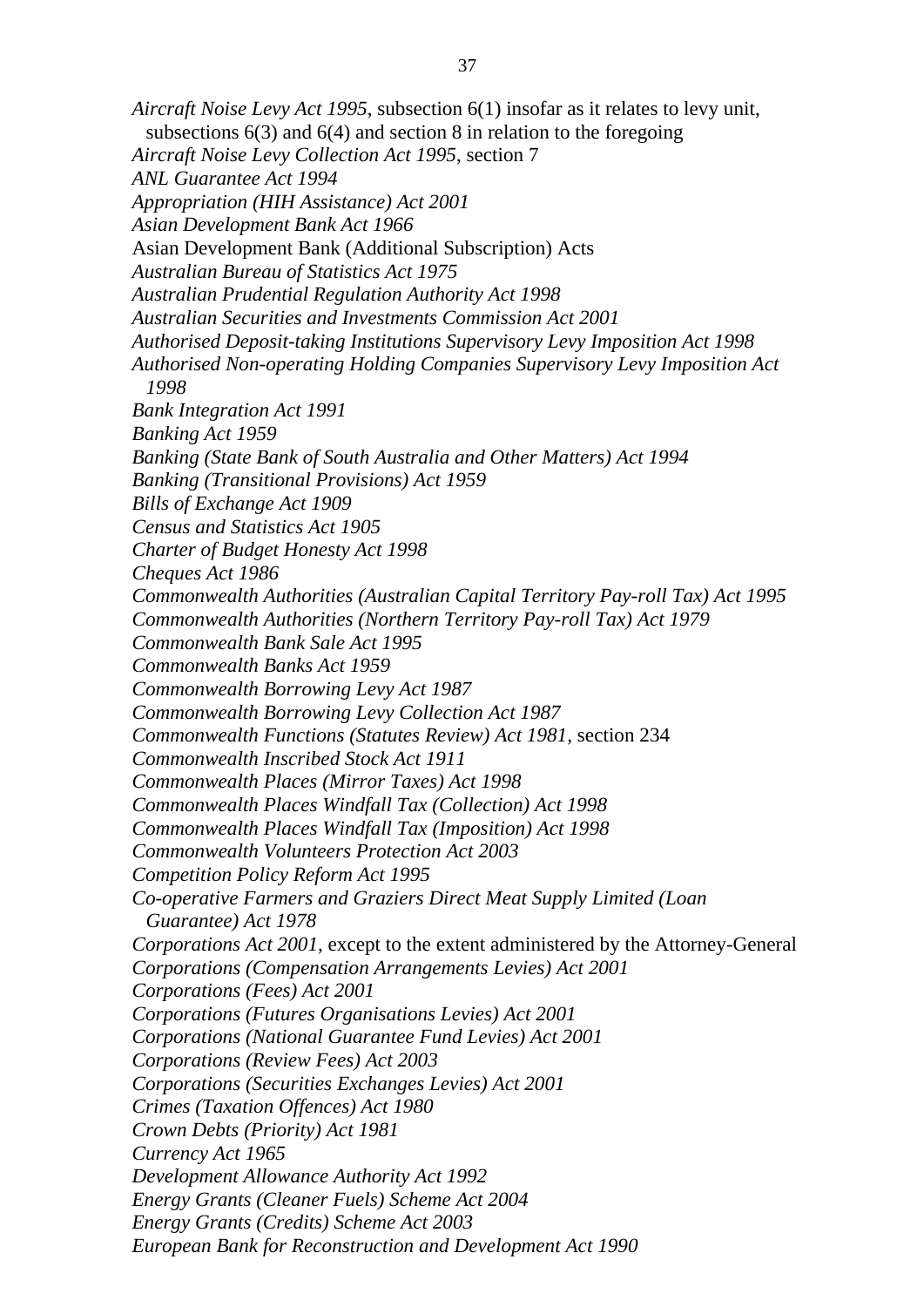*Excise Act 1901 Excise Tariff Act 1921 Extension of Charitable Purpose Act 2004 Family Trust Distribution Tax (Primary Liability) Act 1998 Family Trust Distribution Tax (Secondary Liability) Act 1998 Financial Agreement Act 1994 Financial Agreement Validation Act 1929 Financial Agreements (Commonwealth Liability) Act 1932 Financial Corporations (Transfer of Assets and Liabilities) Act 1993 Financial Institutions Supervisory Levies Collection Act 1998 Financial Sector (Business Transfer and Group Restructure) Act 1999 Financial Sector (Collection of Data) Act 2001 Financial Sector (Shareholdings) Act 1998 Foreign Acquisitions and Takeovers Act 1975 Franchise Fees Windfall Tax (Collection) Act 1997 Franchise Fees Windfall Tax (Imposition) Act 1997 Fringe Benefits Tax Act 1986 Fringe Benefits Tax (Application to the Commonwealth) Act 1986 Fringe Benefits Tax Assessment Act 1986 Fringe Benefits Tax (Miscellaneous Provisions) Act 1986 Fuel Tax Act 2006 General Insurance Supervisory Levy Imposition Act 1998 General Interest Charge (Imposition) Act 1999*  Health Insurance Levy Assessment Acts *HIH Royal Commission (Transfer of Records) Act 2003 Housing Loans Guarantees (Australian Capital Territory) Act 1959 Housing Loans Guarantees (Northern Territory) Act 1959 Housing Loans Insurance Corporation Act 1965 Housing Loans Insurance Corporation (Transfer of Assets and Abolition) Act 1996 Income Tax Act 1986*  Income Tax Assessment Acts *Income Tax (Bearer Debentures) Act 1971 Income Tax (Deferred Interest Securities) (Tax File Number Withholding Tax) Act 1991 Income Tax (Diverted Income) Act 1981 Income Tax (Dividends, Interest and Royalties Withholding Tax) Act 1974 Income Tax (Former Complying Superannuation Funds) Act 1994 Income Tax (Former Non-resident Superannuation Funds) Act 1994 Income Tax (Franking Deficit) Act 1987 Income Tax (Fund Contributions) Act 1989 Income Tax (Mining Withholding Tax) Act 1979 Income Tax (Offshore Banking Units) (Withholding Tax Recoupment) Act 1988 Income Tax (Royalties) Act 1977 Income Tax (Securities and Agreements) (Withholding Tax Recoupment) Act 1986 Income Tax (Transitional Provisions) Act 1997 Income Tax (Withholding Tax Recoupment) Act 1971 Income Tax Rates Act 1986 Infrastructure Certificate Cancellation Tax Act 1994 Inspector-General of Taxation Act 2003*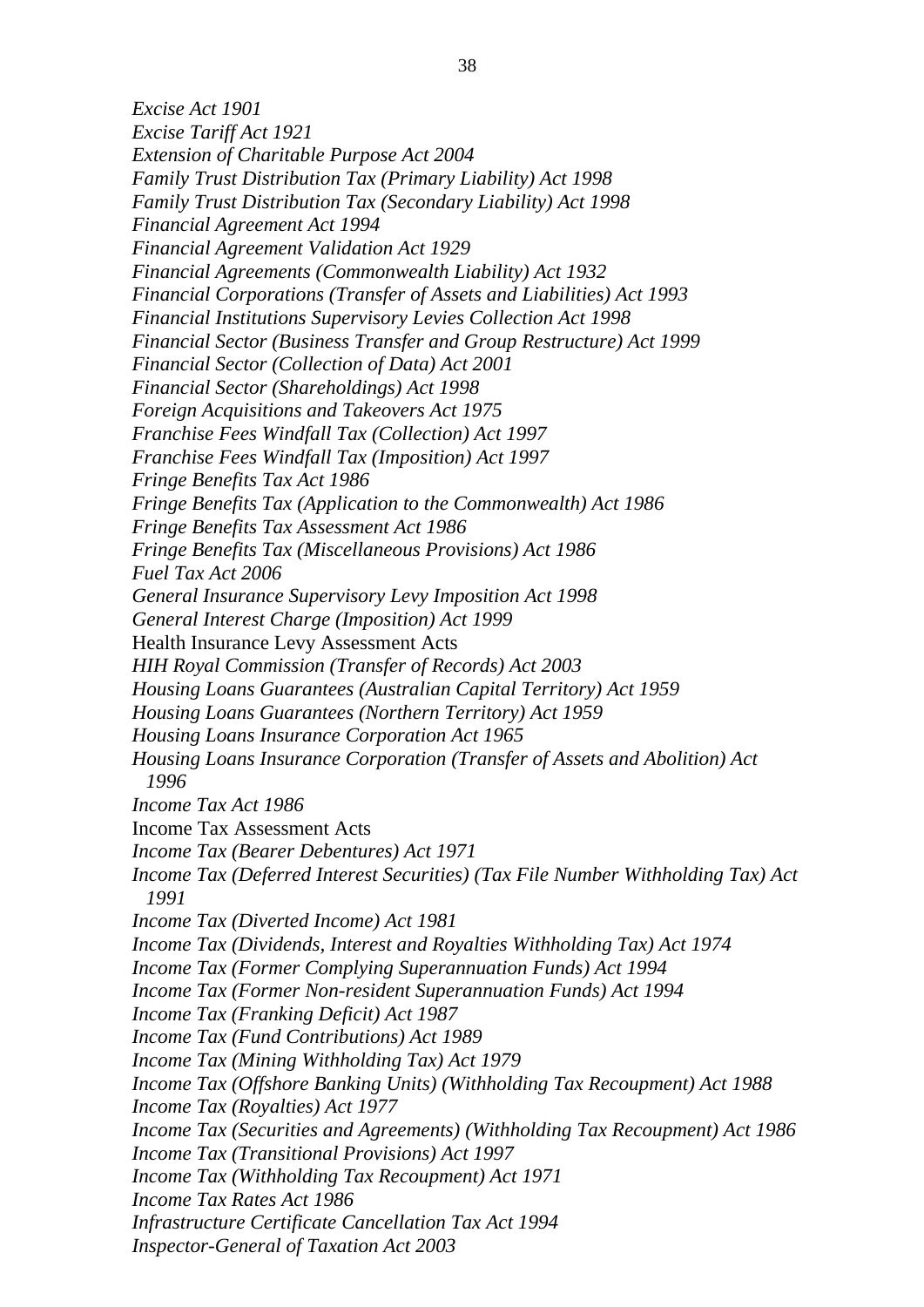*Insurance Acquisitions and Takeovers Act 1991 Insurance Act 1973 Insurance Contracts Act 1984 International Bank for Reconstruction and Development (General Capital Increase) Act 1989 International Bank for Reconstruction and Development (Share Increase) Act 1988 International Finance Corporation Act 1955*  International Financial Institutions (Share Increase) Acts International Monetary Agreements Acts *International Monetary Agreements (Quota Increase) Act 1980 International Monetary Fund (Quota Increase) Act 1983 International Tax Agreements Act 1953 James Hardie (Investigations and Proceedings) Act 2004 Life Insurance Act 1995 Life Insurance Supervisory Levy Imposition Act 1998 Loan (Temporary Revenue Deficits) Act 1953 Loans (Australian Industry Development Corporation) Act 1974 Loans Redemption and Conversion Act 1921 Loans Securities Act 1919 Loans (Taxation Exemption) Act 1978 Medical Indemnity (Prudential Supervision and Product Standards) Act 2003*, except to the extent administered by the Minister for Health and Ageing *Medicare Levy Act 1986 Mint Employees Act 1964 Multilateral Investment Guarantee Agency Act 1997 Mutual Assistance in Business Regulation Act 1992 New Business Tax System (Franking Deficit Tax) Act 2002 New Business Tax System (Over-Franking) Act 2002 New Business Tax System (Untainting Tax) Act 2006 Northern Territory Grant (Electricity) Act 1989 Northern Territory Grant (Special Assistance) Act 1983 Northern Territory (Lessees' Loans Guarantee) Act 1954 Occupational Superannuation Standards Regulations Application Act 1992*  Papua and New Guinea Loan (International Bank) Acts Papua New Guinea Loan (Asian Development Bank) Acts *Papua New Guinea Loan Guarantee Act 1973*  Papua New Guinea Loan (International Bank) Acts Papua New Guinea Loans Guarantee Acts *Papua New Guinea (Transfer of Banking Business) Act 1973 Payment of Tax Receipts (Victoria) Act 1996 Payment Systems and Netting Act 1998 Payment Systems (Regulation) Act 1998 Pay-roll Tax Act 1941 Pay-roll Tax (State Taxation of Commonwealth Authorities) Act 1971 Petroleum Excise (Prices) Act 1987 Petroleum Resource Rent Tax Act 1987 Petroleum Resource Rent Tax Assessment Act 1987 Petroleum Resource Rent Tax (Interest on Underpayments) Act 1987*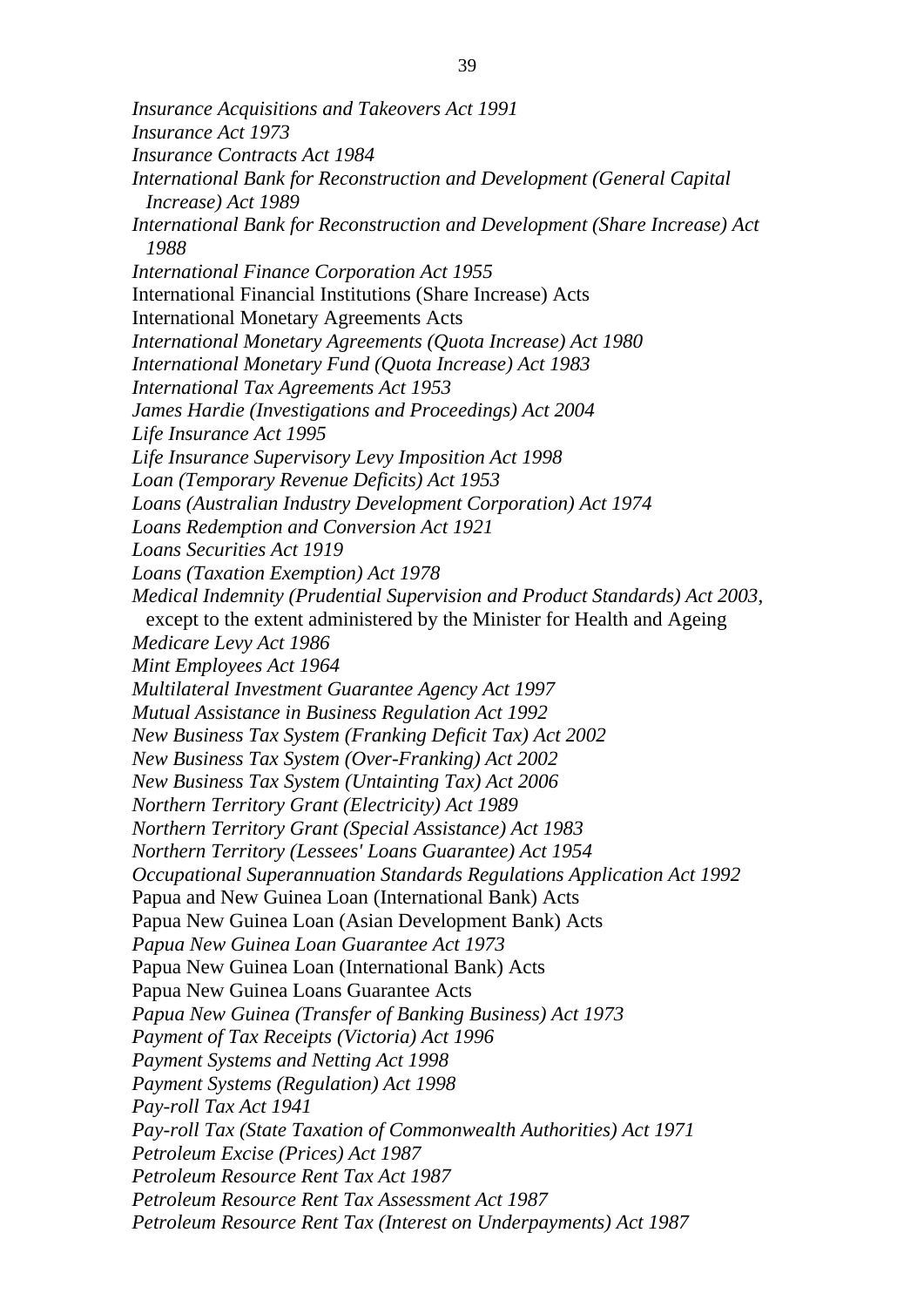*Petroleum Resource Rent Tax (Installment Transfer Interest Charge Imposition) Act 2006 Petroleum Resource Rent Tax (Miscellaneous Provisions) Act 1987 Prices Surveillance Act 1983 Product Grants and Benefits Administration Act 2000 Productivity Commission Act 1998 Productivity Commission (Repeals, Transitional and Consequential Amendments) Act 1998*  Qantas Airways Limited (Loan Guarantee) Acts *Qantas Sale Act 1992,* sections 14, 16 and 17 Queensland Grant (Special Assistance) Acts *Reserve Bank Act 1959 Retirement Savings Accounts Act 1997 Retirement Savings Account Providers Supervisory Levy Imposition Act 1998 Sales Tax (World Trade Organization Amendments) Act 1994 Shortfall Interest Charge (Imposition) Act 2005 Small Superannuation Accounts Act 1995 States Grants Act 1927*  States Grants (Capital Assistance) Acts States (Works and Housing) Assistance Acts *Statistical Bureau (Tasmania) Act 1924 Statistics (Arrangements with States) Act 1956 Superannuation Contributions Tax (Application to the Commonwealth) Act 1997 Superannuation Contributions Tax (Application to the Commonwealth - Reduction of Benefits) Act 1997 Superannuation Contributions Tax (Assessment and Collection) Act 1997 Superannuation Contributions Tax (Members of Constitutionally Protected Superannuation Funds) Assessment and Collection Act 1997 Superannuation Contributions Tax (Members of Constitutionally Protected Superannuation Funds) Imposition Act 1997 Superannuation Contributions Tax Imposition Act 1997 Superannuation (Departing Australia Superannuation Payments Tax) Act 2007 Superannuation (Excess Concessional Contributions Tax) Act 2007 Superannuation (Excess Non-concessional Contributions Tax) Act 2007 Superannuation (Excess Untaxed Roll-over Amounts Tax) Act 2007 Superannuation (Financial Assistance Funding) Levy Act 1993 Superannuation (Government Co-contribution for Low Income Earners) Act 2003 Superannuation Guarantee (Administration) Act 1992 Superannuation Guarantee Charge Act 1992 Superannuation Industry (Supervision) Act 1993 Superannuation (Resolution of Complaints) Act 1993 Superannuation (Self Managed Superannuation Funds) Taxation Act 1987 Superannuation (Self Managed Superannuation Funds) Supervisory Levy Imposition Act 1991 Superannuation Supervisory Levy Imposition Act 1998 Superannuation (Unclaimed Money and Lost Members) Act 1999 Taxation Administration Act 1953 Taxation Boards of Review (Transfer of Jurisdiction) Act 1986*  Taxation (Deficit Reduction) Acts *Taxation (Interest on Non-Resident Trust Distributions) Act 1990*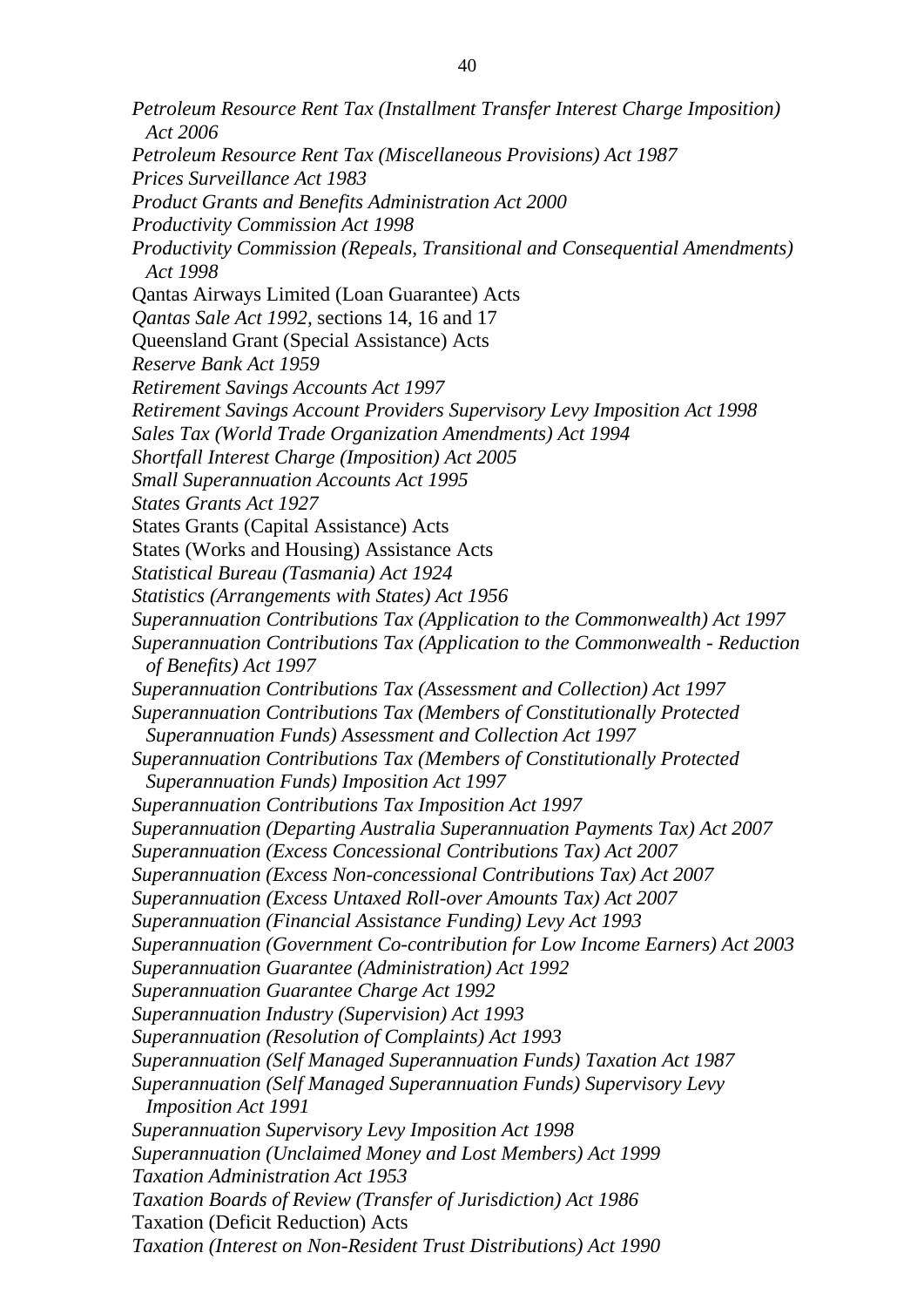*Taxation (Interest on Overpayments and Early Payments) Act 1983*  Taxation Laws Acts *Taxation Laws (Clearing and Settlement Facility Support) Act 2004 Taxation Laws Improvement (Substantiation) Act 1995*  Taxation (Trustee Beneficiary Non-disclosure Tax) Acts Tax Law Improvement Acts *Termination Payments Tax (Assessment and Collection) Act 1997 Termination Payments Tax Imposition Act 1997 Terrorism Insurance Act 2003 Trade Practices Act 1974,* except to the extent administered by the Minister for Broadband, Communications and the Digital Economy, the Minister for Innovation, Industry, Science and Research and the Minister for Infrastructure, Transport, Regional Development and Local Government *Treasury Bills Act 1914* 

*Trust Recoupment Tax Act 1985* 

*Trust Recoupment Tax Assessment Act 1985*